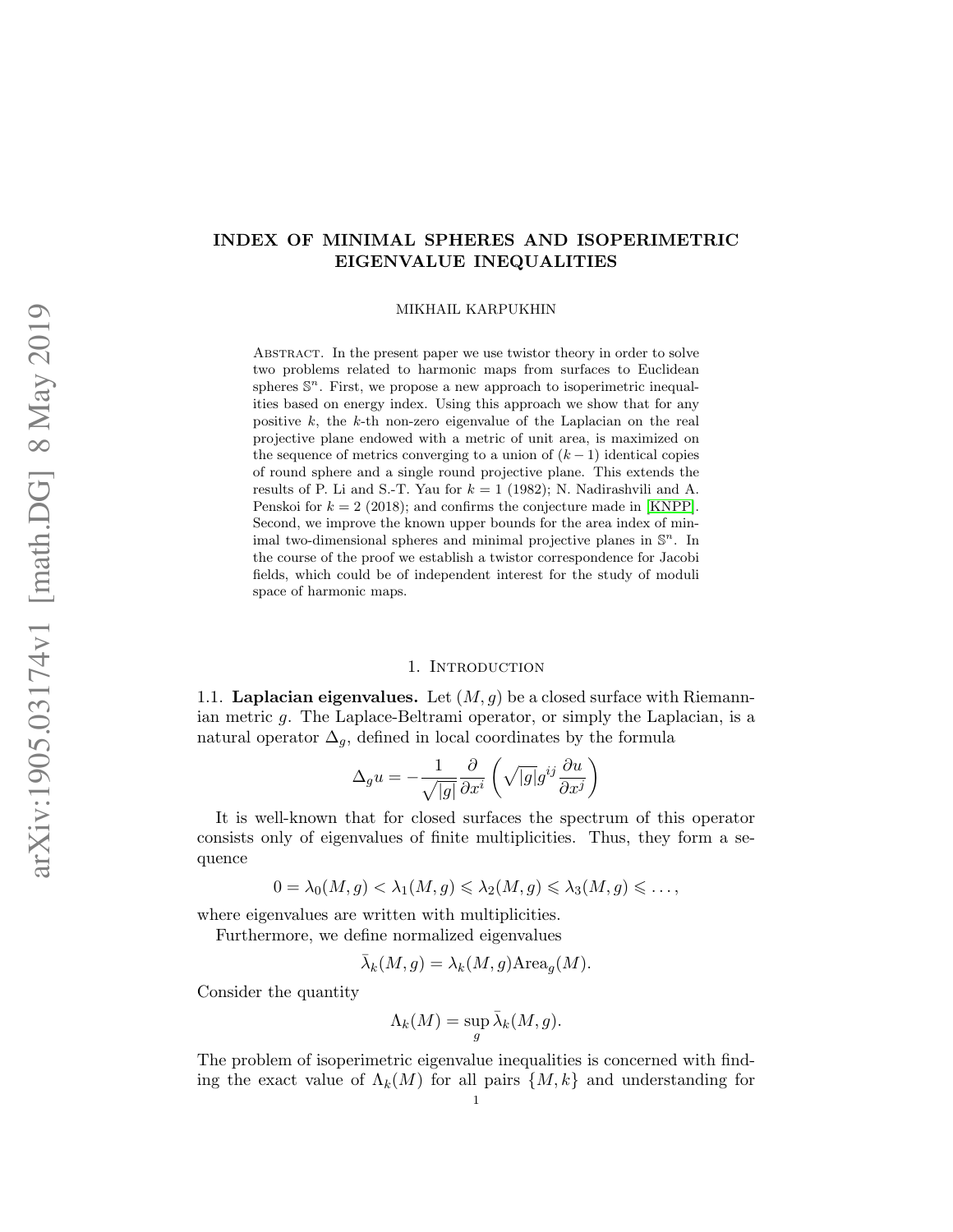which metrics the supremum is achieved. We refer to such metrics as *maximal* for  $\lambda_k$ .

For  $k = 1$  Yang and Yau [\[YY\]](#page-34-0) have shown that for an orientable surface of genus  $\gamma$  one has

<span id="page-1-0"></span>
$$
(1) \qquad \qquad \Lambda_1(M) \leq 8\pi \left[\frac{\gamma+3}{2}\right],
$$

where  $[x]$  stands for the integer part of  $x$ . The non-orientable version of inequality [\(1\)](#page-1-0) was proven in [\[Kar1\]](#page-33-1). Furthermore, it was shown by the author in [\[Kar2\]](#page-33-2) that inequality [\(1\)](#page-1-0) is strict for  $\gamma > 2$ .

Inequality [\(1\)](#page-1-0) in combination with the result of [\[Kar1\]](#page-33-1) means that for all surfaces M one has  $\Lambda_1(M) < +\infty$ . The exact values of  $\Lambda_1(M)$  are only known for a few *M*.

- Hersch [\[Her\]](#page-33-3), 1970:  $\Lambda_1(\mathbb{S}^2)=8\pi$  and the supremum is achieved only for the round metric of constant curvature.
- Li and Yau [\[LY\]](#page-34-1), 1982:  $\Lambda_1(\mathbb{RP}^2) = 12\pi$  and the supremum is achieved only for the round metric of constant curvature.
- Nadirashvili [\[N1\]](#page-34-2), 1996:  $\Lambda_1(\mathbb{T}^2) = \frac{8\pi^2}{\sqrt{3}}$  and the supremum is achieved only for the flat equilateral metric, see also [\[CKM\]](#page-33-4).
- *•* Jakobson, Nadirashvili, Polterovich [\[JNP\]](#page-33-5), 2005, and El Soufi, Gia-comini, Jazar [\[EGJ\]](#page-33-6), 2006: the metric that achieves  $\Lambda_1(\mathbb{KL})$  is characterised as the metric induced by the unique minimal immersion to  $\mathbb{S}^n$  by the first eigenfunctions.
- Nayatani, Shoda [\[NaySh\]](#page-34-3), 2019: for an orientable surface  $\Sigma_2$  of genus 2 one has  $\Lambda_1(\Sigma_2) = 16\pi$ . The metric is induced on a Bolza surface by a hyperelliptic covering of  $\mathbb{S}^2$ . The metric on a Bolza surface was conjectured to be maximal in [\[JLNNP\]](#page-33-7). The authors of [\[JLNNP\]](#page-33-7) confirmed their conjecture using numerical calculations.

For  $k > 1$  Korevaar [\[Kor\]](#page-34-4) (see also [\[Has\]](#page-33-8)) proved that there exists a universal constant *C*, such that

$$
\Lambda_k(M) \leqslant C k(\gamma + 1).
$$

Thus,  $\Lambda_k(M)$  <  $+\infty$  for all *k*. Until very recently, the only known results for  $k > 1$  were  $\Lambda_2(\mathbb{S}^2)$  (see [\[N2,](#page-34-5) [P1\]](#page-34-6)),  $\Lambda_3(\mathbb{S}^2)$  (see [\[NS\]](#page-34-7)) and  $\Lambda_2(\mathbb{RP}^2)$  (see [\[NP\]](#page-34-8)).

In [\[KNPP\]](#page-33-0) the author jointly with Nadirashvili, Penskoi and Polterovich has obtained the first general result that covers all values of *k*.

<span id="page-1-1"></span>**Theorem 1.1** (K., Nadirashvili, Penskoi, Polterovich [\[KNPP\]](#page-33-0)). For all  $k \geq$ 1 *one has*  $\Lambda_k(\mathbb{S}^2)=8\pi k$ *. Moreover, for any smooth metric q on*  $\mathbb{S}^2$  *and*  $k>1$ *one has*

$$
\bar{\lambda}_k(\mathbb{S}^2, g) < 8\pi k.
$$

The supremum in the definition of  $\Lambda_k(\mathbb{S}^2)$  is achieved on a sequence of met*rics converging to a union of k touching round spheres.*

Furthermore, in the same paper [\[KNPP\]](#page-33-0) it was conjectured that the situation for the projective plane  $\mathbb{RP}^2$  is similar to that of  $\mathbb{S}^2$ . The main result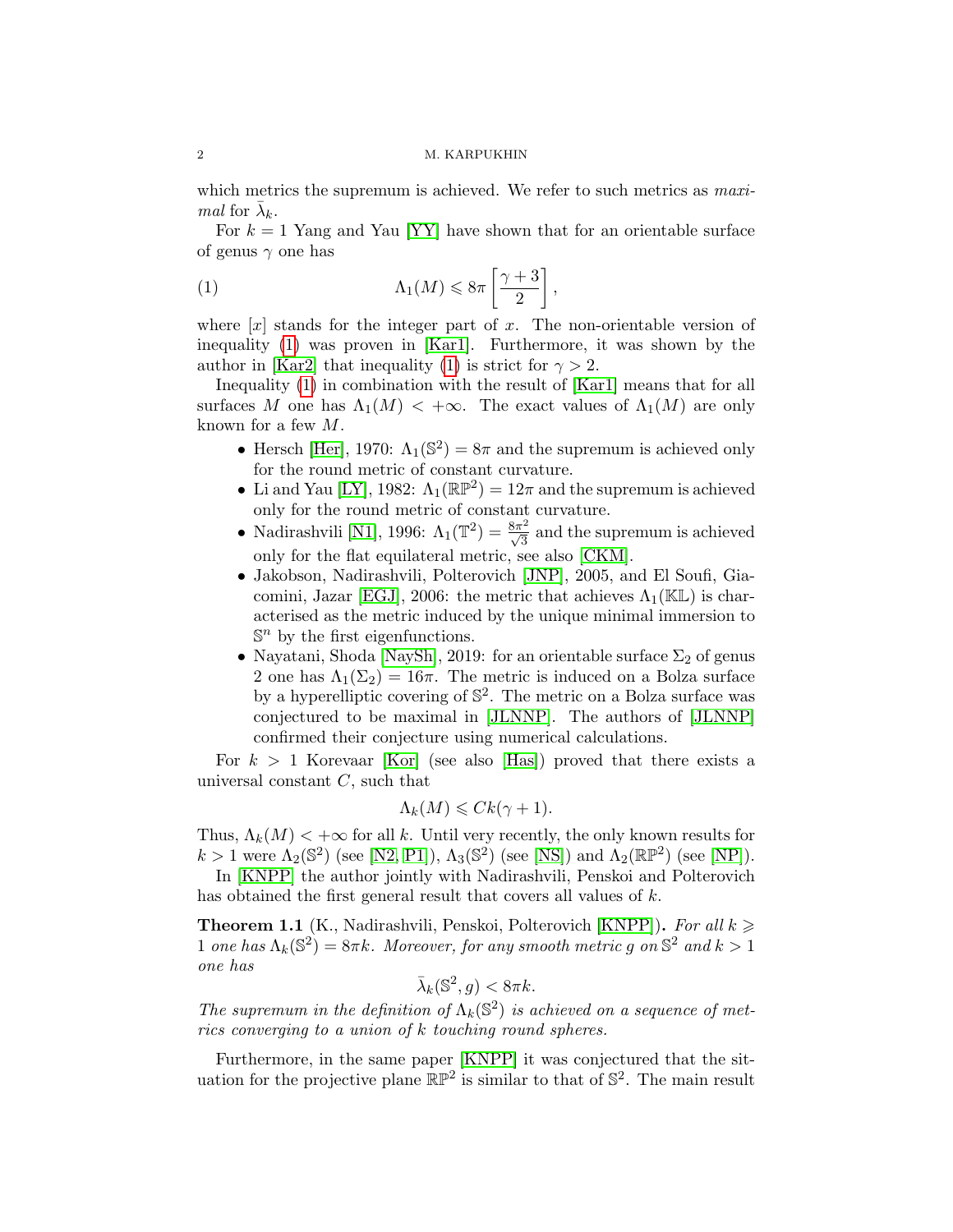of the present paper is the proof of that conjecture. In particular, we prove the following theorem.

<span id="page-2-1"></span>**Theorem 1.2.** For all  $k \geq 1$  one has  $\Lambda_k(\mathbb{RP}^2) = 4\pi(2k+1)$ *. Moreover, for any smooth metric q on*  $\mathbb{RP}^2$  *and*  $k > 1$  *one has* 

<span id="page-2-0"></span>(2) 
$$
\bar{\lambda}_k(\mathbb{RP}^2, g) < 4\pi(2k+1).
$$

The supremum in the definition of  $\Lambda_k(\mathbb{S}^2)$  is achieved on a sequence of met*rics converging to a union of*  $k-1$  *identical round spheres and a standard projective plane touching each other, such that the ratio of the areas of the projective plane and the spheres is* 3:2*.*

*Remark* 1.3*.* The fact that the sequence of metrics described in the theorem saturates the bound  $(2)$  is a well-known fact going back to [\[CE\]](#page-33-9). The main statement of Theorem [1.2](#page-2-1) is the inequality [\(2\)](#page-2-0) itself.

*Remark* 1.4*.* Theorem [1.2](#page-2-1) was previously proved by Li and Yau in [\[LY\]](#page-34-1) for  $k = 1$ ; and by Nadirashvili and Penskoi in [\[NP\]](#page-34-8) for  $k = 2$ . The result for  $k \geqslant 3$  is new.

*Remark* 1.5. Our proof of Theorem [1.2](#page-2-1) is drastically different from that of Theorem [1.1](#page-1-1) and requires novel ideas outlined in the next section.

1.2. **Energy index of harmonic maps.** A map  $\Phi$ :  $(M,g) \to (N,h)$  from a Riemannian surface to a Riemannian manifold is called *harmonic* if it is a critical point of the energy functional

$$
E_g(\Phi) = \frac{1}{2} \int_M |d\Phi|_g^2 dv_g.
$$

*Energy index*  $\text{ind}_{E}(\Phi)$  is defined to be the Morse index of  $\Phi$  as a critical point of  $E_q(\Phi)$ , see Definition [3.1](#page-10-0) for a more precise formulation.

There is a classical connection established in [\[N1,](#page-34-2) [ESI\]](#page-33-10) between extremal metrics for eigenvalue functionals and harmonic maps  $\Phi: (M, q) \to \mathbb{S}^n$  $\mathbb{R}^{n+1}$ , where  $\mathbb{S}^n$  is equipped with the standard round metric. Let us briefly recall this connection in case  $M = \mathbb{S}^2$ , for more details see Section [2](#page-5-0) below. It follows from the Euler-Lagrange equation for the harmonic map that the pull-backs of coordinate functions on  $\mathbb{R}^{n+1}$  are eigenfunctions with eigenvalue 2 of the operator  $\Delta_{g_{\Phi}}$ , where  $g_{\Phi} = \frac{1}{2} |d\Phi|_g^2 g$ . The *spectral index* ind<sub>*S*</sub>( $\Phi$ ) is defined to be the smallest *k* such that  $\lambda_k(M,g_{\Phi}) = 2$ , see Definition [2.7](#page-6-0) for a more precise formulation. The results of [\[ESI\]](#page-33-10) state that the metrics  $g_{\Phi}$  are extremal metrics for the functionals  $\bar{\lambda}_{ind_{S}(\Phi)}(\mathbb{S}^{2}, g)$  and, moreover, an inverse statement holds with some modifications.

In the present paper we introduce a novel method of studying  $\Lambda_k(M)$ . The main idea is the interplay between the two notions of index of a harmonic map  $\Phi$ , ind<sub>*S*</sub>( $\Phi$ ) and ind<sub>*E*</sub>( $\Phi$ ). The following proposition holds for any *M*, not necessarily  $\mathbb{S}^2$  or  $\mathbb{RP}^2$ .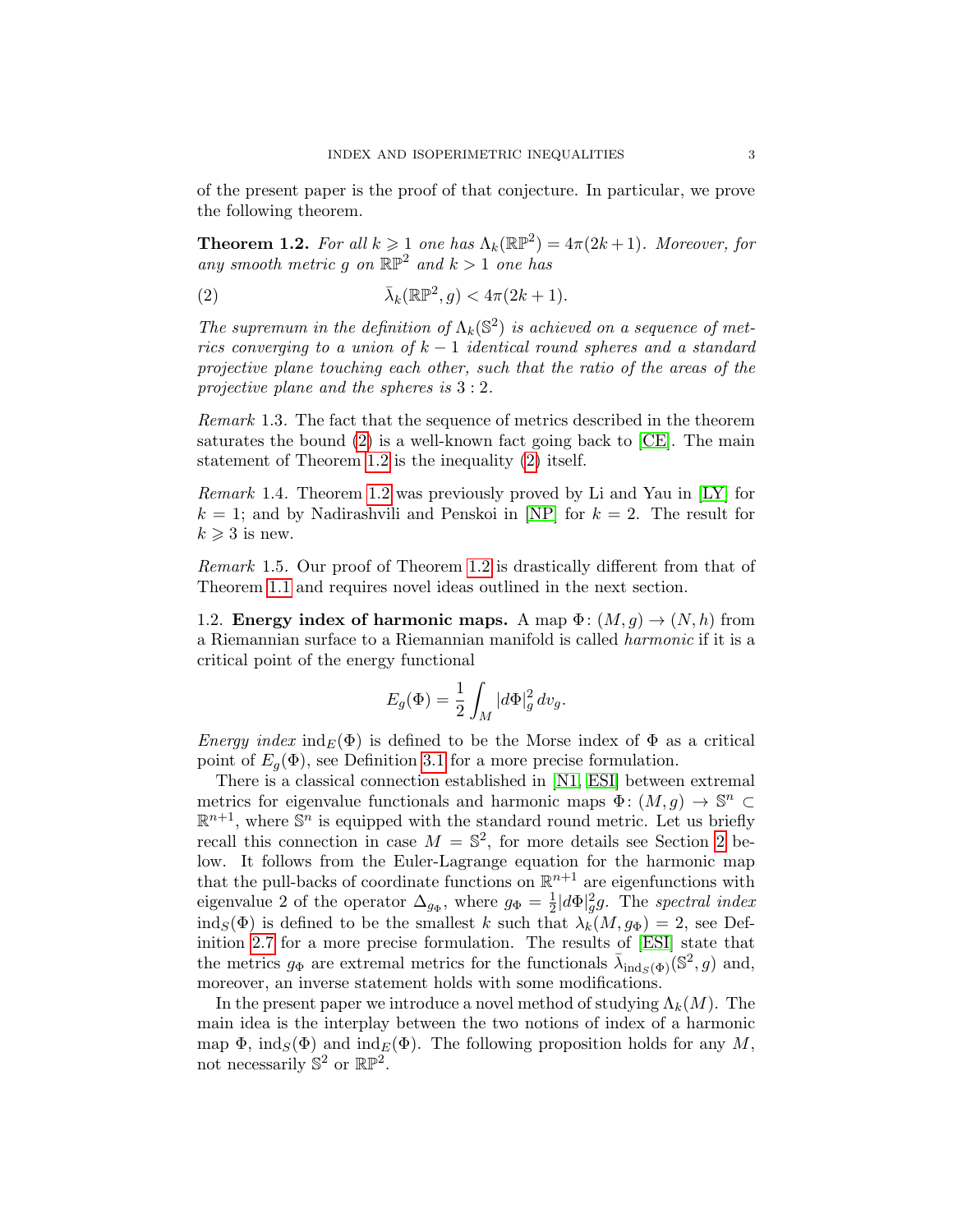<span id="page-3-3"></span>**Proposition 1.6.** *Let*  $\Phi$ :  $(M, g) \to \mathbb{S}^n$  *be a linearly full harmonic map, i.e. the image*  $\Phi(M)$  *is not contained in any proper equatorial subsphere. Then one has*

$$
ind_S(\Phi) \geqslant \frac{ind_E(\Phi)}{n+1}.
$$

The proof of this proposition is fairly straightforward and is inspired by [\[FS,](#page-33-11) Section 6]. In case  $M = \mathbb{S}^2$  or  $M = \mathbb{RP}^2$  one can prove a more general statement, see Theorem [3.4.](#page-11-0) The proof of Theorem [3.4](#page-11-0) is more complicated and uses twistor theory, see Section [4.](#page-16-0)

The main reason our proof of Theorem [1.2](#page-2-1) works is that for  $M = \mathbb{S}^2$  we are able to prove an inequality in the opposite direction.

<span id="page-3-2"></span>**Theorem 1.7.** Let  $\Phi: \mathbb{S}^2 \to \mathbb{S}^n$  be a linearly full harmonic map. Then

 $(n-2)\text{ind}_S(\Phi) \leq \text{ind}_E(\Phi)$ .

We believe that the inequalities of this type have a variety of applications not only to spectral theory but also to the study of minimal surfaces and harmonic maps. We demonstrate this by improving the known upper bounds for the energy index of harmonic spheres in S*n*.

Recall [\[Bar,](#page-32-0) [C\]](#page-33-12) that for any linearly full harmonic map  $\Phi: \mathbb{S}^2 \to \mathbb{S}^n$  one has  $n = 2m$  and  $E_g(\Phi) = 4\pi d$ , where *d* is the integer referred to as *harmonic degree* (or, simply, *degree*) of  $\Phi$ .

<span id="page-3-0"></span>**Theorem 1.8.** Let  $\Phi: \mathbb{S}^2 \to \mathbb{S}^{2m}$  be a linearly full harmonic map of degree *d. Then one has the following inequality*

$$
\mathrm{ind}_E(\Phi) \geqslant 2(m-1)(2d-[\sqrt{8d+1}]_{\mathrm{odd}}+2),
$$

where  $[x]_{\text{odd}}$  denotes the largest odd number not exceeding x.

<span id="page-3-1"></span>*Remark* 1.9. Any harmonic map  $\mathbb{S}^2 \to \mathbb{S}^{2m}$  is weakly conformal and, therefore, is a branched minimal immersion. In particular, the area index coincides with the energy index. Thus, Theorem [1.8](#page-3-0) gives the same bound for the area index of branched minimal spheres in S*n*.

Let us compare Theorem [1.8](#page-3-0) to similar results in the literature. By Remark [1.9,](#page-3-1) the energy index coincides with the area index. The existing literature on the subject of area index of minimal submanifolds in spheres is largely concerned with unbranched hypersurfaces. The only general results in codimension greater than 1 we were able to find are [\[MU,](#page-34-9) [E3\]](#page-33-13). In [\[MU\]](#page-34-9) the authors show that the index of any linearly full unbranched minimal sphere of degree *d* in  $\mathbb{S}^4$  is equal to  $4d - 2$ . In [\[E3\]](#page-33-13) the author proved that the index of any linearly full unbranched minimal sphere of degree  $d$  in  $\mathbb{S}^{2m}$ is at least  $4d + 2(m - 3)$ . The bound of Theorem [1.8](#page-3-0) is weaker than both these results in case  $m = 2$ , but is stronger than the bound of [\[E3\]](#page-33-13) once  $m > 2$  and holds for branched surfaces as well.

For any harmonic map  $\Phi: \mathbb{RP}^2 \to \mathbb{S}^{2m}$ , its pre-composition with an antipodal projection yields a harmonic map  $\Phi: \mathbb{S}^2 \to \mathbb{S}^{2m}$ . We use twistor correspondence to show the relation between  $\text{ind}_E(\Phi)$  and  $\text{ind}_E(\widetilde{\Phi})$ .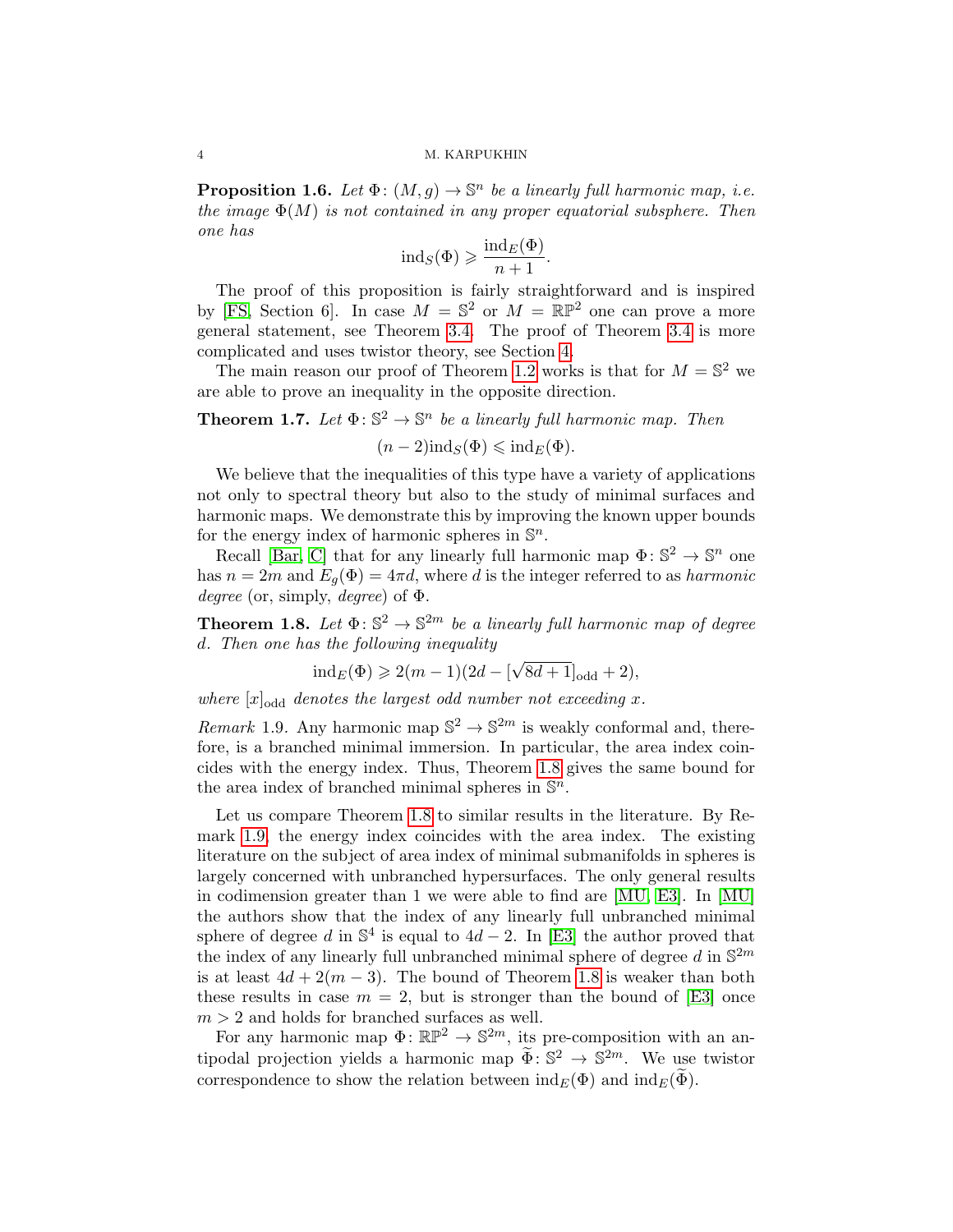<span id="page-4-0"></span>**Proposition 1.10.** Let  $\Phi$ :  $\mathbb{RP}^2 \to \mathbb{S}^{2m}$  *be a linearly full harmonic map and let*  $\widetilde{\Phi}$ :  $\mathbb{S}^2 \to \mathbb{S}^{2m}$  *be its antipodal lift. Then one has* 

$$
\mathrm{ind}_E(\Phi) = \frac{1}{2} \mathrm{ind}_E(\widetilde{\Phi}).
$$

Finally, we make a remark about our proof of Theorem [1.7](#page-3-2) that could be of interest to specialists in twistor theory. One of the main technical steps in our proof of Theorem [1.7](#page-3-2) is a first order twistor correspondence for harmonic maps to  $\mathbb{S}^{2m}$  which we prove in Section [4.5.](#page-28-0) In other words, we show that each Jacobi field can be lifted to a vector field on the twistor space satisfying certain properties. We call these lifts *twistor fields*. This is an extension of the results in [\[LW2\]](#page-34-10), where the authors proved a similar first order correspondence for harmonic spheres in  $\mathbb{S}^4$ .

1.3. Plan of the proof. Let us outline the plan and the main ideas of the proof of Theorem [1.2.](#page-2-1) First, we use existence theory for maximal metrics developed in [\[P2,](#page-34-11) [P3\]](#page-34-12) to reduce Theorem [1.2](#page-2-1) to an inequality between the degree and the spectral index of a harmonic map  $\Phi \colon \mathbb{RP}^2 \to \mathbb{S}^{2m}$ . To prove this inequality, we apply Theorem [1.8](#page-3-0) to the lift  $\Phi$  of  $\Phi$  and, finally, combine Propositions [1.6](#page-3-3) and [1.10.](#page-4-0)

Theorem [1.7](#page-3-2) is the main ingredient that allows this plan to come to fruition. Its proof relies on the geometry of the moduli space of harmonic maps  $\mathbb{S}^2 \to \mathbb{S}^{2m}$ . In particular, the moduli space admits an action of the group  $SO(2m + 1, \mathbb{C})$  defined via twistor correspondence. Our main observation is that this action preserves the energy index. This observation is inspired by the work of Ejiri [\[E1\]](#page-33-14), where  $SO(2m + 1, \mathbb{C})$ -invariance of the spectral index is proved. As a result, a choice of appropriate elements of  $SO(2m+1,\mathbb{C})$  leads to the proof of Theorem [1.7](#page-3-2) by induction on *m*.

Organization of the paper. The paper is organized as follows. In Section [2](#page-5-0) we recall the background on the the theory of maximal metrics, define spectral index and reduce Theorem [1.2](#page-2-1) to an inequality between the degree and the spectral index. Section [3](#page-9-0) is devoted to energy index and inequalities between indices. Theorem [1.6](#page-3-3) is proved in Section [3.2.](#page-10-1) In Sections [3.3](#page-11-1) and [3.6](#page-14-0) we show Theorems [1.7](#page-3-2) and [1.8.](#page-3-0) Finally, Section [3.7](#page-15-0) contains the proof of Theorem [1.2.](#page-2-1)

The proofs of some of the auxiliary statements in Section [3](#page-9-0) are left to Section [4.](#page-16-0) In particular, in Section [4.3](#page-19-0) we prove Theorem [1.10](#page-4-0) and in Section [4.5](#page-28-0) we establish the first order twistor correspondence.

Acknowledgements. The author is grateful to A. Fraser, A. Penskoi, I. Polterovich and R. Schoen for fruitful discussions. The author thanks V. Medvedev and I. Polterovich for remarks on the preliminary version of the manuscript.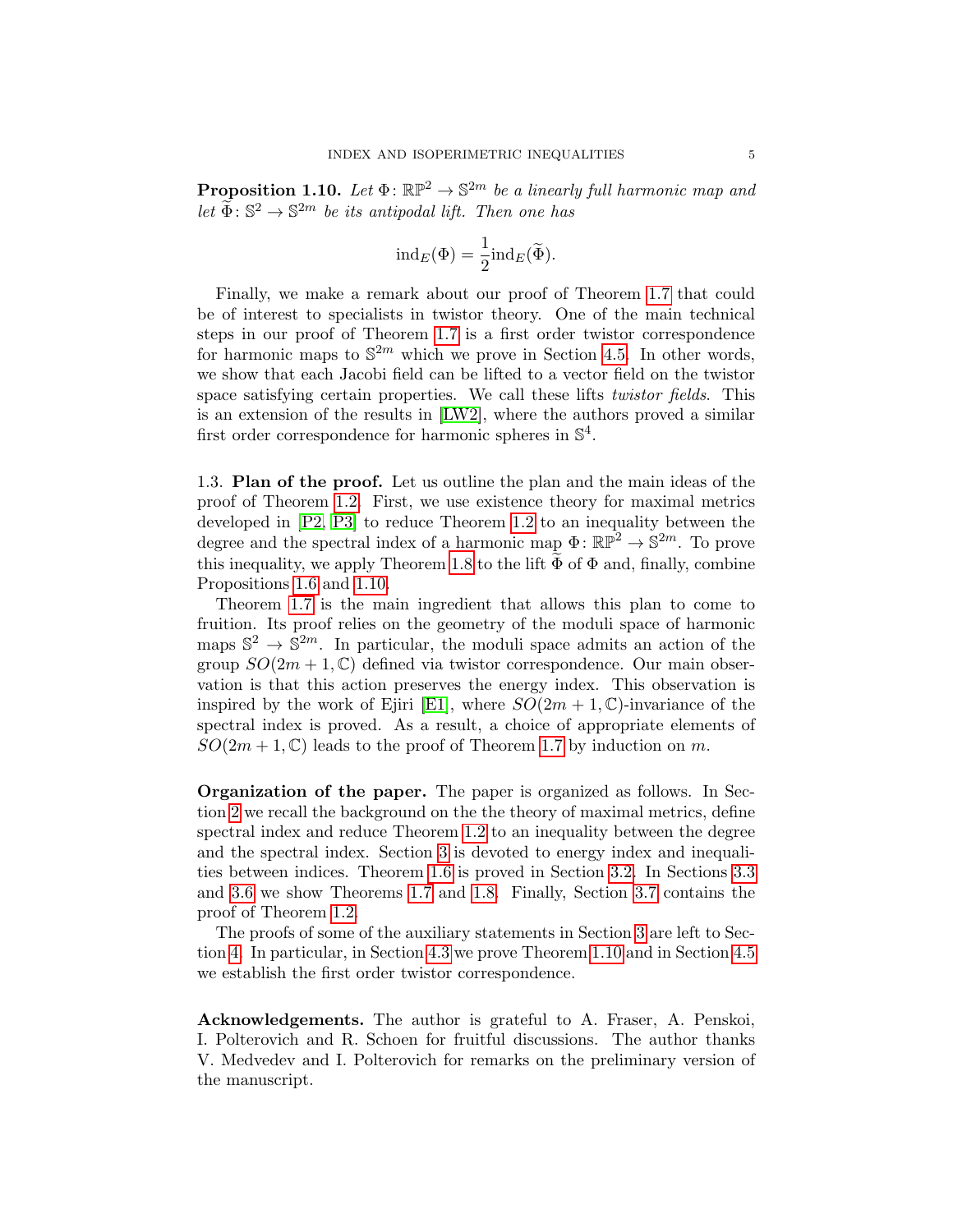#### 2. Spectral index and extremal metrics

<span id="page-5-0"></span>2.1. Preliminaries on harmonic maps from the sphere and projective plane. Let  $(M, q)$  be a Riemannian surface and let  $\Phi: (M, q) \to \mathbb{S}^n$ be a harmonic map. It is equivalent to the following equation, see e.g. [\[EL,](#page-33-15) Example 4.14],

(3) 
$$
\Delta_g \Phi = |\nabla \Phi|_g^2 \Phi,
$$

where  $\Delta_q$  is applied component-wise. The energy  $E_q(\Phi)$  of  $\Phi$  satisfies

<span id="page-5-3"></span>
$$
E_g(\Phi) = \frac{1}{2} \int_M |\nabla \Phi|_g^2 dv_g = \text{Area}_{\left(\frac{1}{2}|\nabla \Phi|_g^2 g\right)}(M).
$$

The map  $\Phi$  is called *linearly full* if its image is not contained in a proper equatorial subsphere of  $\mathbb{S}^n$ . Recall that the energy is invariant under conformal change of metric on  $M$  and, therefore, the harmonicity of  $\Phi$  depends only on the conformal class of the metric *g*.

If  $M = \mathbb{S}^2$  or  $M = \mathbb{RP}^2$ , then up to a diffeomorphism there is a unique conformal class of metrics on *M*. Thus, without loss of generality we may assume that in either case *g* is the standard round metric and, furthermore, we will often suppress the metric *g* in the notations. The theory of harmonic maps  $\mathbb{S}^2 \to \mathbb{S}^n$  is a classical subject of differential geometry. Below we recall some results of this theory, for more detailed exposition see Section [4](#page-16-0) below.

<span id="page-5-1"></span>**Theorem 2.1** (Calabi [\[C\]](#page-33-12), Barbosa [\[Bar\]](#page-32-0)). Let  $\Phi: \mathbb{S}^2 \to \mathbb{S}^n$  be a linearly *full harmonic map. Then the following holds,*

- *• is weakly conformal, i.e. is a branched minimal immersion;*
- $n = 2m$ ;
- $E(\Phi) = 4\pi d$ , where *d* is a natural number satisfying  $d \ge \frac{m(m+1)}{2}$ .

The number  $d$  *is referred to as degree of the harmonic map*  $\Phi$ .

*Remark* 2.2*.* Sometimes *d* is referred to as *twistor* or *harmonic* degree of .

Barbosa also defined the action of the group  $SO(2m+1,\mathbb{C})$  on the space of all linearly full harmonic maps  $\mathbb{S}^2 \to \mathbb{S}^{2m}$ . We will recall the definition of this action in Section [4.6,](#page-31-0) for now it is sufficient to know that this action preserves the degree of  $\Phi$ .

Assume now that we have a harmonic map  $\Phi: \mathbb{RP}^2 \to \mathbb{S}^n$ . If  $\pi: \mathbb{S}^2 \to \mathbb{RP}^2$ is an antipodal projection, we let  $\widetilde{\Phi} : \mathbb{S}^2 \to \mathbb{S}^n$  be a composition  $\widetilde{\Phi} = \Phi \circ \pi$ . Applying Theorem [2.1](#page-5-1) to  $\Phi$  and noting that  $2E(\Phi) = E(\Phi)$ , one obtains the following theorem.

<span id="page-5-2"></span>**Theorem 2.3.** Let  $\Phi$ :  $\mathbb{RP}^2 \to \mathbb{S}^n$  be a linearly full harmonic map. Then

- *• is weakly conformal, i.e. is a branched minimal immersion;*
- $n = 2m$ ;

•  $E(\Phi) = 2\pi d$ , where *d* is a natural number satisfying  $d \ge \frac{m(m+1)}{2}$ . *We call d the degree of the harmonic map*  $\Phi$ .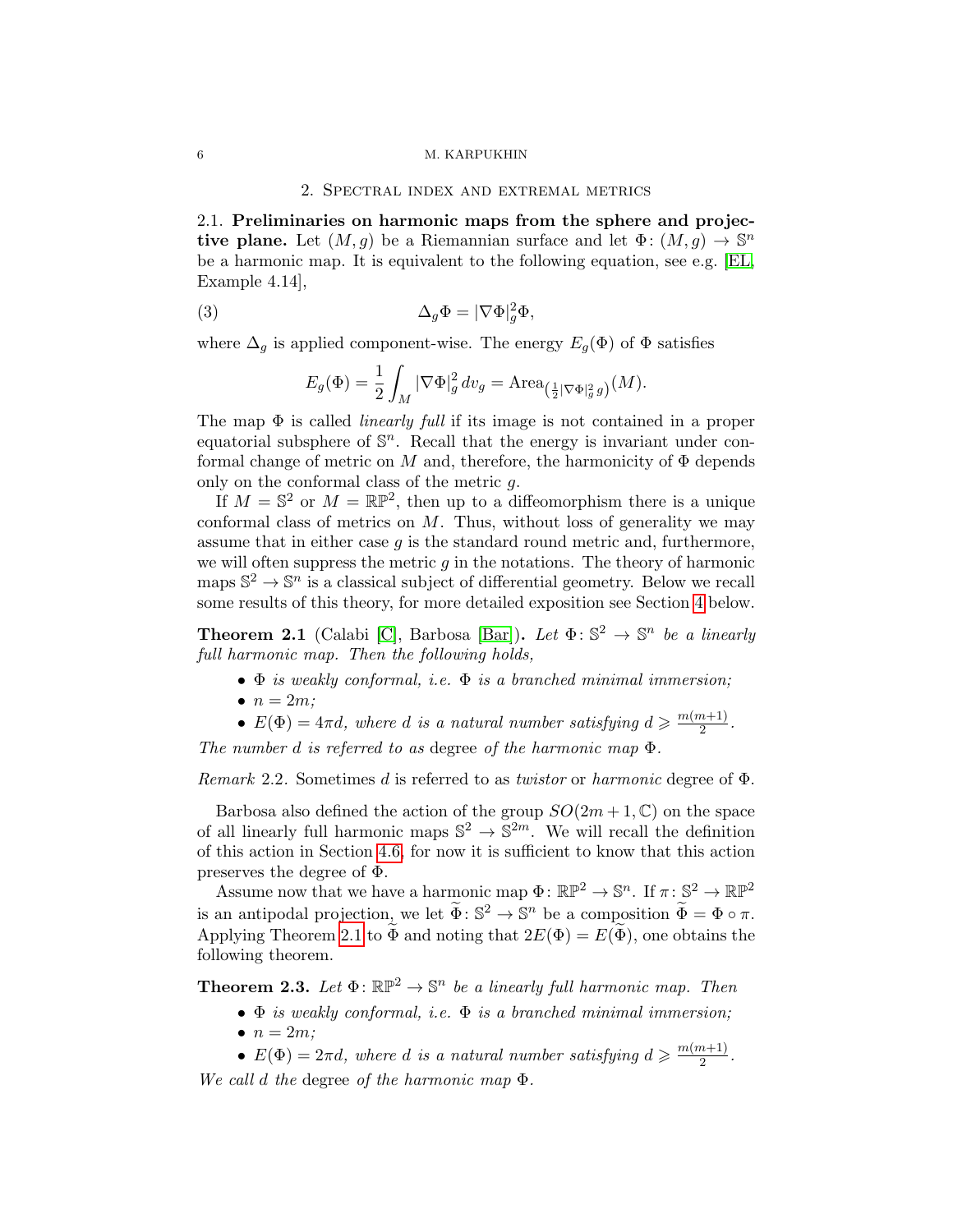<span id="page-6-1"></span>*Example* 2.4*. Veronese maps.* We recall that the spectrum of  $\Delta$  on the round  $\mathbb{S}^2$  of unit radius is given by numbers  $l_m = m(m+1)$ , each repeated with multiplicity  $2m + 1$ . The corresponding eigenspaces  $\mathcal{E}_m$  consist of harmonic polynomials of degree *m* in  $\mathbb{R}^3$  restricted to  $\mathbb{S}^2$ . It turns out (see e.g. [\[C\]](#page-33-12)) that there exists a basis  $\{f_j^m\}$  of  $\mathcal{E}_m$  such that  $\Phi_m = (f_1^m, \ldots, f_{2m+1}^m)$  is a linearly full harmonic map  $\Phi_m : \mathbb{S}^2 \to \mathbb{S}^{2m}$ . Moreover, the degree  $\Phi_m$  saturates the lower bound in Theorem [2.1,](#page-5-1) i.e.  $\deg(\Phi_m) = \frac{m(m+1)}{2} = \frac{1}{2}l_m$ . If *m* is even, then the map  $\Phi_m$  induces a map  $\Psi_m: \mathbb{RP}^2 \to \mathbb{S}^{2m}$ , which saturates the lower bound of Theorem [2.3.](#page-5-2)

In the paper [\[E2\]](#page-33-16) Ejiri studied whether there are further restrictions on harmonic maps from the projective plane. In particular, he proved the following theorem.

<span id="page-6-2"></span>**Theorem 2.5** (Ejiri [\[E2\]](#page-33-16)). Let  $\Phi$ :  $\mathbb{RP}^2 \to \mathbb{S}^{2m}$  *be a linearly full harmonic map. Then the following holds,*

- *• m is even;*
- If deg( $\Phi$ ) =  $\frac{m(m+1)}{2}$ , then up to an isometry of  $\mathbb{S}^{2m}$ ,  $\Phi$  coincides *with the Veronese map*  $\Psi_m$ *.*

*Remark* 2.6. In [\[G\]](#page-33-17) it is shown that any harmonic map  $\Phi \colon \mathbb{RP}^2 \to \mathbb{S}^4$  has odd degree. It would be interesting to see if a similar statement holds for spheres of higher dimension.

2.2. **Spectral index.** To each harmonic map  $\Phi$ :  $(M, g) \to \mathbb{S}^n$  one can associate the following Schrödinger operator, see e.g.  $[E1]$ ,

$$
\mathcal{L}_{g,\Phi}(u) = \Delta_g u - |\nabla \Phi|_g u
$$

acting on functions on *M*. This operator is conformally covariant in the sense that for a conformal metric  $\tilde{g} = e^{2\omega}g$  one has  $\mathcal{L}_{\tilde{g},\Phi} = e^{-2\omega}\mathcal{L}_{g,\Phi}$ . The associated quadratic form is given by

$$
Q_{\Phi,S}(u)=\int_M|\nabla u|_g^2-|\nabla\Phi|_g^2u^2\,dv_g
$$

and is conformally invariant. As a result, the number of negative eigenvalues of  $\mathcal{L}_{g,\Phi}$  as well as the kernel ker  $\mathcal{L}_{g,\Phi}$  do not depend on the choice of a metric in a conformal class.

<span id="page-6-0"></span>**Definition 2.7.** *Spectral index*  $\text{ind}_{S}(\Phi)$  is a number of negative eigenvalues of  $\mathcal{L}_{\tilde{q},\Phi}$  for some (any) metric  $\tilde{g}$  conformal to *g*. Similarly, *spectral nullity* nul<sub>S</sub>( $\Phi$ ) is the dimension ker  $\mathcal{L}_{\tilde{q},\Phi}$  for some (any) metric  $\tilde{g}$  conformal to *g*.

*Remark* 2.8. Equation [\(3\)](#page-5-3) implies that the components of  $\Phi$  lie in ker  $\mathcal{L}_{q,\Phi}$ , so that for a linearly full harmonic map  $\Phi: (M,g) \to \mathbb{S}^n$  one has  $\text{null}_S(\Phi) \geq$  $n + 1$ .

*Remark* 2.9*.* In [\[MR,](#page-34-13) [Nay,](#page-34-14) [E1\]](#page-33-14) these numbers are simply referred to as index and nullity. We decided to add the epithet "spectral" to distinguish it from the energy index defined below.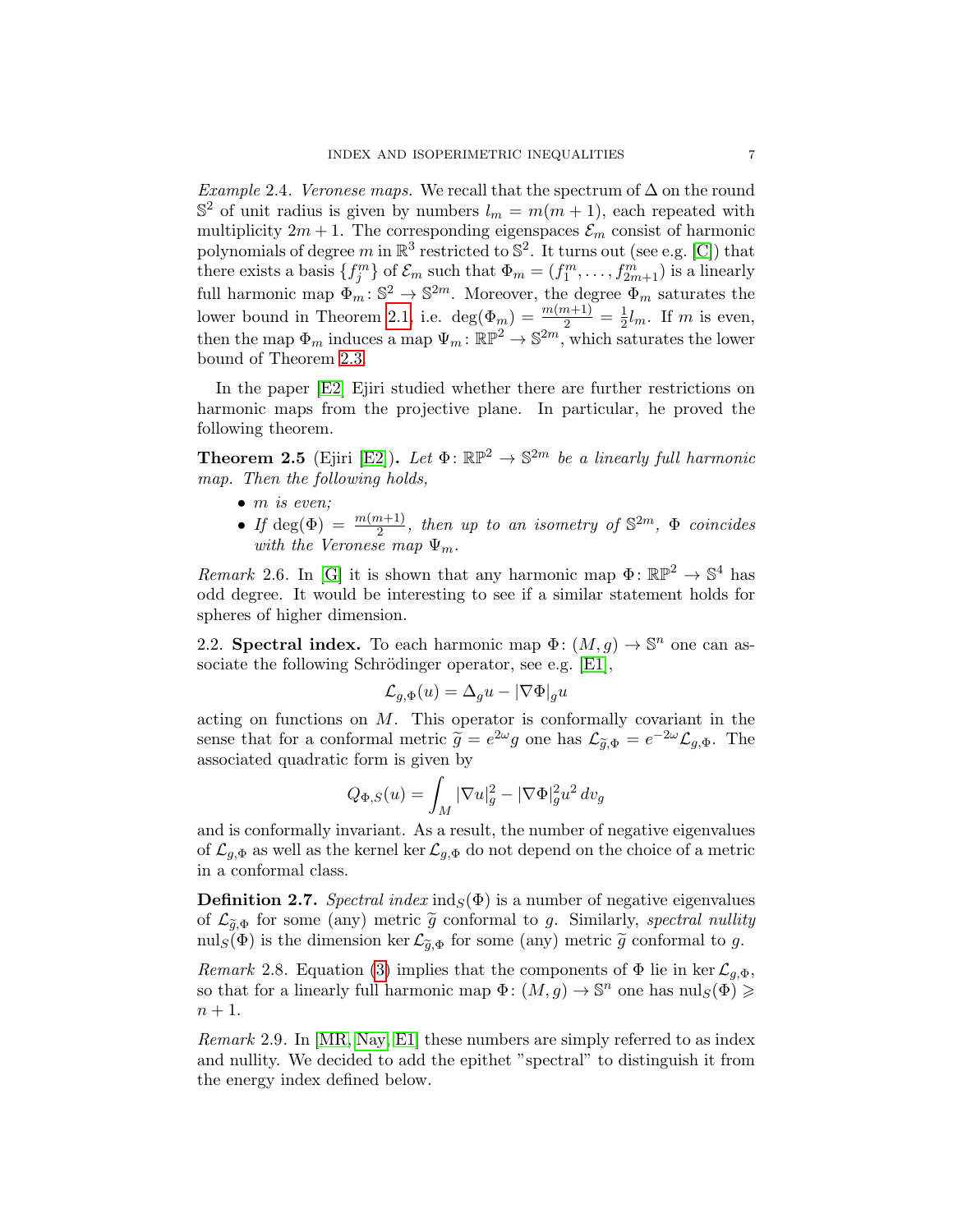*Remark* 2.10. The operator  $\mathcal{L}_{q,\Phi}$  appears naturally in various geometric contexts, e.g. in the study of complete minimal surfaces in  $\mathbb{R}^3$ , see e.g. [\[MR,](#page-34-13) [Nay\]](#page-34-14).

Let us now make a particular choice of metric. Set  $g_{\Phi} = \frac{1}{2} |\Phi|_g^2 g$ , then  $\mathcal{L}_{g_{\Phi},\Phi} = \Delta_{g_{\Phi}} - 2$ . Then the components of  $\Phi$  are eigenfunctions of  $\Delta_{g_{\Phi}}$ with the eigenvalue 2. As a result,  $\text{ind}_S(\Phi)$  is the number of eigenvalues of  $\Delta_{g_{\Phi}}$  smaller than 2 and nul<sub>*S*</sub>( $\Phi$ ) is the multiplicity of the eigenvalue 2. We remark that, in general,  $g_{\Phi}$  is a metric with isolated conical singularities at branch points of  $\Phi$ . However, it does not affect the discussion above as long as one works with the Friedrichs extension of the Laplacian, see e.g. [\[Kar2,](#page-33-2) Section 2.3]. Finally, if  $\Phi$  is weakly conformal then  $g_{\Phi} = \Phi^* g_{\mathbb{S}^n}$ .

<span id="page-7-0"></span>*Example* 2.11*. Veronese surfaces.* Using the definition of Veronese surfaces  $\Phi_m$  and  $\Psi_m$  in Example [2.4](#page-6-1) it is easy to compute their spectral index. Indeed,

$$
ind_S(\Phi_m) = \sum_{i=0}^{m-1} (2i+1) = m^2.
$$

If *m* is even, then

$$
ind_S(\Psi_m) = \sum_{i=0}^{\frac{m}{2}-1} (4i+1) = \frac{m(m-1)}{2}.
$$

2.3. Extremal metrics for  $\bar{\lambda}_k$ . In the present section we review the theory of extremal metrics for functionals  $\bar{\lambda}_k(M,g)$  briefly mentioned in the introduction. We set

$$
\Lambda_k(M,[g])=\sup_{\tilde{g}\in[g]}\bar{\lambda}_k(M,\tilde{g}),
$$

where [*g*] is a class of metrics conformal to *g*. Similar to the previous section it is convenient to allow *g* to have conical singularities at isolated points of *M*. Thus,  $[g] = {\{\tilde{g} | \tilde{g} = f^2g\}}$ , where *f* ranges over smooth functions with isolated zeroes.

The functional  $\bar{\lambda}_i(M,g)$  depends continuously on the metric g, but this functional is not differentiable. However, Berger proved in the paper [\[Ber\]](#page-32-1) that for an analytic family of metrics  $g_t$  there exist the left and the right derivatives with respect to *t*. This motivates the following definition, see the papers [\[ESI,](#page-33-10) [N1\]](#page-34-2).

Definition 2.12. A Riemannian metric *g* on a closed surface *M* is called *extremal for the functional*  $\lambda_i$  if for any analytic deformation  $g_t$  such that  $g_0 = g$  the following inequality holds,

$$
\frac{d}{dt}\bar{\lambda}_i(M,g_t)\Big|_{t=0+} \times \frac{d}{dt}\bar{\lambda}_i(M,g_t)\Big|_{t=0-} \leq 0.
$$

Similarly, *g* is called *conformally extremal* if the same inequality holds for conformal deformations, i.e. for deformations satisfying  $[g_t]=[g]$  for all *t*.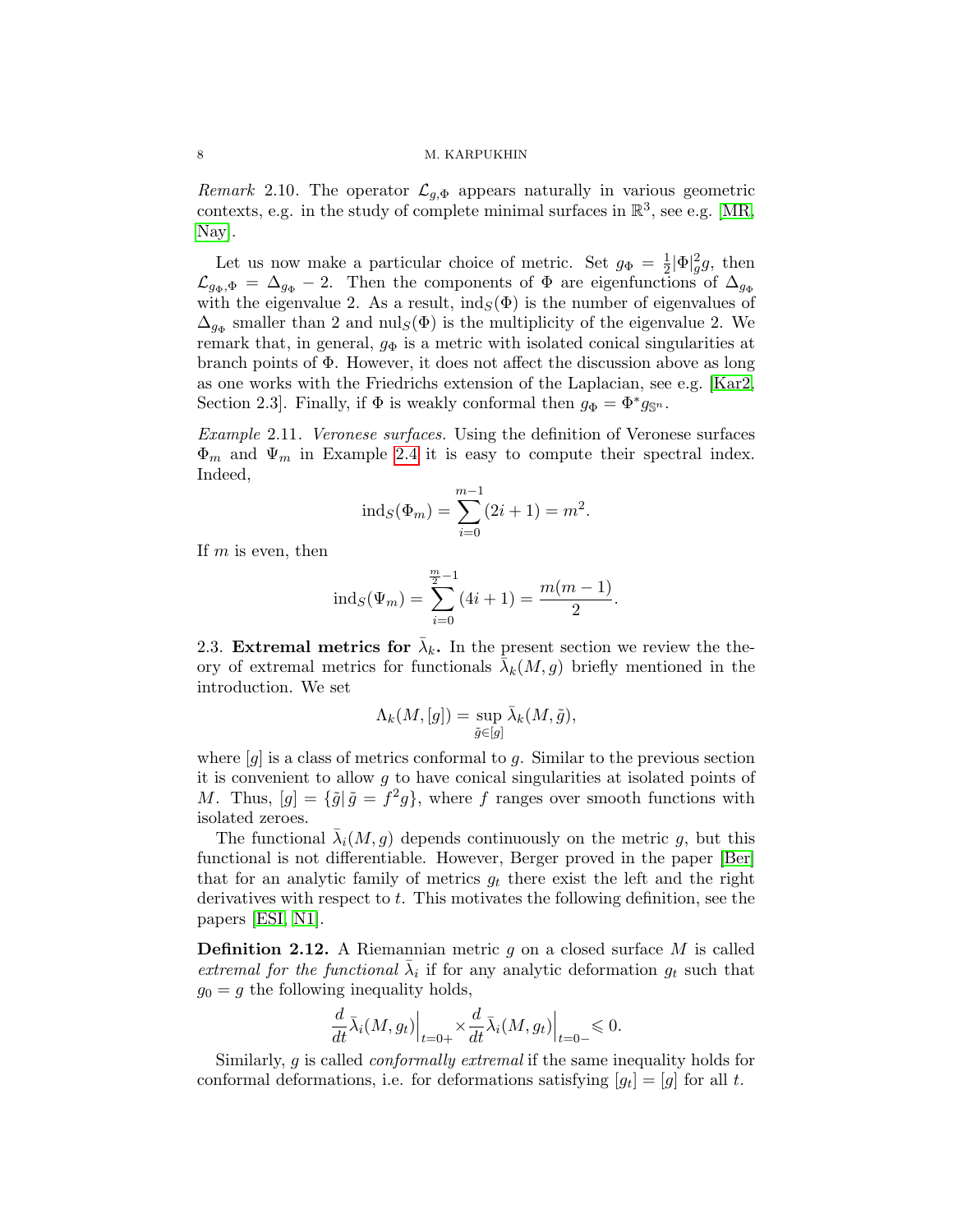<span id="page-8-3"></span>Theorem 2.13 (Nadirashvili [\[N1\]](#page-34-2), El Soufi and Ilias, [\[ESI\]](#page-33-10), see also [\[KNPP\]](#page-33-0)). *If g is conformally extremal for the functional*  $\overline{\lambda}_i(M,g)$  *then there exists a harmonic map*  $\Psi: (M,g) \to \mathbb{S}^n$  *whose components are*  $\lambda_i$ -eigenfunctions. In *particular,*  $\text{ind}_S(\Phi) \leq i$ *. If g is extremal, then*  $\Psi$  *can be chosen to be weakly conformal.*

*Conversely, if*  $\Phi$ :  $(M, g) \rightarrow \mathbb{S}^n$  *is a harmonic map to the unit sphere, then the metric*  $g_{\Phi}$  *is conformally extremal for the functional*  $\bar{\lambda}_{ind_{S}(\Phi)}$ *. Furthermore, if*  $\Phi$  *is weakly conformal, i.e. if*  $\Phi$ :  $(M, g_{\Phi}) \rightarrow \mathbb{S}^n$  *is a branched minimal immersion, then*  $g_{\Phi}$  *is extremal for the functional*  $\bar{\lambda}_{ind_{\Phi}(\Phi)}$ .

In particular, if there exists a metric that realizes the quantities  $\Lambda_k(M)$ or  $\Lambda_k(M,[q])$ , then this metric is extremal or conformally extremal respectively. Such metrics are called *maximal for*  $\lambda_k$  or *conformally maximal for*  $\bar{\lambda}_k$  respectively. The existence of such metrics was studied in [\[N1,](#page-34-2) [P2,](#page-34-11) [P3\]](#page-34-12). For the sake of brevity we only state the result for  $M = \mathbb{RP}^2$ .

<span id="page-8-2"></span>Theorem 2.14 (Petrides [\[P3\]](#page-34-12), see also [\[KNPP\]](#page-33-0)). *Assume that*

<span id="page-8-0"></span>(4) 
$$
\Lambda_k(\mathbb{RP}^2) > \Lambda_{k-1}(\mathbb{RP}^2) + 8\pi,
$$

*then there exists a metric g on* RP2*, smooth outside of possible isolated conical singularities, such that*  $\bar{\lambda}_k(\mathbb{RP}^2, g) = \Lambda_k(\mathbb{RP}^2)$ *. In particular, there exists a harmonic map*  $\Phi: \mathbb{RP}^2 \to \mathbb{S}^n$  *of spectral index at most k, such that*  $g = g\Phi$ .

*Remark* 2.15*.* It follows from the results of [\[CE\]](#page-33-9) that if inequality [\(4\)](#page-8-0) fails, then  $\Lambda_k(\mathbb{RP}^2) = \Lambda_{k-1}(\mathbb{RP}^2) + 8\pi$ .

*Remark* 2.16*.* We refer the reader to [\[P3\]](#page-34-12) for the case of an arbitrary surface *M*.

2.4. Relation between spectral index and degree. The majority of the present paper is devoted to the proof of the following theorem.

<span id="page-8-1"></span>**Theorem 2.17.** Let  $\Phi$ :  $\mathbb{RP}^2 \to \mathbb{S}^n$  be a harmonic map of degree *d*. Then *one has*

$$
ind_S(\Phi) \geqslant \frac{d-1}{2}.
$$

*Moreover, the equality is achieved iff*  $d = 3$ *.* 

In this section we show that Theorem [2.17](#page-8-1) implies Theorem [1.2.](#page-2-1)

*Proof of Theorem [1.2.](#page-2-1)* The proof is by induction on  $k$ . For  $k = 1$  Theorem [1.2](#page-2-1) holds by the results of Li and Yau [\[LY\]](#page-34-1).

By the step of induction,  $\Lambda_k(\mathbb{RP}^2)=4\pi(2k+1)$ . Assume that  $\Lambda_{k+1}(\mathbb{RP}^2)$  $4\pi(2k+3) = \Lambda_k(\mathbb{RP}^2) + 8\pi$ , then by Theorem [2.14](#page-8-2) the value  $\Lambda_{k+1}(\mathbb{RP}^2)$  is attained for some metric *g*, smooth outside finitely many conical singulari-ties. According to Theorem [2.13](#page-8-3) there exists a harmonic map  $\Phi \colon \mathbb{RP}^2 \to \mathbb{S}^n$ such that  $\text{ind}_{S}(\Phi) \leq k+1$ ,  $g = g_{\Phi}$  and  $\bar{\lambda}_{k+1}(\mathbb{RP}^2, g) = \Lambda_{k+1}(\mathbb{RP}^2)$ . Let *d* be the degree of  $\Phi$ , then one has  $4\pi(2k+3) < \lambda_{k+1}(\mathbb{RP}^2, g) = 2 \text{Area}_{g_{\Phi}}(\mathbb{RP}^2) =$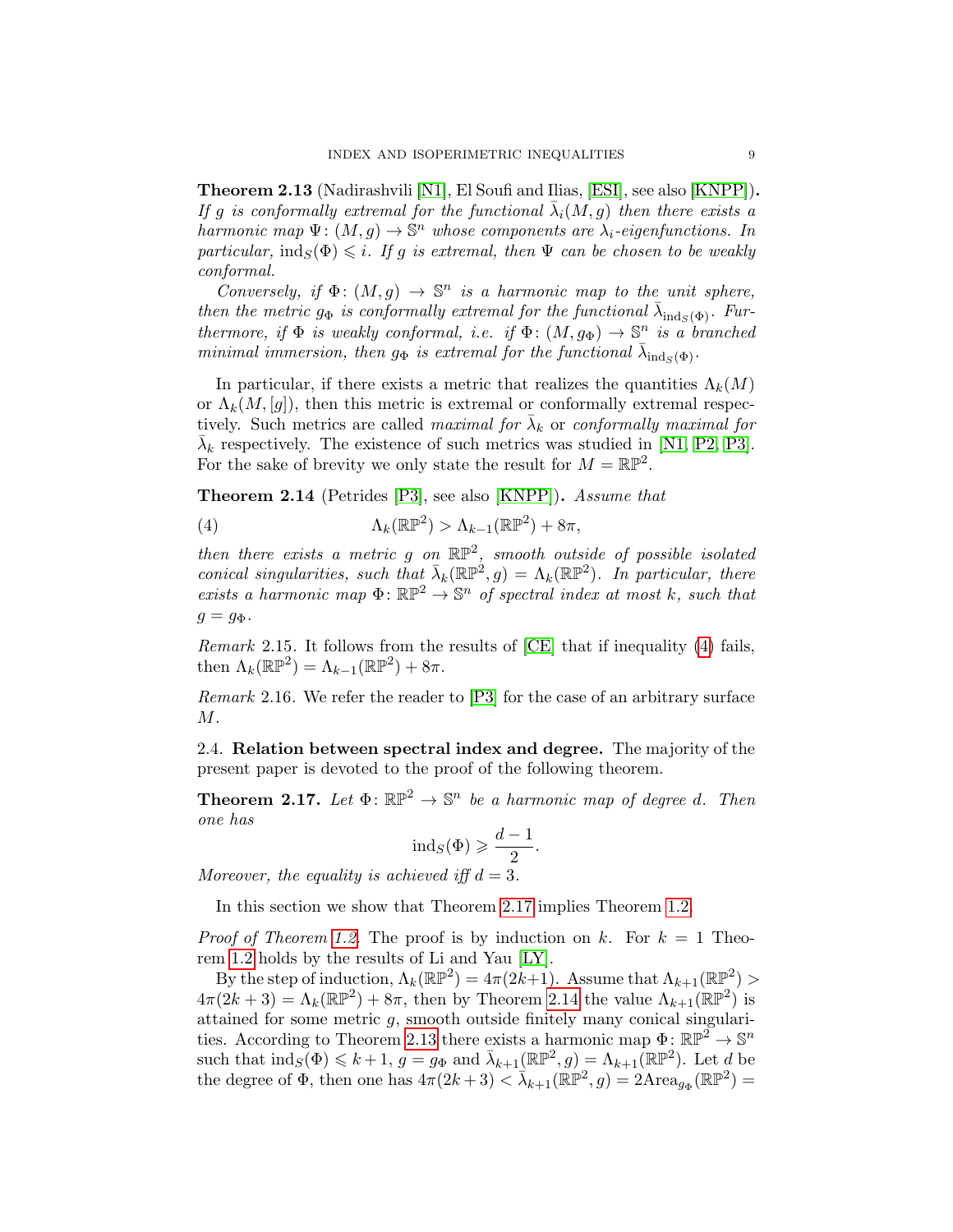$2E_g(\Phi) = 4\pi d$ . Thus, one has  $d > 2k+3$ . At the same time,  $\text{ind}_S(\Phi) \leq k+1$ and by Theorem [2.17](#page-8-1) one has

$$
k + 1 \ge \text{ind}_S(\Phi) \ge \frac{d-1}{2} > \frac{2k+2}{2} = k + 1.
$$

We arrive at a contradiction.

Assume now that for some  $k > 1$  and some metric q one has the equality  $\Lambda_k(\mathbb{RP}^2) = \bar{\lambda}_k(\mathbb{RP}^2, g) = 4\pi(2k + 1)$ . Then *g* is maximal and by Theo-rem [2.13](#page-8-3) there exists a harmonic map  $\Phi$ , such that deg( $\Phi$ ) = 2*k* + 1 and  $\text{ind}_{S}(\Phi) \leq k$ . Since  $k > 1$ , one has  $d := \text{deg}(\Phi) > 3$  and the inequality in Theorem [2.17](#page-8-1) is strict. Thus, one obtains

$$
k \ge \text{ind}_S(\Phi) > \frac{d-1}{2} = \frac{2k}{2} = k,
$$

where once again we arrive at a contradiction.  $\Box$ 

<span id="page-9-1"></span>*Example* 2.18. By Examples [2.4](#page-6-1) and [2.11,](#page-7-0) for Veronese immersions  $\Psi_m : \mathbb{RP}^2 \to$  $\mathbb{S}^{2m}$  one has  $\text{deg}(\Psi_m) = \frac{m(m+1)}{2}$  and  $\text{ind}_S(\Psi_m) = \frac{m(m-1)}{2}$ . Then

$$
2\mathrm{ind}_S(\Psi_m) + 1 = m(m-1) + 1 \geqslant \frac{m(m+1)}{2},
$$

where the last inequality holds because by Theorem [2.5](#page-6-2) one has  $m \geq$ 2. Moreover, the equality is achieved only for  $m = 2$  and in that case  $deg(\Psi_m) = 3$ . As a result, we see that Theorem [2.17](#page-8-1) holds for Veronese immersions.

#### 3. Energy index

<span id="page-9-0"></span>3.1. **Energy index.** If  $\Phi$ :  $(M,g) \to (N,h)$  is a harmonic map between Riemannian manifolds, the *Jacobi* (or *index*) operator is defined on sections of  $\Phi^*TN$  by the following formula, see e.g. [\[EL\]](#page-33-15),

$$
J_{g,\Phi}(V) = \Delta_g^{\Phi} V - \text{tr}_g R^N(V, d\Phi) d\Phi,
$$

where  $\Delta_g^{\Phi}$  is a positive Laplacian associated to the induced connection on  $\Phi^*TN$  and  $R^N$  is the Riemann curvature tensor of *N*,  $R^N(X,Y)Z =$  $\nabla_X \nabla_Y Z - \nabla_Y \nabla_X Z - \nabla_{[X,Y]} Z$ . In the following we assume *M* is a surface and  $N = \mathbb{S}^n$  is a Euclidean sphere of unit radius. In this case the Jacobi operator  $J_q$  has the following coordinate representation. The bundle  $\Phi^*T\mathbb{S}^n$ can be identified with a subbundle  $\underline{\Phi}^{\perp}$  of the trivial bundle  $M \times \mathbb{R}^{n+1}$  consisting of vectors orthogonal to  $\Phi$ . Then one has

$$
J_{g,\Phi}(V)=\pi_{\underline{\Phi}^{\perp}}\left(\Delta_{g}V-|\nabla\Phi|_{g}^{2}V\right),
$$

where  $\Delta_g$  is a Laplacian on M applied component-wise and  $\pi_{\Phi^{\perp}}$  is the orthogonal projection onto  $\underline{\Phi}^{\perp}$ . Note that  $J_{q,\Phi}$  is conformally covariant in the same way as  $\mathcal{L}_{q,\Phi}$ . In the following we sometimes omit the subscript  $\Phi$ if the map can be inferred from context.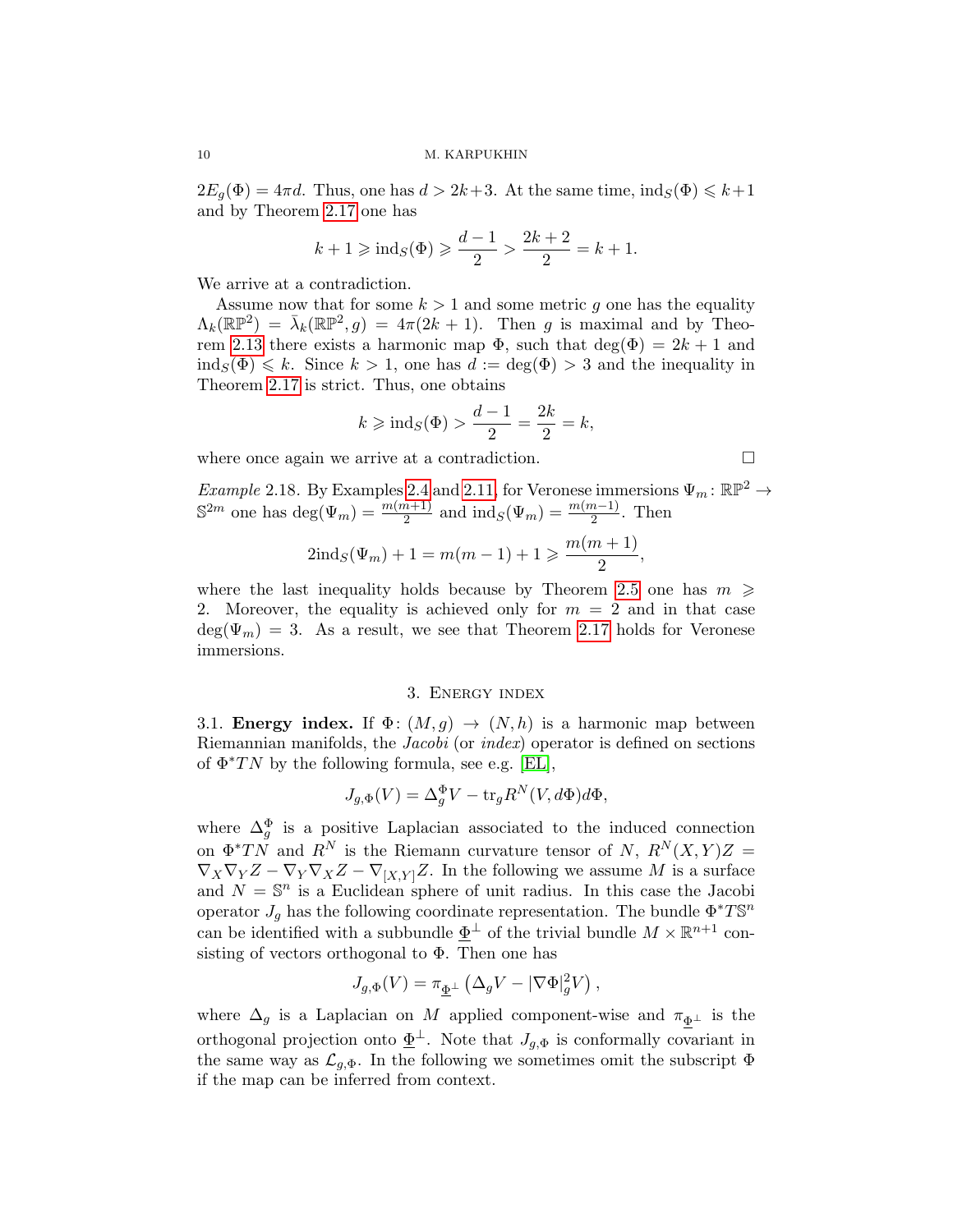The associated quadratic form  $Q_{\Phi,E}$  is given by

$$
Q_{\Phi,E}(V) = \sum_{i=1}^{n+1} \int_M (|\nabla V^i|_g^2 - |\nabla \Phi|_g^2 (V^i)^2) dv_g
$$

and is conformally invariant, which is why omit the index *g* in the notation. Note that the domain dom $Q_{\Phi,E}$  of  $Q_{\Phi,E}$  consists of  $\mathbb{R}^{n+1}$ -valued functions *V* on *M* satisfying  $V \cdot \Phi = 0$ , i.e. for each point  $x \in M$  one has  $V(x) \perp \Phi(x)$ .

Similarly to the spectral index, we define the *energy index*.

<span id="page-10-0"></span>**Definition 3.1.** *Energy index*  $ind_E(\Phi)$  is a number of negative eigenvalues of  $J_{\tilde{q},\Phi}$  for some (any) metric  $\tilde{g}$  conformal to *g*. Similarly, *energy nullity* nul<sub>E</sub>( $\Phi$ ) is the dimension ker  $J_{\tilde{q},\Phi}$  for some (any) metric  $\tilde{g}$  conformal to *g*. The fields in ker  $J_{\tilde{q},\Phi}$  are referred to as *Jacobi fields* along  $\Phi$ .

<span id="page-10-2"></span>*Remark* 3.2. One of the ways to produce Jacobi fields along  $\Phi$  is to consider harmonic deformations of  $\Phi$ . Assume that  $\Phi_t$  is a family of harmonic maps, such that  $\Phi = \Phi_0$ . Then  $X = \frac{d}{dt}|_{t=0} \Phi_t$  is a Jacobi field, see e.g. [\[LW2\]](#page-34-10). Jacobi fields obtained in this way are called *integrable*. The question of determining whether all Jacobi fields are integrable is quite subtle and is related to the smoothness of the corresponding moduli space, see [\[LW1,](#page-34-15) [LW2\]](#page-34-10) for results in this direction.

<span id="page-10-1"></span>3.2. Bounds between indices. As we have stated in the introduction the main idea of the present paper is the interplay between  $\text{ind}_{S}(\Phi)$  and  $\text{ind}_{E}(\Phi)$ for a harmonic map  $\Phi$ . Indeed, looking at the definition of the corresponding quadratic forms, one sees that  $Q_{\Phi,E}(V) = \sum Q_{\Phi,S}(V^i)$ . However, the domain dom $Q_{\Phi,E}$  complicates the considerations.

**Theorem 3.3.** Let  $\Phi$ :  $(M, g) \to \mathbb{S}^n$  be a linearly full harmonic map. Then *one has*

(5) 
$$
\operatorname{ind}_{S}(\Phi) \geq \frac{\operatorname{ind}_{E}(\Phi)}{n+1}
$$

*Proof.* Let  $U^-$  be the negative space of  $Q_S$ , i.e. dim  $U^- = \text{ind}_S(\Phi)$ . Assume the contrary, i.e.  $(n+1)$ ind<sub>*S*</sub>( $\Phi$ )  $\lt$  ind<sub>*E*</sub>( $\Phi$ ). Then there exists a vectorfunction  $X \in \text{dom}Q_E$ , such that  $Q_E(X) < 0$  and

$$
\int_M Xf\,dv_g=0
$$

for all  $f \in U^-$ , i.e. all components  $X^i$ ,  $i = 1, \ldots, n+1$  are orthogonal to  $U^-$ . Thus,  $Q_S(X^i) \geq 0$  and one concludes

$$
0 > Q_E(X) = \sum_{i=1}^{n+1} Q_S(X^i) \ge 0.
$$

This contradiction completes the proof.  $\Box$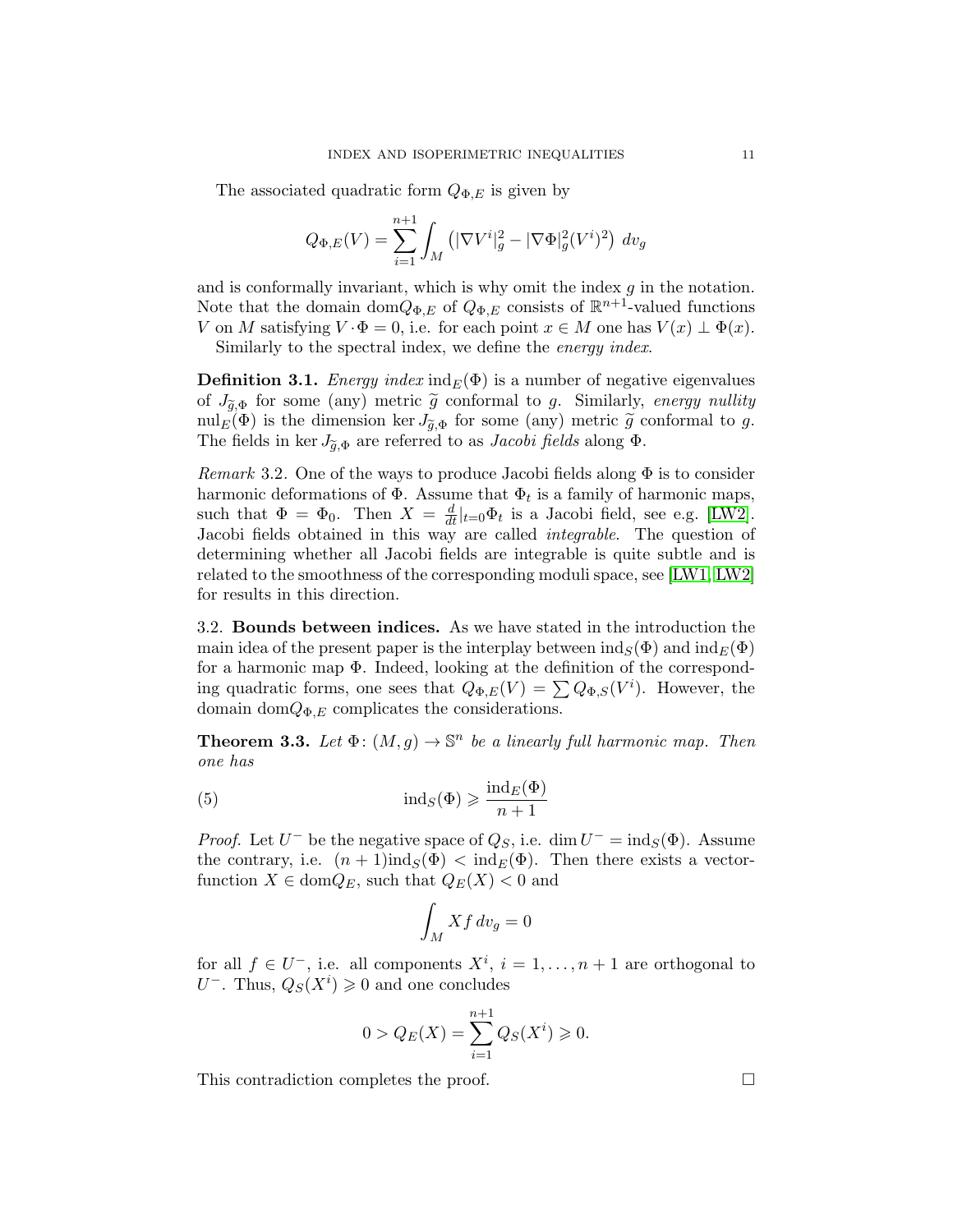<span id="page-11-0"></span>**Theorem 3.4.** Let  $\Phi$ :  $(M, g) \to \mathbb{S}^{2m}$  be a linearly full harmonic map, where *M is either*  $\mathbb{S}^2$  *or*  $\mathbb{RP}^2$ *. Then one has* 

<span id="page-11-3"></span>(6) 
$$
\operatorname{ind}_{S}(\Phi) \ge \frac{\operatorname{ind}_{E}(\Phi) + \operatorname{null}_{E}(\Phi) - m(2m + 1)}{2m + 1}
$$

*Proof.* The proof is very similar to the previous one. The idea is to make use of Jacobi fields. The new ingredient is the following proposition, whose proof is postponed until Section [4.4.](#page-21-0)

<span id="page-11-2"></span>**Proposition 3.5.** Let  $\Phi$ :  $(M, g) \to \mathbb{S}^{2m}$  be a linearly full harmonic map, *where*  $M$  *is either*  $\mathbb{S}^2$  *or*  $\mathbb{RP}^2$ *. Let*  $X$  *be a Jacobi field, such that* 

$$
\Delta_g X^i = |\nabla \Phi|_g^2 X^i,
$$

*i.e. for all*  $i = 1, \ldots, 2m + 1$  *one has*  $X^i \in \text{ker}(\mathcal{L}_{\Phi})$ *. Then X is trivial, in a sense that there exists a constant matrix*  $A \in \mathfrak{so}(2m+1,\mathbb{R})$  such that  $X = A\Phi$ .

*Remark* 3.6*.* In [\[Bar\]](#page-32-0) it is shown that if two linearly full harmonic maps  $\Phi_1, \Phi_2$ :  $\mathbb{S}^2 \to \mathbb{S}^{2m}$  have the same energy density, then they differ by an isometry of  $\mathbb{S}^{2m}$ . Proposition [3.5](#page-11-2) is an infinitesimal version of this fact.

Assume the contrary to inequality [\(6\)](#page-11-3). Let  $U^-$  be the negative subspace of  $Q_S$ . Since dim  $\mathfrak{so}(2m+1,\mathbb{R}) = m(2m+1)$ , there exists a non-trivial vector field *X* (i.e. not of the form  $A\Phi$  for  $A \in \mathfrak{so}(2m+1,\mathbb{R})$ ) such that  $Q_E(X) \leq 0$  and

$$
\int_M Xf\,dv_g=0
$$

for all  $f \in U^-$ , i.e. all components  $X^i$ ,  $i = 1, \ldots, 2m + 1$  are orthogonal to  $U^-$ . Thus,  $Q_S(X^i) \geq 0$  and one concludes

$$
0 \geqslant Q_E(X) = \sum_{i=1}^{n+1} Q_{\Phi}(X^i) \geqslant 0.
$$

Therefore,  $X^i \in \text{ker}(\mathcal{L}_{\Phi})$  and, thus, *X* is a Jacobi field. We arrive at a contradiction with Proposition 3.5. contradiction with Proposition [3.5.](#page-11-2)

<span id="page-11-1"></span>3.3. Bound for the energy index I. The goal of this section is to prove Theorem [1.7.](#page-3-2) Let us restate the formulation.

<span id="page-11-4"></span>**Theorem 3.7.** Let  $\Phi: \mathbb{S}^2 \to \mathbb{S}^{2m}$  be a linearly full harmonic map. Then

$$
ind_E(\Phi) \geqslant 2(m-1)ind_S(\Phi).
$$

The idea is to use the action of the group  $SO(2m + 1, \mathbb{C})$  on the space of linearly full harmonic maps  $\mathbb{S}^2 \to \mathbb{S}^{2m}$  defined by Barbosa [\[Bar\]](#page-32-0) and described in Section [4.6.](#page-31-0) In order to do that, one needs to understand how this action affects ind<sub>*S*</sub> and ind<sub>*E*</sub>. For the spectral index this problem was solved by Ejiri.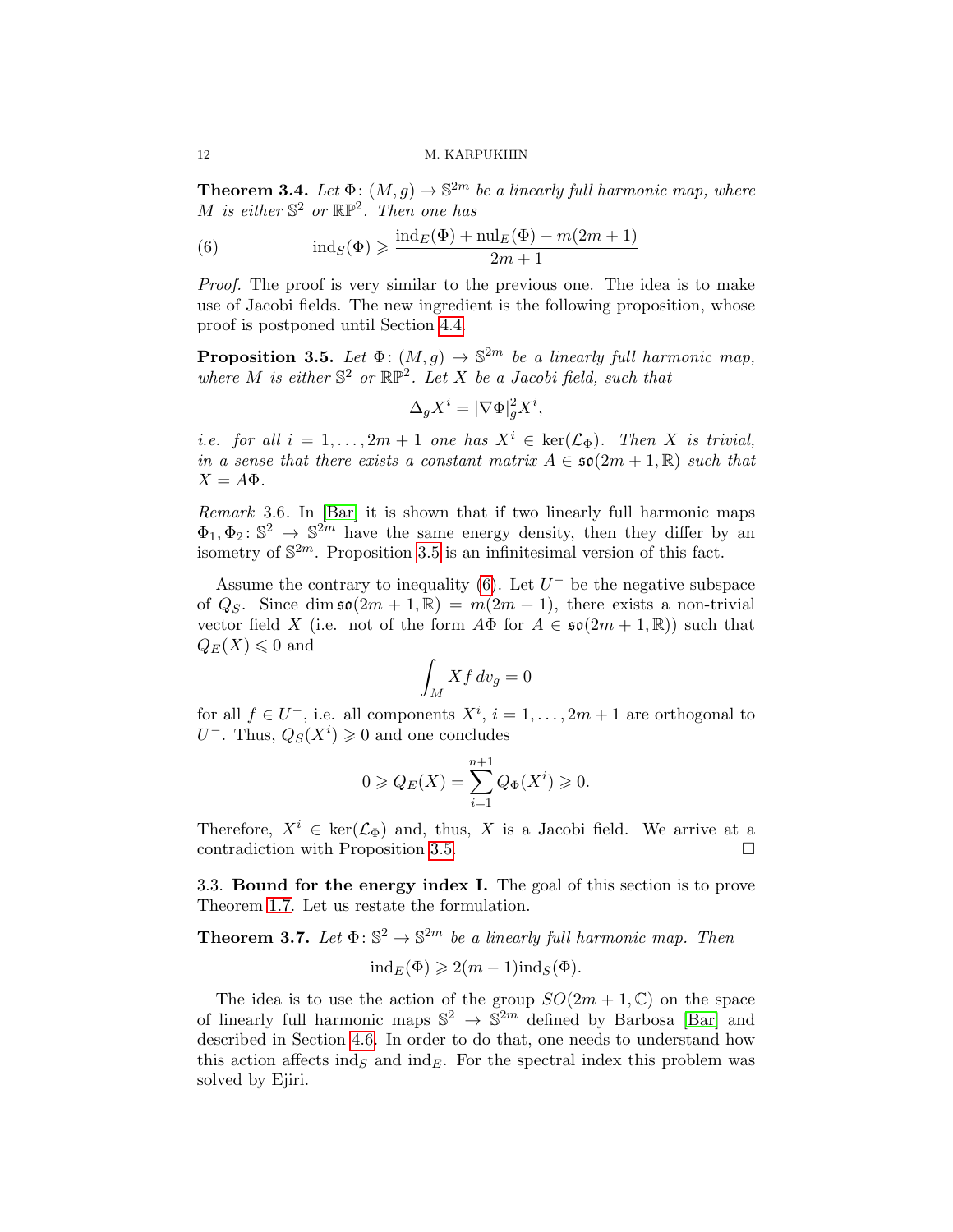<span id="page-12-0"></span>Theorem 3.8 (Ejiri [\[E1\]](#page-33-14), see also [\[Kot\]](#page-34-16)). *For every linearly full harmonic map*  $\Phi: \mathbb{S}^2 \to \mathbb{S}^{2m}$  *there exists a* 1*-parameter subgroup*  $A_t \subset SO(2m+1,\mathbb{C})$ *such that harmonic maps*  $\Phi_t = A_t \Phi$  *satisfy the following properties,* 

- 1) *harmonic maps*  $\Phi_t$  *converge in compact-open topology to a harmonic*  $map \Phi_{\infty}$  *into a subsphere*  $\mathbb{S}^{2(m-1)} \subset \mathbb{S}^{2m}$ *.*
- 2) *for all t one has*  $\text{null}_S(\Phi_t) = \text{null}_S(\Phi) = \text{null}_S(\Phi_\infty)$  *and, as a result,*  $\operatorname{ind}_S(\Phi_t) = \operatorname{ind}_S(\Phi) = \operatorname{ind}_S(\Phi_\infty).$

<span id="page-12-1"></span>*Remark* 3.9*.* Technically speaking, in [\[E1\]](#page-33-14) Ejiri showed the convergence of the corresponding twistor lifts. However, it is known that twistor correspondence is a homeomorphism, see e.g. [\[F2\]](#page-33-18). Furthermore, harmonic maps  $\mathbb{S}^2 \to \mathbb{S}^{2m}$  are analytic and, thus, convergence in compact-open topology implies  $C^{\infty}$ -convergence.

Ejiri used this theorem to show that the following holds.

<span id="page-12-3"></span>**Corollary 3.10.** For every harmonic map  $\Phi: \mathbb{S}^2 \to \mathbb{S}^{2m}$  of index  $d > 1$  one  $has \text{ ind}_S(\Phi) \geq d+1$ .

In the present paper we show that the action of  $SO(2m+1,\mathbb{C})$  preserves the energy index as well.

<span id="page-12-2"></span>**Proposition 3.11.** *The action of*  $SO(2m+1,\mathbb{C})$  *on the moduli space of linearly full harmonic maps*  $\mathbb{S}^2 \to \mathbb{S}^{2m}$  *preserves* nul*E.* 

The proof is postponed until Section [4.6.](#page-31-0)

**Corollary 3.12.** For  $\Phi_t$  defined as in Theorem [3.8](#page-12-0) one has  $\text{null}_E(\Phi_t) =$  $\text{null}_E(\Phi) \leq \text{null}_E(\Phi_\infty)$ . As a result,  $\text{ind}_E(\Phi_t) = \text{ind}_E(\Phi) \geq \text{ind}_E(\Phi_\infty)$ .

*Proof.* Remark [3.9](#page-12-1) implies continuity of eigenvalues of the Jacobi operator  $J_{\Phi}$  with respect to  $\Phi$ . Thus, the function  $\text{ind}_{E} + \text{null}_{E}$  is upper semicontinuous whereas the function  $\text{ind}_{E}$  is lower semicontinuous. Thus, the assertion easily follows from Proposition [3.11.](#page-12-2)  $\Box$ 

*Proof of Theorem [3.7.](#page-11-4)* Similarly to the argument of Ejiri in [\[E1\]](#page-33-14), we apply Theorem [3.8](#page-12-0) repeatedly. Starting with  $\Phi$  we obtain a map  $\Phi_{\infty}$  with the image inside a proper subsphere.

**Proposition 3.13.** Let  $\Psi$ :  $(M, g) \to \mathbb{S}^n$  be a harmonic map with the im*age in a k*-dimensional proper equatorial subsphere. Let  $\widetilde{\Psi}$  *be the same harmonic map considered as a linearly full map to*  $\mathbb{S}^k$ *. Then*  $\text{ind}_E(\Psi)$  =  $(n - k)$ ind<sub>*S*</sub>( $\Psi$ ) + ind<sub>*E*</sub>( $\widetilde{\Psi}$ ).

*Proof.* Up to an orthogonal transformation of  $\mathbb{R}^{n+1}$  we can assume that the image of  $\Psi$  lies in the subspace defined by  $x^{k+2} = \ldots = x^{n+1} = 0$ . Then the domain of  $J_{g,\Psi}$  decomposes  $dom(J_{g,\Psi}) = dom(J_{g,\widetilde{\Psi}}) \oplus C^{\infty}(M,V^{\perp})$ , where the second summand corresponds to smooth  $V^{\perp}$ -valued vector-functions. Moreover, on  $C^{\infty}(M, V^{\perp})$  the operator  $J_{q,\Psi}$  acts as  $\mathcal{L}_{q,\Psi}$  applied to each component separately. Therefore,  $\text{ind}_E(\Psi) = \text{ind}_E(\widetilde{\Psi}) + (n-k)\text{ind}_S(\Psi)$ .  $\Box$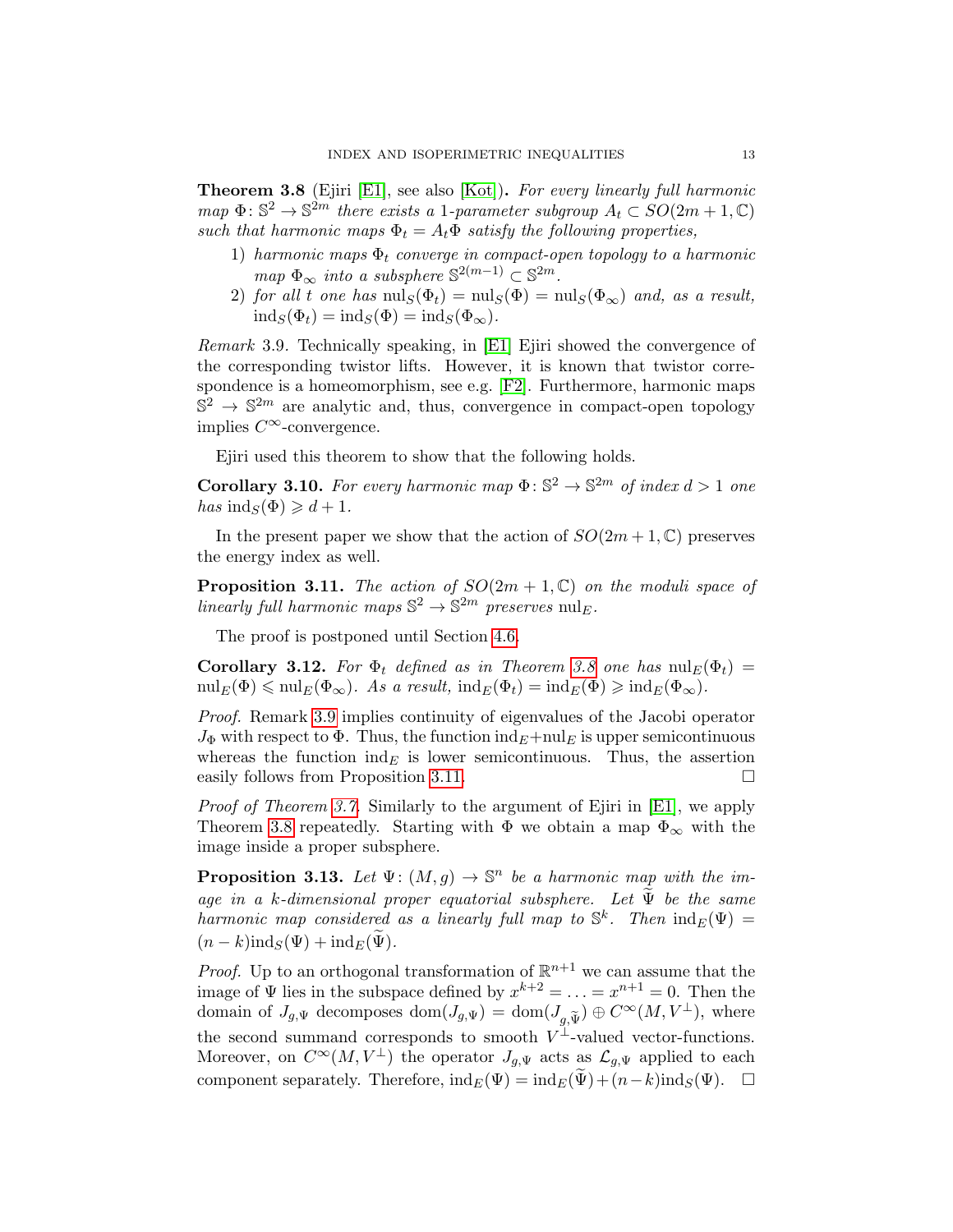On the second step we apply Theorem [3.8](#page-12-0) to a linearly full map  $\Phi_{\infty}$ . On each step we are decreasing the dimension *m* and after finitely many steps we obtain a map  $\Psi: \mathbb{S}^2 \to \mathbb{S}^{2m}$  with the image in a two-dimensional subsphere such that  $\text{ind}_E(\Phi) \geq 2(m-1)\text{ind}_S(\Psi) + \text{ind}_E(\widetilde{\Psi}) \geq 2(m-1)\text{ind}_S(\Psi)$  and  $\text{ind}_S(\Phi) = \text{ind}_S(\Psi).$ 

To finish the proof, we recall that by Theorem [3.8,](#page-12-0)  $\text{ind}_S(\Psi) = \text{ind}_S(\Phi)$ . One obtains

$$
ind_E(\Phi) \geqslant 2(m-1)ind_S(\Psi) = 2(m-1)ind_S(\Phi),
$$

which concludes the proof of Theorem [3.7.](#page-11-4)  $\Box$ 

3.4. **Bound on spectral index.** In order to effectively use the bound of Theorem [3.7](#page-11-4) one needs to obtain a lower bound on  $\text{ind}_{S}(\Phi)$ . It turns out that for our purposes, the bound of Corollary [3.10](#page-12-3) is not sufficient. In this section we modify the methods of Ejiri to show the following proposition.

<span id="page-13-2"></span>**Proposition 3.14.** Let  $\Phi$ :  $\mathbb{S}^2 \to \mathbb{S}^{2m}$  *be a harmonic map of degree d. Then* 

<span id="page-13-1"></span>(7) 
$$
\operatorname{ind}_S(\Phi) \geq 2d - \operatorname{nul}_S(\Phi) + 2.
$$

*Proof.* Similarly to the proof of Theorem [3.7,](#page-11-4) one can apply Theorem [3.8](#page-12-0) repeatedly to obtain a harmonic map  $\Phi$  with the same spectral index and spectral nullity, whose image lies in a two-dimensional subsphere. Therefore, it suffices to prove the proposition for  $m = 1$ .

The case of  $m = 1$  was studied in detail for e.g. in [\[EK,](#page-33-19) [MR,](#page-34-13) [Nay\]](#page-34-14). In that case  $\Phi$  is either holomorphic or anti-holomorphic and harmonic degree coincides with the usual definition of degree for (anti-)holomorphic maps. Up to conjugation we assume that  $\Phi$  is a holomorphic map of degree  $d$ . Let  $M_d$  be the space of all such maps. It is easy to see that it is a connected complex manifold.

<span id="page-13-0"></span>Proposition 3.15 (Montiel, Ros [\[MR\]](#page-34-13); Ejiri, Kotani [\[EK\]](#page-33-19)). *The set N<sup>d</sup>* =  $\{\Phi \in M_d | \text{nul}_S(\Phi) > 3\}$  *is a proper analytic subset of*  $M_d$ *. Moreover, for all*  $\Phi \in M_d \setminus N_d$  one has  $\text{ind}_S(\Phi) = 2d - 1$ .

Proposition [3.15](#page-13-0) proves the inequality [\(7\)](#page-13-1) when  $\text{null}_S(\Phi) = 3$ . Assume nul<sub>S</sub>( $\Phi$ ) > 3, then  $\Phi \in N_d$ . Since  $N_d$  is a proper analytic subset, there exists an analytic deformation  $\Phi_t \in M_d$  such that  $\Phi_0 = \Phi$  and  $\Phi_t \notin N_d$ for  $t \neq 0$ . Since the eigenvalues of a  $\mathcal{L}_{\Phi}$  are continuous with respect to  $\Phi$ (see Remark [3.9\)](#page-12-1), the function  $\text{ind}(\Phi_t)+\text{null}(\Phi_t)$  is an upper-semicontinuous function of *t*. As a result,

$$
ind_S(\Phi) + \text{nul}_S(\Phi) \ge \lim_{t \to 0} (\text{nul}_S(\Phi_t) + \text{nul}_S(\Phi_t)) = 2d + 2.
$$

*Remark* 3.16*.* We remark that the bound [\(7\)](#page-13-1) is likely not optimal. In [\[E1,](#page-33-14) p. 116] Ejiri suggests that one should always have  $\text{ind}_S(\Phi) = 2d - \frac{1}{2}(\text{null}_S(\Phi) -$ 1).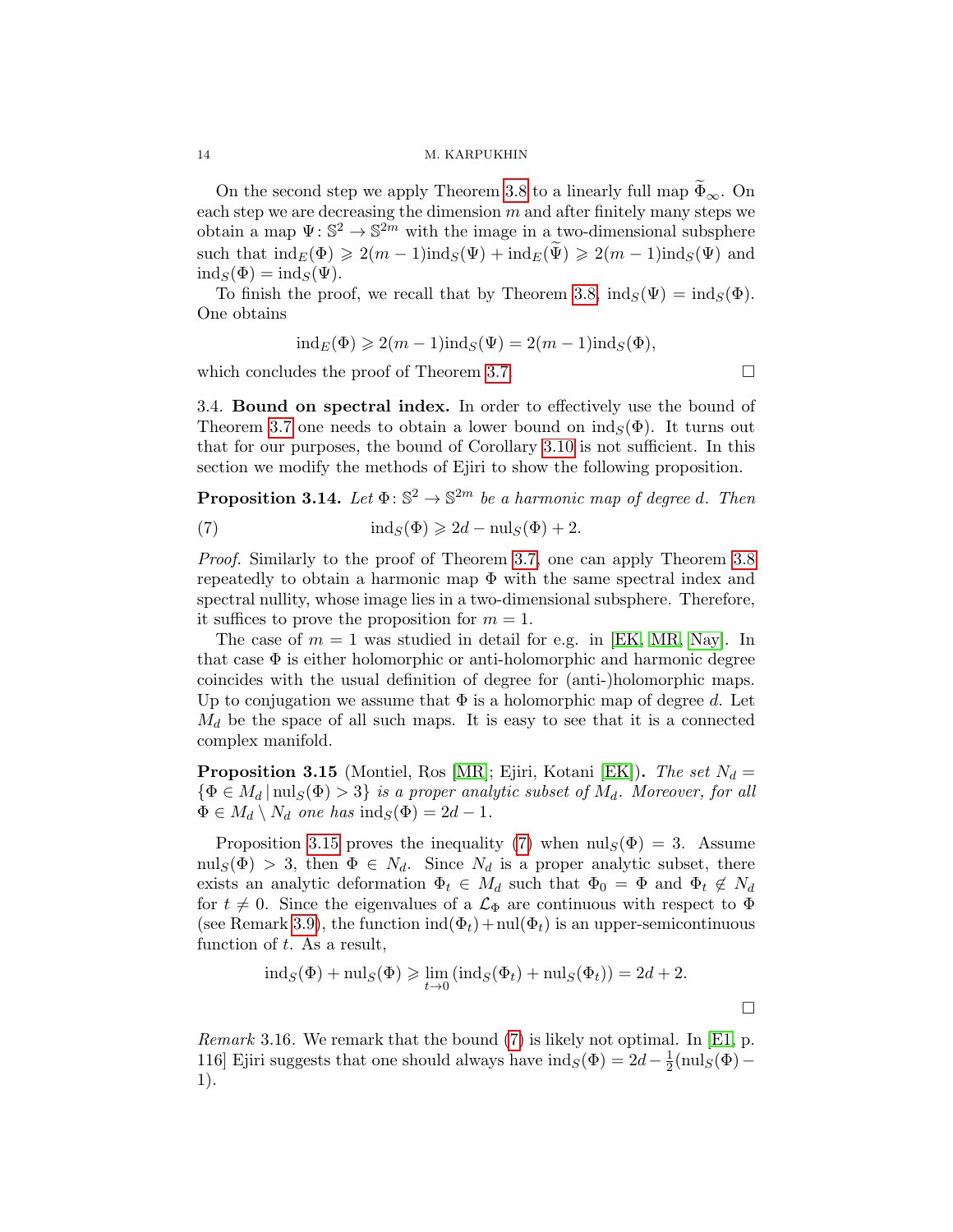3.5. Bounds on nullities. Both Theorem [3.4](#page-11-0) and Proposition [3.14](#page-13-2) refer to  $\text{null}_E$  and  $\text{null}_S$  respectively. In this section we collect the information about these quantities necessary for our proof of Theorem [2.17.](#page-8-1)

**Proposition 3.17** (Ejiri [\[E1\]](#page-33-14), Kotani [\[Kot\]](#page-34-16)). For any harmonic map  $\Phi$ :  $\mathbb{S}^2 \rightarrow$  $\mathbb{S}^{2m}$  *the spectral nullity* nul<sub>*S*</sub>( $\Phi$ ) *is odd.* 

<span id="page-14-3"></span>**Proposition 3.18** (Kotani [\[Kot\]](#page-34-16)). Let  $\Phi: \mathbb{S}^2 \to \mathbb{S}^{2m}$  be a harmonic map of *degree d. Then one has*

(8) 
$$
d \geqslant \frac{\mathrm{nul}_S(\Phi)^2 - 1}{8}.
$$

*Equivalently, using notations of Theorem [1.8,](#page-3-0)*

<span id="page-14-1"></span>
$$
\operatorname{null}_S(\Phi) \leqslant [\sqrt{8d+1}]_{\text{odd}}.
$$

*Idea of the proof.* Without loss of generality  $\Phi$  is linearly full. Recall that  $\text{null}_S(\Phi) \geq 2m + 1$ . In [\[Kot\]](#page-34-16) Kotani proves that if  $\text{null}_S(\Phi) = 2m + 2\nu + 1$ , then  $\Phi$  can deformed to a linearly full map  $\Psi: \mathbb{S}^2 \to \mathbb{S}^{2m+2\nu}$  of the same degree. Thus, the inequality  $(8)$  follows from Theorem [2.1.](#page-5-1)

<span id="page-14-2"></span>**Theorem 3.19** (Fernandez [\[F1\]](#page-33-20), Kotani [\[Kot\]](#page-34-16)). Let  $\Phi: \mathbb{S}^2 \to \mathbb{S}^{2m}$  be a *linearly full harmonic map of degree d. Then one has*

$$
\mathrm{nul}_E(\Phi) \geqslant 4d + 2m^2.
$$

*Proof.* In both papers [\[F1,](#page-33-20) [Kot\]](#page-34-16), the authors show that the space of linearly full harmonic maps  $\mathbb{S}^2 \to \mathbb{S}^{2m}$  of degree *d* is a complex algebraic variety of pure complex dimension at least  $2d + m^2$ . Therefore, at each point the tangent cone to the moduli space is of real dimension at least  $4d+2m^2$ . Since tangent cone is a set of equivalence classes of analytic arcs, by Remark [3.2,](#page-10-2) the real dimension of the cone of *integrable* Jacobi fields is at least  $4d + 2m^2$ . Thus, the linear span of this cone forms a subspace in a space of Jacobi fields of dimension at least  $4d + 2m^2$ .

*Remark* 3.20*.* We remark that Fernandez [\[F1\]](#page-33-20) proved that the complex dimension is exactly  $2d+m^2$ . It does not imply, however, that one has equality in Theorem [3.19.](#page-14-2)

<span id="page-14-0"></span>3.6. Bound on energy index II. To prove Theorem [1.8](#page-3-0) one combines Theorem [3.7](#page-11-4) with Propositions [3.14](#page-13-2) and [3.18](#page-14-3) to arrive exactly at

$$
\mathrm{ind}_E(\Phi) \geqslant 2(m-1)(2d-[\sqrt{8d+1}]_{\mathrm{odd}}+2).
$$

Finally, we state a slightly more general version of Proposition [1.10,](#page-4-0) whose proof we once again postpone until Section ??.

<span id="page-14-4"></span>**Theorem 3.21.** Let  $\Phi$ :  $\mathbb{RP}^2 \to \mathbb{S}^{2m}$  be a linearly full harmonic map and let  $\widetilde{\Phi}$ :  $\mathbb{R}\mathbb{P}^2 \to \mathbb{S}^{2m}$  *be a lift of*  $\Phi$  *via the antipodal projection. Then* 

$$
ind_E(\Phi) = \frac{1}{2} ind_E(\widetilde{\Phi}), \quad \text{null}_E(\Phi) = \frac{1}{2} \text{null}_E(\widetilde{\Phi}).
$$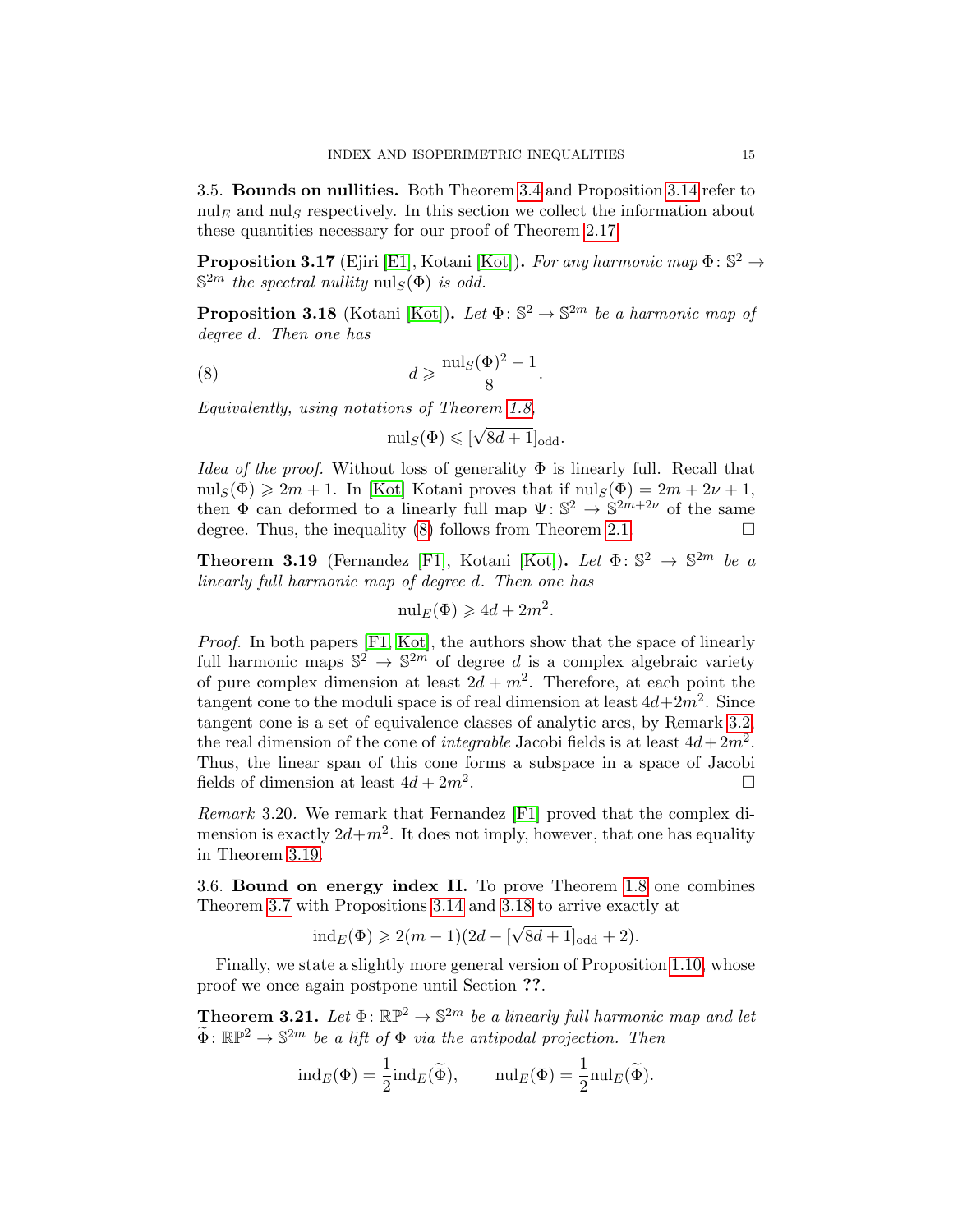<span id="page-15-0"></span>3.7. Proof of Theorem [2.17.](#page-8-1) Without loss of generality, assume that  $\Phi: \mathbb{S}^2 \to \mathbb{S}^{2m}$  is linearly full. By Theorem [3.7,](#page-11-4) Proposition [3.14,](#page-13-2) Theorem [3.19](#page-14-2) and Theorem [3.4](#page-11-0) one has

<span id="page-15-1"></span>(9) 
$$
\operatorname{ind}_{S}(\Phi) \geq \frac{(2d - \operatorname{nul}_{S}(\Phi) + 2)(m - 1) + 2d - m - m^{2}}{2m + 1}.
$$

At the same time,  $\text{null}_S(\Phi) \geq 2m + 1$  and  $8d \geq \text{null}_S(\Phi)^2 - 1$  by Proposition [3.18.](#page-14-3) We claim that the combination of these inequalities with The-orem [2.5](#page-6-2) yield Theorem [2.17](#page-8-1) unless  $(m, d) \in \{(2, 3), (2, 4), (4, 10)\}.$  The statement is purely computational.

*Proof.* Assume that the assertion of Theorem [2.17](#page-8-1) fails, i.e.  $\frac{d-1}{2} \geq \text{ind}_S(\Phi)$ . Combining it with [\(9\)](#page-15-1) one obtains

<span id="page-15-3"></span>
$$
\frac{d-1}{2} \geqslant \frac{(2d-\operatorname{nul}_S(\Phi)+2)(m-1)+2d-m-m^2}{2m+1}.
$$

After elementary transformations, the inequality becomes

(10) 
$$
(2m-2)\mathrm{nul}_S(\Phi) + 2m^2 + 3 - 4m \geqslant (2m-1)d.
$$

It follows that

$$
(2m-2)\mathrm{nul}_S(\Phi) + m(2m-2) \geq (2m-1)d + 2m - 3 \geq (2m-2)d,
$$

where we used that for maps from  $\mathbb{RP}^2$  one has  $m \geq 2$ . Cancelling the factor  $(2m - 2)$  yields

<span id="page-15-2"></span>
$$
\text{null}_S(\Phi) + m \geqslant d.
$$

Combining with [\(8\)](#page-14-1) one obtains

(11) 
$$
\text{null}_S(\Phi) + m \ge \frac{\text{null}_S(\Phi)^2 - 1}{8}.
$$

Solving this quadratic inequality yields

$$
\text{null}_S(\Phi) \leq \frac{8 + \sqrt{64 + 4(8m + 1)}}{2} \leq 8 + \sqrt{8m + 1},
$$

where we used the inequality  $\sqrt{a+b} \leq \sqrt{a} + \sqrt{b}$ . Combining this with [\(11\)](#page-15-2) one obtains,

$$
8 + \sqrt{8m + 1} \ge \text{null}_S(\Phi) \ge d - m \ge \frac{m(m - 1)}{2},
$$

where we are using  $d \geqslant \frac{m(m+1)}{2}$ . Taking into account  $m \geqslant 2$  is an integer, the last inequality holds only for  $m \leq 6$ . Then by Theorem [2.5,](#page-6-2)  $m = 2, 4, 6$ . For these values of *m* we work directly with inequality [\(10\)](#page-15-3).

<span id="page-15-4"></span>For  $m = 2$ , combining [\(10\)](#page-15-3) with inequality [\(8\)](#page-14-1) yields

(12) 
$$
2\mathrm{nul}_S(\Phi) + 3 \geqslant 3d \geqslant \frac{3(\mathrm{nul}_S(\Phi)^2 - 1)}{8},
$$

which yields  $\text{null}_S(\Phi) \leq 6$ . Since  $\text{null}_S(\Phi)$  is odd and  $\text{null}_S(\Phi) \geq 2m + 1 = 5$ , one has  $\text{null}_S(\Phi) = 5$ . Then [\(12\)](#page-15-4) yields  $13 \geq 3d \geq 9$ , i.e.  $d = 3, 4$ .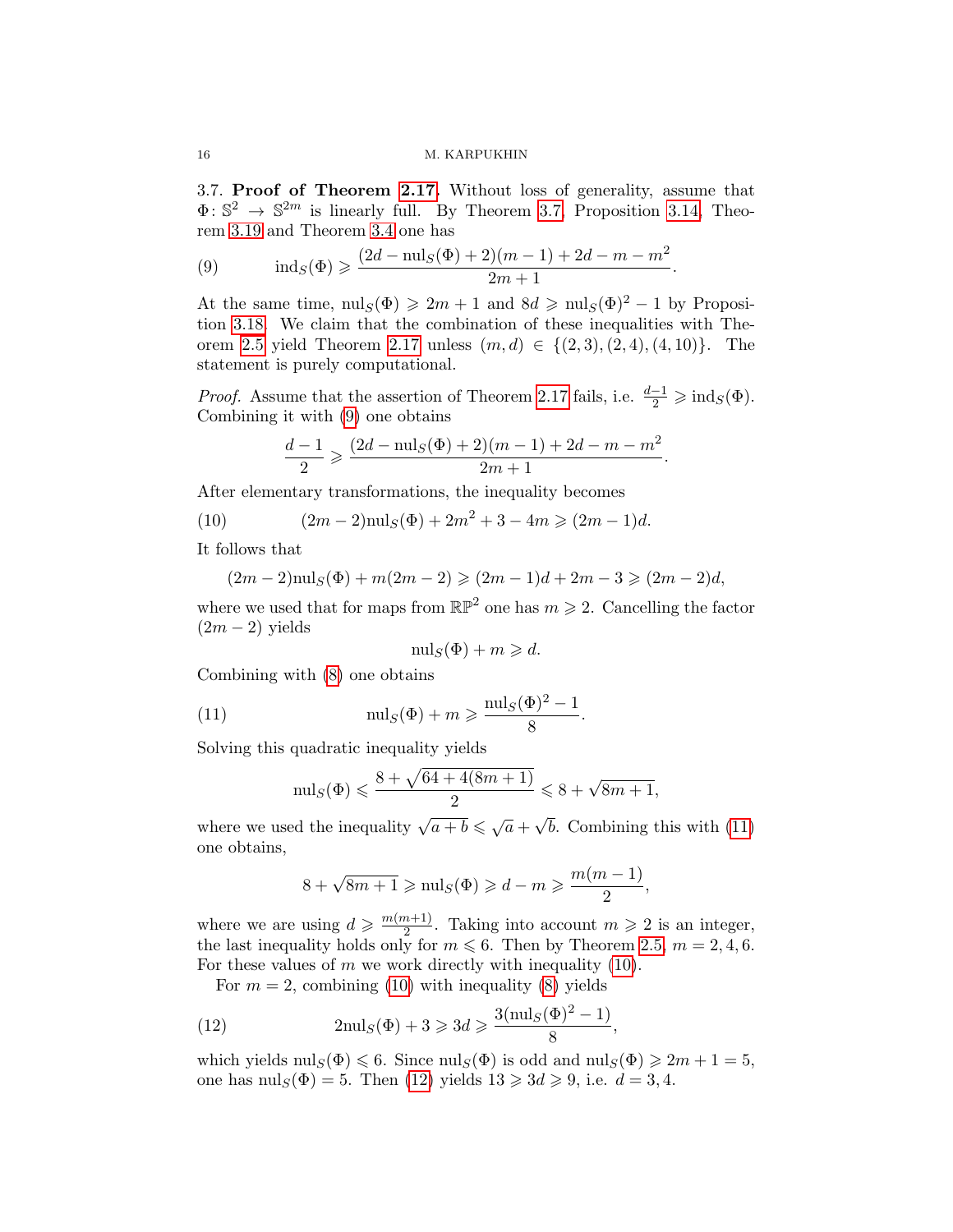By similar arguments for  $m = 4$  one has

$$
6\mathrm{nul}_S(\Phi) + 19 \geqslant 7d \geqslant \frac{7(\mathrm{nul}_S(\Phi)^2 - 1)}{8},
$$

which similarly implies  $\text{null}_S(\Phi) = 9$ . Then  $73 \geq 7d \geq 70$ , i.e.  $d = 10$ . For  $m = 6$  one obtains

$$
10 \text{nul}_S(\Phi) + 51 \ge 11d \ge \frac{11(\text{nul}_S(\Phi)^2 - 1)}{8},
$$

which yields  $\text{null}_S(\Phi) \leq 10$  and contradicts  $\text{null}_S(\Phi) \geq 2m + 1 = 11.$ 

Finally, let us deal with the exceptional cases.

- 1) Assume  $d = 3$ . By Theorem [2.5,](#page-6-2)  $\Phi$  is a Veronese immersion. Then Theorem [2.17](#page-8-1) claims  $ind_S(\Phi) = 1$ . This is shown in Example [2.11,](#page-7-0) see also [\[LY\]](#page-34-1).
- 2) Assume  $d = 4$ . Then Theorem [2.17](#page-8-1) claims  $\text{ind}_{S}(\Phi) > 1$ . By the result of Li and Yau [\[LY\]](#page-34-1), the only map of spectral index 1 has degree 3, therefore for a map of degree 4, one has  $\text{ind}_S(\Phi) > 1$ .
- 3) Assume  $m = 4$  and  $d = 10$ . Then  $d = \frac{m(m+1)}{2}$  and by Theorem [2.5,](#page-6-2) up to an isometry  $\Phi$  is a Veronese immersion. In this case the theorem follows from Example [2.18,](#page-9-1) where we checked Theorem [2.17](#page-8-1) for Veronese immersions.

# 4. Twistor correspondence

<span id="page-16-0"></span>In this section we first recall the twistor correspondence [\[C,](#page-33-12) [Bar\]](#page-32-0) with an emphasis on the notion of harmonic sequence [\[CW1,](#page-33-21) [CW2\]](#page-33-22). For the purposes of our exposition, one should think of the harmonic sequence as a convenient setup for coordinate computations. Theorems [3.21](#page-14-4) and [3.4](#page-11-0) are proved in Sections [4.3](#page-19-0) and [4.4](#page-21-0) respectively. The first order twistor correspondence is established in Section [4.5.](#page-28-0) In Section [4.6](#page-31-0) we recall the action of  $SO(2m + 1, \mathbb{C})$  and use the first order twistor correspondence to prove Proposition [3.11.](#page-12-2)

4.1. Harmonic sequence. In the present section we discuss the concept of *harmonic sequence* introduced by Chern and Wolfson in [\[CW1,](#page-33-21) [CW2\]](#page-33-22), see also [\[EW\]](#page-33-23). Below, we follow the presentation in [\[BJRW\]](#page-32-2). Recall that the property of being harmonic depends only on the conformal class [*g*] of the metric on a Riemannian surface *M*. In order to define a harmonic sequence one requires a complex structure on *M*, therefore, we require *M* to be orientable and fix a choice of orientation on *M*. A surface *M* with a conformal class and an orientation can be endowed with a canonical complex structure, making *M* a Riemann surface. We will discuss the dependence on orientation in Remark [4.1](#page-18-0) below.

Let  $L \subset \mathbb{CP}^n \times \mathbb{C}^{n+1}$  be a tautological bundle over  $\mathbb{CP}^n$ , i.e  $L = \{(l, v) | v \in$ *l}*. Let *M* be a Riemann surface. There is a correspondence between smooth maps  $\psi \colon M \to \mathbb{CP}^n$  and line subbundles of a trivial bundle  $M \times \mathbb{C}^{n+1} \to M$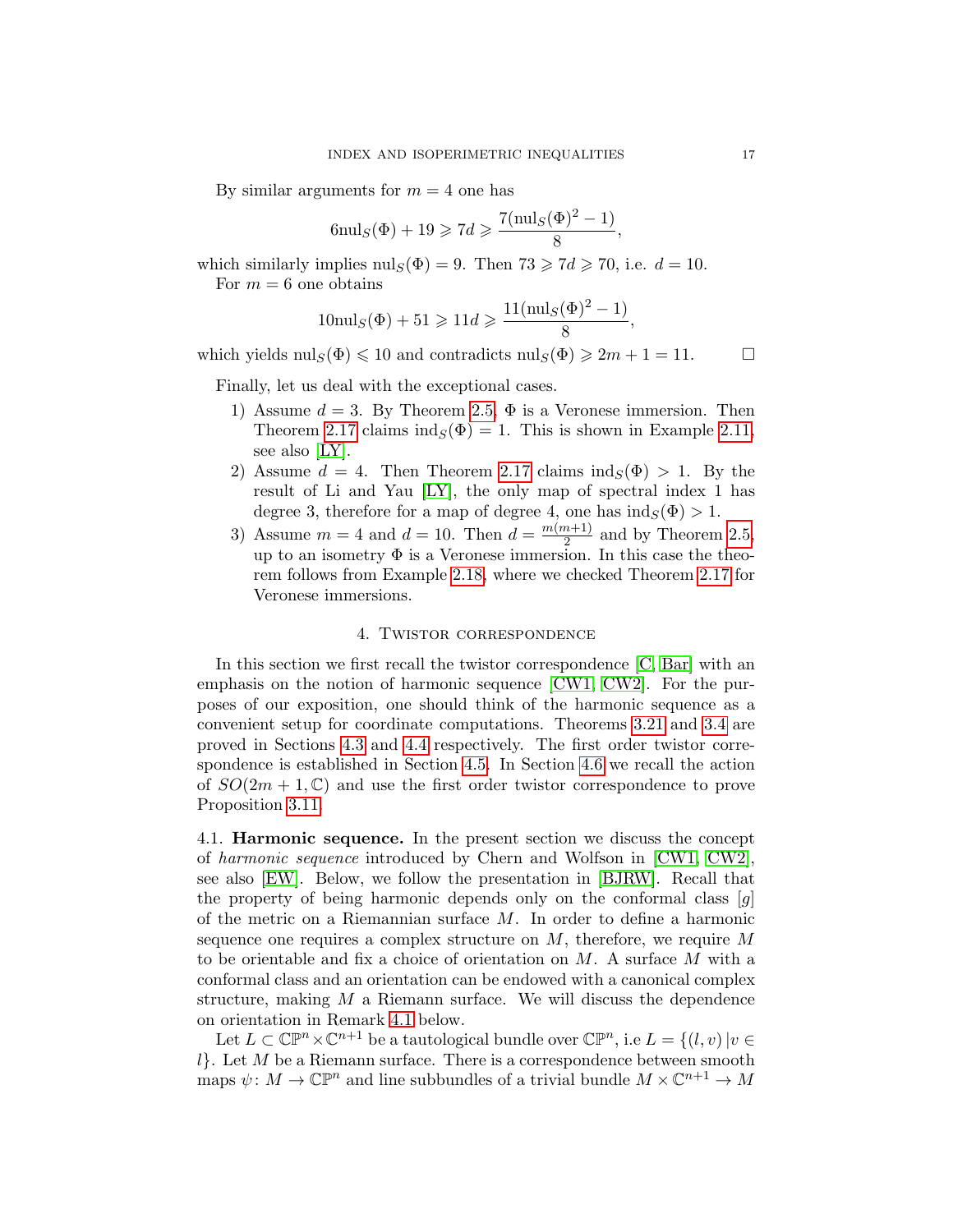given by  $\psi \leftrightarrow \psi^*L$ . We endow  $M \times \mathbb{C}^{n+1}$  with the usual Hermitian inner product  $\langle \cdot, \cdot \rangle$  and the induced Hermitian connection. Moreover, one has the holomorphic bundle isomorphism  $T^{(1,0)}\mathbb{CP}^n \cong \text{hom}(L, L^{\perp})$ . We endow all these bundles with Hermitian connections induced from the Hermitian connection on the trivial C-bundle. Then by Koszul-Malgrange theorem all line subbundles of  $M \times \mathbb{C}^{n+1}$  are automatically holomorphic. The composition of the complexified differential of  $\psi$  with the projection onto  $T^{(1,0)}\mathbb{C}\mathbb{P}^n$  yields the map  $d^{\mathbb{C}}\psi \in \text{hom}(T^{\mathbb{C}}M \otimes \psi^*L, \psi^*L^{\perp})$ . Taking the (1,0)-part of  $d^{\mathbb{C}}\psi$ defines

<span id="page-17-0"></span>(13) 
$$
\partial \colon T^{(1,0)}M \otimes \psi^*L \to \psi^*L^{\perp}.
$$

Similarly, the  $(0, 1)$ -part of  $d^{\mathbb{C}} \psi$  defines

(14) 
$$
\bar{\partial} \colon T^{(0,1)}M \otimes \psi^*L \to \psi^*L^{\perp}
$$

Let *g* be any metric compatible with the complex structure on *M*. Assume that  $\psi: (M,g) \to \mathbb{CP}^n$  is a linearly full (i.e. its image is not contained in a proper projective subspace) harmonic map, where  $\mathbb{CP}^n$  is endowed with the Fubini-Study metric. In local complex coordinates the harmonicity can be expressed as

<span id="page-17-1"></span>
$$
(\nabla d\psi)\left(\frac{\partial}{\partial \bar{z}},\frac{\partial}{\partial z}\right)=(\nabla d\psi)\left(\frac{\partial}{\partial z},\frac{\partial}{\partial \bar{z}}\right)=0,
$$

which is equivalent to the fact that  $\partial$  ( $\partial$ ) defined in [\(13\)](#page-17-0) (in [\(14\)](#page-17-1)) is a(n) (anti-)holomorphic morphism of bundles. Thus their images can be defined across zeroes of  $d\psi$  and give rise to line subbundles  $L_1$  ( $L_{-1}$ ). Denoting  $\psi^* L$ by  $L_0$  we have a holomorphic map

$$
\partial_0\colon T^{(1,0)}M\otimes L_0\to L_1
$$

and an antiholomorphic map

$$
\bar{\partial}_0\colon T^{(0,1)}M\otimes L_0\to L_{-1}
$$

Bundles  $L_1$  and  $L_{-1}$  correspond to maps  $\psi_1, \psi_{-1} : M \to \mathbb{CP}^n$ . It is proved in [\[CW1\]](#page-33-21) that if  $\psi_0 = \psi$  is harmonic then so are  $\psi_1$  and  $\psi_{-1}$ . Repeating the process one constructs a sequence of bundles  $\{L_p\}$ , holomorphic maps

$$
\partial_p\colon T^{(1,0)}M\otimes L_p\to L_{p+1}
$$

and antiholomorphic maps

$$
\bar{\partial}_p \colon T^{(0,1)}M \otimes L_p \to L_{p-1}.
$$

This collection of data is referred to as *a harmonic sequence associated to*  $\psi = \psi_0.$ 

The map  $\partial_p$  is a holomorphic section of  $(T^{(1,0)}M)^* \otimes L_p^* \otimes L_{p+1}$  and therefore one has

<span id="page-17-2"></span>(15) 
$$
0 \le c_1((T^{(1,0)}M)^* \otimes L_p^* \otimes L_{p+1}) = 2\gamma - 2 + c_1(L_{p+1}) - c_1(L_p),
$$
  
where  $\gamma$  is the genus of M.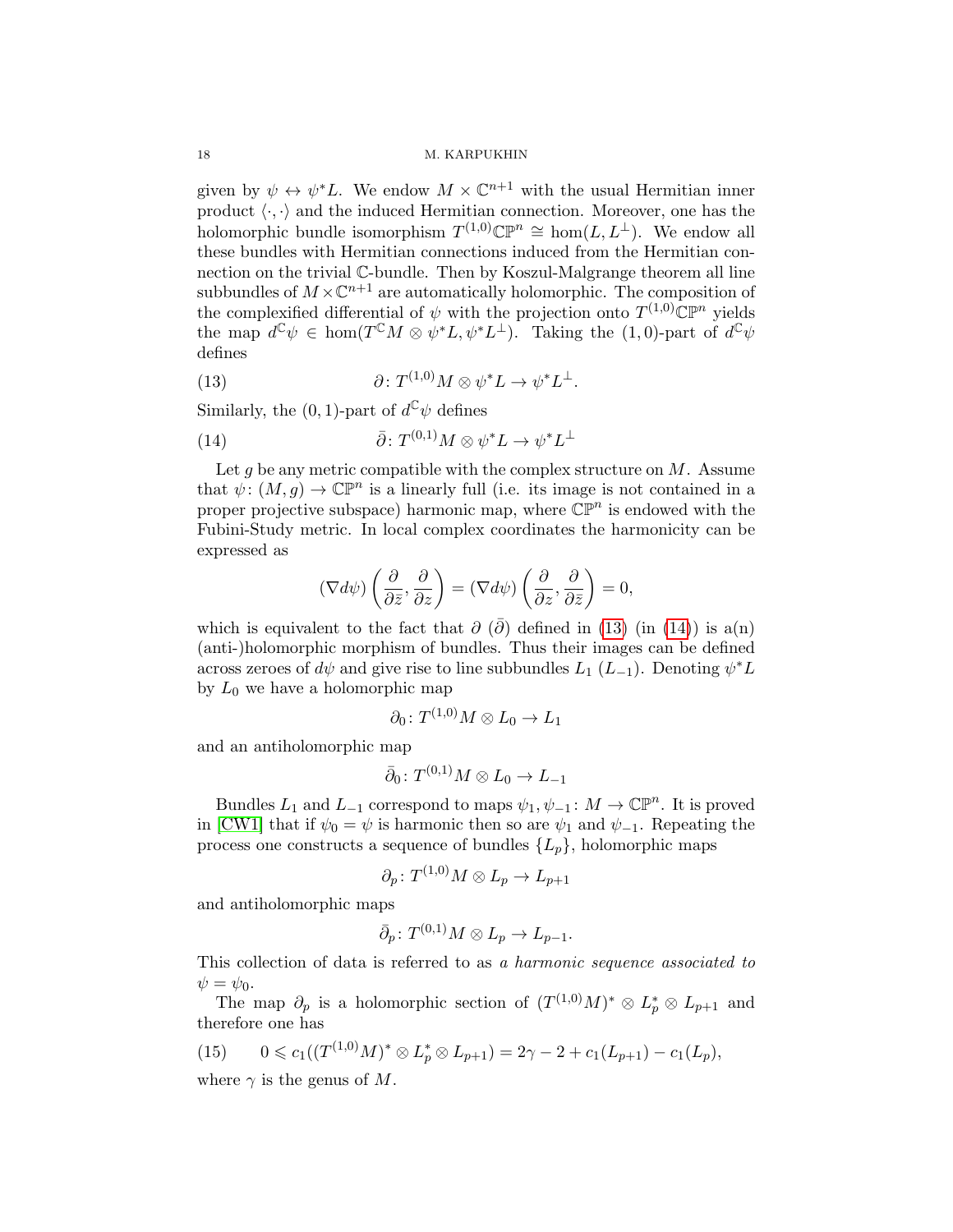If  $\partial_p \equiv 0$  ( $\bar{\partial}_p \equiv 0$ ) but  $\partial_{p-1} \not\equiv 0$  ( $\bar{\partial}_{p-1} \not\equiv 0$ ), then we say that the harmonic sequence terminates with  $L_p$  at the right (left). In this case the map  $\psi_p$  is antiholomorphic (holomorphic) and the harmonic sequence coincides with its Frenet frame.

<span id="page-18-0"></span>*Remark* 4.1*.* As we have mentioned at the beginning of the section, the harmonic sequence associated to  $\psi$  depends on the choice of the orientation. Let  $\psi$  denote the same map  $\psi$  considered as a map from *M*, the surface with the same conformal class of metrics, but with the opposite orientation. If  $z$  is a local holomorphic coordinate on  $M$ , then  $\bar{z}$  is a local holomorphic coordinate on  $\overline{M}$ . As a result, the roles of  $\partial_p$  and  $\overline{\partial}_p$  are reversed. Thus, if  ${L_i^{\psi}}$  is a harmonic sequence associated to  $\psi$  and  ${L_i^{\bar{\psi}}}$  is a harmonic sequence associated to  $\overline{\psi}$ , then  $L_{-i}^{\psi} = L_i^{\overline{\psi}}$ .

Let  $\pi$  be a projection  $\pi \colon \mathbb{S}^n \to \mathbb{RP}^n$  and *i* be an embedding  $i \colon \mathbb{RP}^n \to$  $\mathbb{CP}^n$ . Since *i* is totally geodesic, for any harmonic map  $\Phi: (M,g) \to \mathbb{S}^n$ the composition  $\psi = i \circ \pi \circ \Phi$  is harmonic. Moreover,  $\Phi$  is linearly full iff  $\psi$  is linearly full. For the remainder of this section we assume  $M = \mathbb{S}^2$ . Therefore, one can omit the metric *g* from the notations and let  $n = 2m$ . Let  ${L_i}$  be the harmonic sequence associated to  $\psi$ . We remark the following properties.

- 1) One has  $\langle \Phi, \Phi \rangle = 1$ . Therefore,  $\langle \partial_z \Phi, \Phi \rangle = \langle \partial_{\bar{z}} \Phi, \Phi \rangle = 0$ , i.e.  $\Phi$  is parallel.
- 2)  $\Phi: M \to \mathbb{S}^n \subset \mathbb{R}^{n+1} \subset \mathbb{C}^{n+1}$  is a global nowhere zero section of  $L_0$ . Since  $\Phi$  is parallel,  $L_0$  is trivial and  $c_1(L_0) = 0$ .
- 3)  $\bar{L}_p = L_{-p}$ .
- 4) If  $\Phi$  is linearly full, then the harmonic sequence always terminates with  $L_{-m}$  at the left and with  $L_m$  at the right, see e.g. [\[Bar,](#page-32-0) [C\]](#page-33-12). Note that Barbosa does not use the language of harmonic sequences, but his maps  $G_i$  are exactly local holomorphic sections of  $L_{-i}$ . The map  $\psi_{-m}$  associated to  $L_{-m}$  is a holomorphic curve and is called the  $$
- 5) If  $\Phi$  is linearly full, the trivial bundle  $\mathbb{S}^2 \times \mathbb{C}^{2m+1}$  is a direct sum of all the elements in harmonic sequence, i.e.

$$
\mathbb{S}^2 \times \mathbb{C}^{2m+1} = \bigoplus_{i=-m}^{m} L_i.
$$

4.2. Twistor correspondence. Let us denote by  $(\cdot, \cdot)$  the C-bilinear extension of the usual Euclidean inner product on  $\mathbb{R}^{2m+1}$  to  $\mathbb{C}^{2m+1}$ . A  $\mathbb{C}$ linear subspace  $V \subset \mathbb{C}^{2m+1}$  is called *isotropic* if  $(\cdot, \cdot)|_V \equiv 0$  or, equivalently, if  $V \perp \bar{V}$ . The twistor space  $\mathcal{Z}_m$  of  $\mathbb{S}^{2m}$  is defined to be the space of all *m*-dimensional isotropic subspaces of  $\mathbb{C}^{2m+1}$  considered as a complex submanifold of the Grassman manifold  $Gr_{m,2m+1}(\mathbb{C})$ . If  $L \subset \mathcal{Z}_m \times \mathbb{C}^{2m+1}$  is the tautological bundle over  $\mathcal{Z}_m$ , the holomorphic tangent bundle  $T^{(1,0)}\mathcal{Z}_m$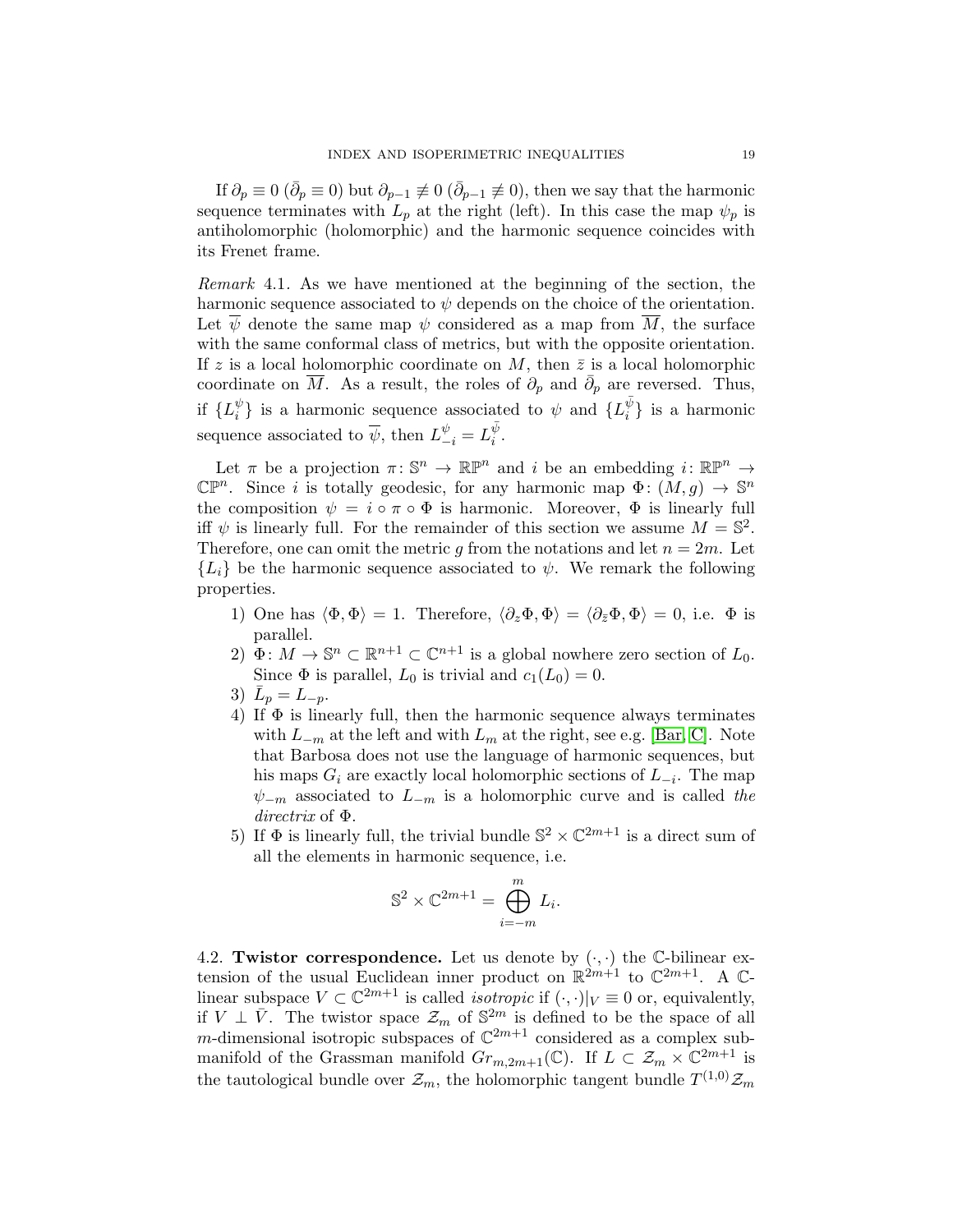is isomorphic to the subbundle  $hom<sup>s</sup>(L, L<sup>\perp</sup>) \subset \text{hom}(L, L<sup>\perp</sup>)$  consisting of morphisms skew symmetric with respect to  $(·, ·)$ .

The twistor projection  $\pi_m : \mathcal{Z}_m \to \mathbb{S}^{2m}$  sends *V* to the unit normal to  $V \oplus \overline{V}$  (the direction of the normal is dictated by a choice of the orientation on  $\mathbb{S}^{2m}$ ). The projection  $\pi_m$  is a Riemannian submersion and induces a decomposition of  $T^{(1,0)}\mathcal{Z}_m$  into vertical and horizontal distributions. The vertical distribution  $V\mathcal{Z}_m$  is the kernel of the differential  $d\pi_m$ . The horizontal distribution is the orthogonal complement  $H\mathcal{Z}_m = (\mathcal{V}\mathcal{Z}_m)^{\perp}$ . If  $L_0 = (L \oplus \overline{L})^{\perp} \subset \mathcal{Z}_m \times \mathbb{C}^{2m+1}$ , then under the isomorphism  $T^{(1,0)}\mathcal{Z}_m \cong$  $hom<sup>s</sup>(L, L<sup>\perp</sup>)$  one has  $\mathcal{H} \mathcal{Z}_m \cong hom(L, L<sup>0</sup>)$  and  $\mathcal{V} \mathcal{Z}_m \cong hom<sup>s</sup>(L, \overline{L})$ . A holomorphic map  $\Psi: \mathbb{S}^2 \to \mathcal{Z}_m$  is called *horizontal* if the image of the (1,0)-part of the differential  $d\Psi: T^{(1,0)}M \to T^{(1,0)}\mathcal{Z}_m$  lies in the horizontal distribution  $\mathcal{H} \mathcal{Z}_m$ .

Theorem 4.2 (Twistor correspondence, Barbosa [\[Bar\]](#page-32-0)). *One has the following,*

- 1) If  $\Psi: \mathbb{S}^2 \to \mathcal{Z}_m$  is a horizontal holomorphic map, then  $\pm \pi_m \circ \Psi$  are *harmonic maps. All harmonic maps*  $\mathbb{S}^2 \to \mathbb{S}^{2m}$  *can be obtained in this way.*
- 2) Let  $\Phi: \mathbb{S}^2 \to S^{2m}$  be a linearly full harmonic map and let  $\{L_i\}$  be the *corresponding harmonic sequence. Set*  $L_{\leq 0} = \bigoplus_{i=-m}^{-1} L_i$ . The map  $\Psi: \mathbb{S}^2 \to \mathcal{Z}_m$  given by  $z \mapsto L_{< 0}(z)$  is the only horizontal holomorphic *map satisfying*  $\pi_m \circ \Psi = \pm \Phi$ . The map  $\Psi$  is referred to as the twistor lift *of*  $\Phi$ .

<span id="page-19-0"></span>4.3. Jacobi operator. In this section we discuss the relationship between Jacobi operator and harmonic sequence. This results in a proof of Theo-rem [3.21.](#page-14-4) Let  $\Phi: \mathbb{S}^2 \to \mathbb{S}^{2m}$  be a linearly full harmonic map. Let  $\{L_i\}$  be the harmonic sequence associated to  $\Phi$  and set  $L_{\leq 0} = \bigoplus_{i=-m}^{-1} L_i$ ;  $L_{>0} = \overline{L_{\leq 0}} = \bigoplus_{i=-m}^{-m} L_i$ ;  $L_{>0} = \overline{L_{\leq 0}} = \bigoplus_{i=-m}^{-m} L_i$  $\bigoplus_{i=1}^{m} L_i$ . Let *V* be a vector field in dom  $Q_{\Phi,E}$ , i.e. *V*  $\perp$  *L*<sub>0</sub>. Decompose  $V = V_+ + V_-$  into  $L_{>0}$  and  $L_{<0}$ -parts. Since *V* is real and  $L_{>0} = \overline{L_{<0}}$ , one has  $V_+ = \overline{V_-}.$ 

<span id="page-19-1"></span>**Lemma 4.3.** *Extend the Jacobi operator*  $J_g$  *to*  $\mathbb{C}\text{-}valued$  *vector fields* by  $\mathbb{C}\text{-}$ *linearity.* Then  $L_{>0}$  and  $L_{<0}$  are  $J_q$ -invariant. Furthermore, the following *are equivalent,*

1)  $J_qV = \lambda V;$ 2)  $J_gV_+ = \lambda V_+$ ; 3)  $J_qV_- = \lambda V_-$ .

*Proof.* Let  $\pi_0^{\perp}$  be an orthogonal projection onto  $L_{>0} \oplus L_{<0} = L_0^{\perp}$ . Recall that

$$
J_gV=\pi_0^\perp\left(\Delta_gV-|\nabla\widetilde{\Phi}|_g^2V\right).
$$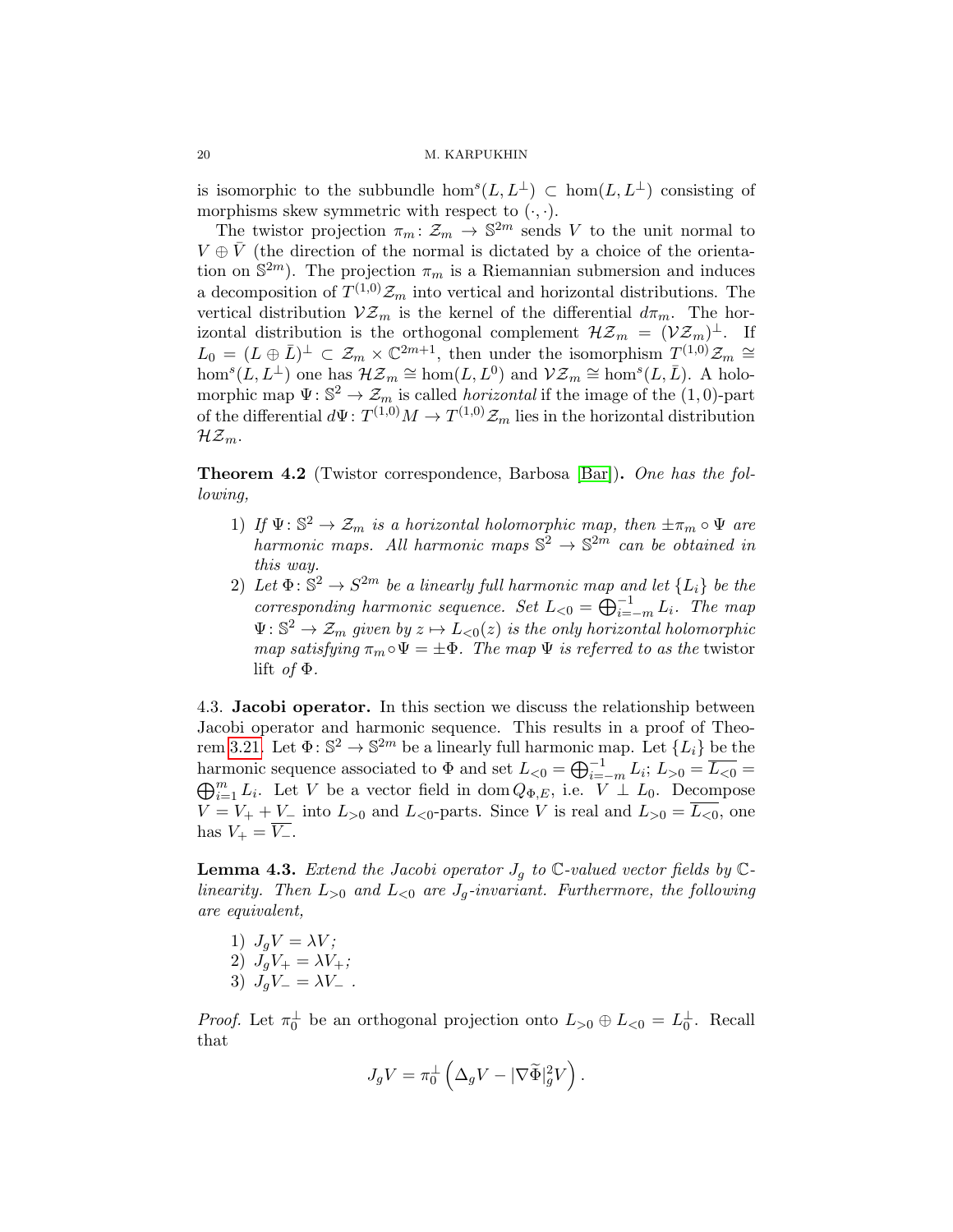For any local complex coordinate *z*, let  $q = e^{2\omega} dz d\bar{z}$ . Then one has

$$
J_g V = \frac{4}{e^{2\omega}} \pi_0^{\perp} \left( -\frac{\partial^2 V}{\partial z \partial \bar{z}} - \left( \frac{\partial \widetilde{\Phi}}{\partial z}, \frac{\partial \widetilde{\Phi}}{\partial \bar{z}} \right) V \right).
$$

Our main observation is that the operator  $\frac{\partial^2}{\partial z \partial \overline{z}}$  maps  $L_{\leq 0}$  to  $L_{\leq 0} \oplus L_0$  and  $L_{>0}$  to  $L_{>0} \oplus L_0$ . In other words  $\pi_0^{\perp} \frac{\partial^2}{\partial z \partial \overline{z}}$  leaves the spaces  $L_{>0}$  and  $L_{<0}$ invariant. Thus, these spaces are  $J_g$ -invariant and the statements 1)  $\implies$  2) and 1)  $\implies$  3) follow.

At the same time 2)  $\iff$  3) since *J<sub>g</sub>* is real and  $V_+ = \overline{V_-}$ . Assuming either 2) or 3) one has

$$
J_g V = J_g V_- + J_g V_+ = \lambda V_- + \lambda V_+ = \lambda V.
$$

Let *V* be a vector field in dom $Q_{\Phi,E}$  so that  $V = 2\Re V_+$ . We define the *conjugate* vector field  $V^*$  to be  $V^* = 2\Im V_+$ , where  $\Re$  and  $\Im$  denote the real and imaginary part respectively.

<span id="page-20-0"></span>Lemma 4.4. *The operation of taking conjugate vector field satisfies the following properties,*

1) 
$$
(J_g V)^* = J_g(V^*).
$$
  
2)  $(V^*)^* = -V.$ 

*Proof.* By Lemma [4.3](#page-19-1) the decomposition of  $J_qV$  into  $L_{>0}$  and  $L_{<0}$ -parts is  $J_qV = J_qV_+ + J_qV_-.$  Therefore, one has

$$
(J_g V)^* = -i(J_g V_+ - J_g V_-) = J_g(-i(V_+ - V_-)) = J_g(V^*).
$$

If  $V^* = 2\Im V_+$ , then  $V^* = 2\Re(-iV_+)$  and therefore one has

$$
(V^*)^* = 2\Im(-iV_+) = -2\Re(V_+) = -V.
$$

 $\Box$ 

Lemma [4.4](#page-20-0) implies that the conjugation is 1-to-1 linear map that preserves the eigenspaces of  $J_g$ . Furthermore, it does not have real eigenvectors and, therefore, both  $\text{ind}_E(\Phi)$  and  $\text{nil}_E(\Phi)$  are even.

Finally, we are ready to prove Theorem [3.21.](#page-14-4) Let  $\Psi$  be a linearly full harmonic map  $\Psi: \mathbb{RP}^2 \to \mathbb{S}^{2m}$  and let  $\Phi: \mathbb{S}^2 \to \mathbb{S}^{2m}$  be its antipodal lift. Set  $\Phi^{\sigma} = \Phi \circ \sigma$ , where  $\sigma$  is the antipodal involution on  $\mathbb{S}^2$ . Since  $\sigma$  inverses orientation and  $\Phi$  is a lift of  $\Psi$ , one has that  $\Phi^{\sigma}$  is the same map as  $\Phi$ , but with the orientation of  $\mathbb{S}^2$  reversed. Using the notations of Remark [4.1](#page-18-0) one has that  $\Phi^{\sigma} = \overline{\Phi}$ . Therefore,  $L_{>0}^{\Phi} = L_{<0}^{\Phi^{\sigma}}$  and  $L_{<0}^{\Phi} = L_{>0}^{\Phi^{\sigma}}$ . As a result, one has  $\sigma^* L_{>0}^{\Phi} = L_{<0}^{\Phi}$  and  $\sigma^* L_{<0}^{\Phi} = L_{>0}^{\Phi}$ .

The involution  $\sigma$  induces an isometric involution  $\sigma^*$  on dom $Q_{E,\Phi}$ . Since it is an isometry, it commutes with  $J_{q,\Phi}$ , therefore, it preserves a decomposition of dom $Q_{E,\Phi}$  into  $\sigma$ -odd and  $\sigma$ -even fields. The eigenvalues of  $J_{g,\Psi}$  coincide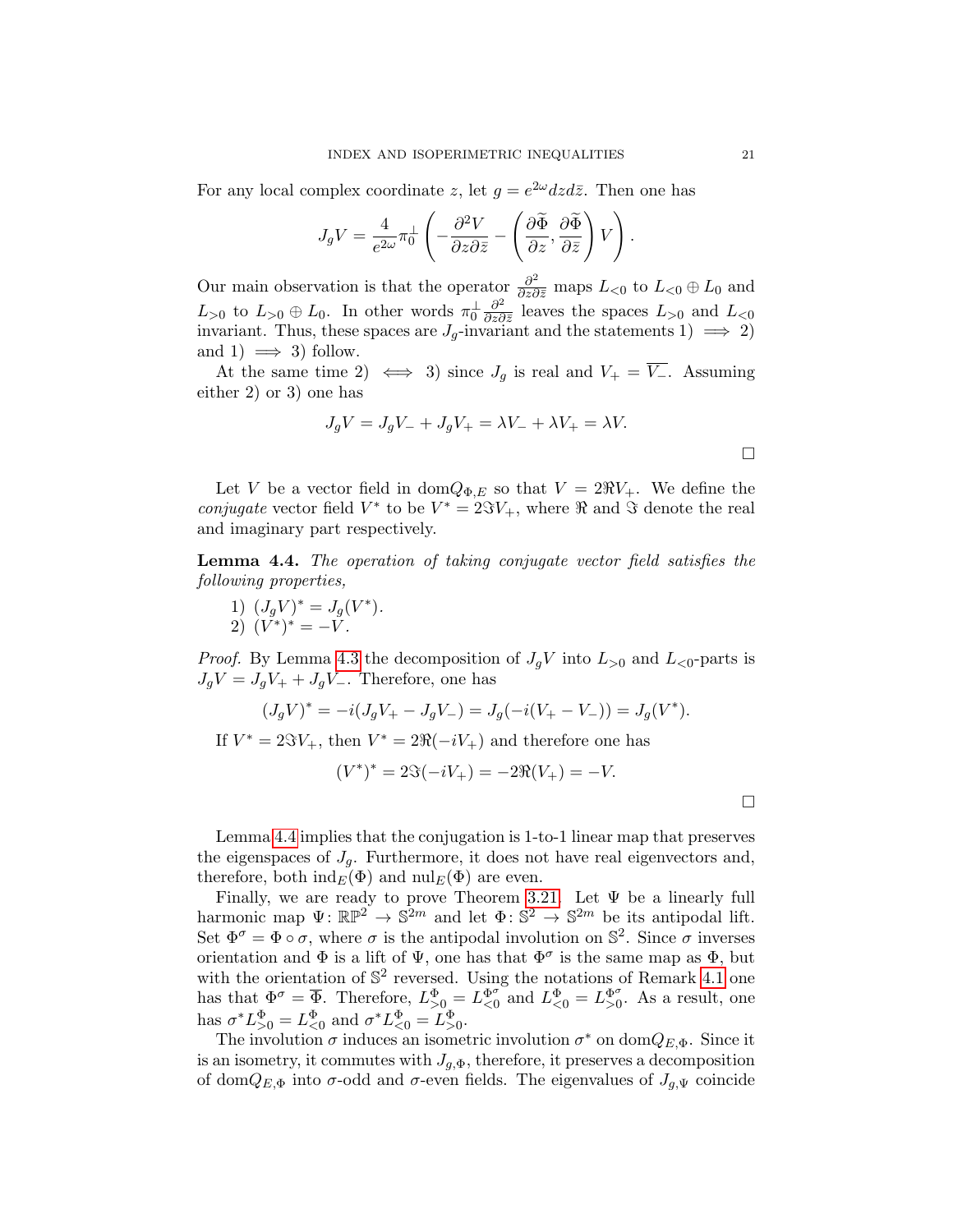with the eigenvalues of  $J_{q,\Phi}$  restricted to the space of  $\sigma$ -even fields. Let *V* be a  $\sigma$ -even field. We claim that the conjugate  $V^*$  is a  $\sigma$ -odd field. Indeed,

$$
\sigma^*(V^*) = 2\sigma^* \Im V_+ = -2i\sigma^*(V_+ - V_-) \n= 2i(\sigma^* V_- - \sigma^* V_+) = -2\Im(\sigma^* V) = -(\sigma^* V)^*,
$$

where we used that the application of  $\sigma^*$  interchanges  $L^{\Phi}_{\leq 0}$  and  $L^{\Phi}_{>0}$ . Similarly, the conjugate of an odd field is an even field. Thus, for each eigenvalue  $\lambda$  of  $J_{a,\Phi}$  exactly half of the corresponding eigenfunctions are even. Applying it to negative and to zero eigenvalues implies Theorem [3.21.](#page-14-4)

<span id="page-21-0"></span>4.4. Jacobi fields. The purpose of this section is to define the first order analog of twistor correspondence, i.e. to lift any Jacobi field to a vector field on the twistor space  $\mathcal{Z}_m$  satisfying additional properties. The first order correspondence has been established in  $\text{[LW2]}$  $\text{[LW2]}$  $\text{[LW2]}$  for  $m = 2$ . The main difficulty is the presence of branch points. It has been overcome in  $[{\rm LW2}]$ for  $m = 2$  with the help of an isomorphism  $\mathcal{Z}_2 \cong \mathbb{CP}^3$ . The authors indicate that their methods are specific to  $m = 2$ . Below we propose a different approach using harmonic sequence that allows us to extend the 1-st order twistor correspondence to an arbitrary value of *m*. Finally, we remark that in the most general context the 1-st order twistor correspondence was studied in [\[S\]](#page-34-17). However, the author considers local lifts away from branch points, so we can not use their results directly.

In the remainder of the paper we only work with  $\mathbb{S}^2$ , so we once and for all fix the orientation so that we can always speak of the corresponding harmonic sequence. Let  $\Phi$  be a linearly full harmonic map  $\Phi: \mathbb{S}^2 \to \mathbb{S}^{2m}$  and  ${L_i}$  be the corresponding harmonic sequence. We denote by  $\Sigma_s \subset \mathbb{S}^2$  the set of higher singularities of  $\Phi$ , i.e. the discrete set of zeroes of all maps  $\partial_i$  and  $\overline{\partial}_i$ . Let  $\Sigma' = \mathbb{S}^2 \setminus \Sigma_s$  and  $f_0 = \Phi$ . Thus, on  $\Sigma'$  these operators are invertible. Then by [\[BJRW\]](#page-32-2) for any local complex coordinate *z* one can choose local nowhere zero holomorphic sections  $f_p$  of  $L_p$  such that the following formulae hold,

<span id="page-21-1"></span>(16)  
\n
$$
\frac{\partial f_p}{\partial z} = f_{p+1} + \left(\frac{\partial}{\partial z} \ln |f_p|^2\right) f_p;
$$
\n
$$
\frac{\partial f_p}{\partial \bar{z}} = -\gamma_{p-1} f_{p-1};
$$
\n
$$
\gamma_p = \frac{|f_{p+1}|^2}{|f_p|^2};
$$
\n
$$
\frac{\partial^2}{\partial z \partial \bar{z}} \ln |f_p|^2 = \gamma_p - \gamma_{p-1};
$$
\n
$$
\frac{\partial^2}{\partial z \partial \bar{z}} \ln \gamma_p = \gamma_{p+1} - 2\gamma_p + \gamma_{p-1}.
$$

Note that  $\gamma_0 = \gamma_{-1} = \left(\frac{\partial \Phi}{\partial z}, \frac{\partial \Phi}{\partial \bar{z}}\right)$  and  $\frac{1}{|f_{-p}|^2} = \gamma_{-p} \dots \gamma_{-1}$ .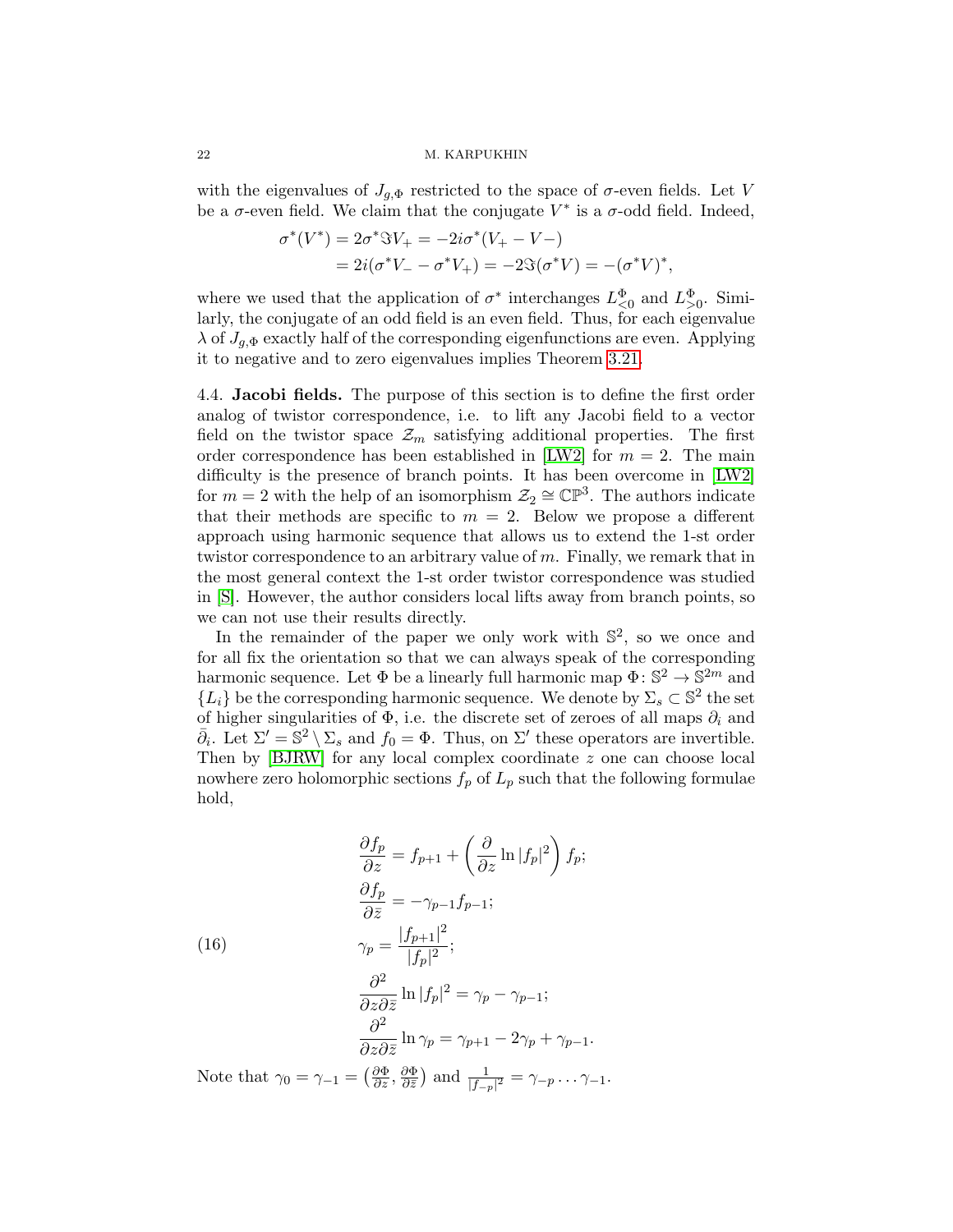Let  $V = V_0$  be a Jacobi field along  $\Phi$ . Assume that there is a one parameter family of harmonic maps  $\Phi_t$ , such that  $V = \frac{d}{dt}|_{t=0} \Phi_t$ , i.e. *V* is integrable. Then one has the corresponding family of local sections  $(f_t)_p$ . Setting  $V_p = \frac{d}{dt}|_{t=0}(f_t)_p$  and taking the *t* derivatives of [\(16\)](#page-21-1) yields a series of recursive formulae relating  $V_p$  and  $f_p$  for various values of  $p$ . In general, it is unknown whether all Jacobi fields are integrable. Nevertheless, one can use these recursive formulae to define  $V_p$  starting from  $\{f_p\}$  and  $V_0$ . This is a motivation for the definitions below.

Let  $\hat{\gamma}_0 = \frac{1}{4}\pi_{\underline{\Phi}}(\Delta V)$ . Set  $\hat{\gamma}_{-1} = \hat{\gamma}_0$ . For  $p \geq 0$  define inductively

(17) 
$$
\hat{\gamma}_{-p-1} = \frac{\partial^2}{\partial z \partial \bar{z}} \left( \frac{\hat{\gamma}_{-p}}{\gamma_{-p}} \right) + 2\hat{\gamma}_{-p} - \hat{\gamma}_{-p+1}
$$

and

<span id="page-22-0"></span>
$$
V_{-p-1} = -\frac{1}{\gamma_{-p-1}} \left( \frac{\partial V_{-p}}{\partial \bar{z}} + \hat{\gamma}_{-p-1} f_{-p-1} \right).
$$

<span id="page-22-1"></span>Proposition 4.5. *One has*

$$
\frac{\partial V_{-p}}{\partial z} = V_{-p+1} + \left(\frac{\partial}{\partial z} \ln |f_{-p}|^2\right) V_{-p} - \frac{\partial}{\partial z} \left(\sum_{i=-p}^{-1} \frac{\hat{\gamma}_i}{\gamma_i}\right) f_{-p}
$$

*Proof.* The proof is by induction.

Base of the induction:  $p = 1$ . Recall that  $V_0$  is a Jacobi field and, therefore, by definition of  $\hat{\gamma}_{-1}$  one has

$$
\frac{\partial^2 V_0}{\partial \bar{z} \partial z} = -\gamma_{-1} V_0 - \hat{\gamma}_{-1} f_0
$$

Thus, by definition of  $V_{-1}$  one has

$$
\begin{split} &\frac{\partial V_{-1}}{\partial z} = \frac{\partial}{\partial z} \left( -\frac{1}{\gamma_{-1}} \right) \left( \frac{\partial V_0}{\partial \bar{z}} + \hat{\gamma}_{-1} f_{-1} \right) \\ &- \frac{1}{\gamma_{-1}} \left( \frac{\partial^2 V_0}{\partial \bar{z}} \partial z + \frac{\partial \hat{\gamma}_{-1}}{\partial z} f_{-1} + \hat{\gamma}_{-1} \left( f_0 + \left( \frac{\partial}{\partial z} \ln |f_{-1}|^2 \right) f_{-1} \right) \right) = \\ &\frac{\partial}{\partial z} \left( \frac{1}{\gamma_{-1}} \right) \gamma_{-1} V_{-1} - \frac{1}{\gamma_{-1}} \left( -\gamma_{-1} V_0 + \left( \frac{\partial \hat{\gamma}_{-1}}{\partial z} + \hat{\gamma}_{-1} \frac{\partial}{\partial z} \ln |f_{-1}|^2 \right) f_{-1} \right). \end{split}
$$

Using that  $\gamma_{-1} = |f_{-1}|^{-2}$  completes the proof of the base.

Step of the induction: assume the formula is proved for *p*, we prove it for  $p + 1$ . First remark that by the step of induction

$$
\frac{\partial^2}{\partial z \partial \bar{z}} V_{-p} = \frac{\partial}{\partial \bar{z}} \left( V_{-p+1} + \left( \frac{\partial}{\partial z} \ln |f_{-p}|^2 \right) V_{-p} - \frac{\partial}{\partial z} \left( \sum_{i=-p}^{-1} \frac{\hat{\gamma}_i}{\gamma_i} \right) f_{-p} \right).
$$

After applying the definition of  $V_{-p-1}$  to the expression  $\frac{\partial V_{-p-1}}{\partial z}$  and using the above formula, we obtain an expression involving the vectors  $V_{-p}$ ,  $V_{-p-1}$ ,  $f_{-p}$  and  $f_{-p-1}$  with some coefficients. The coefficients are as follows.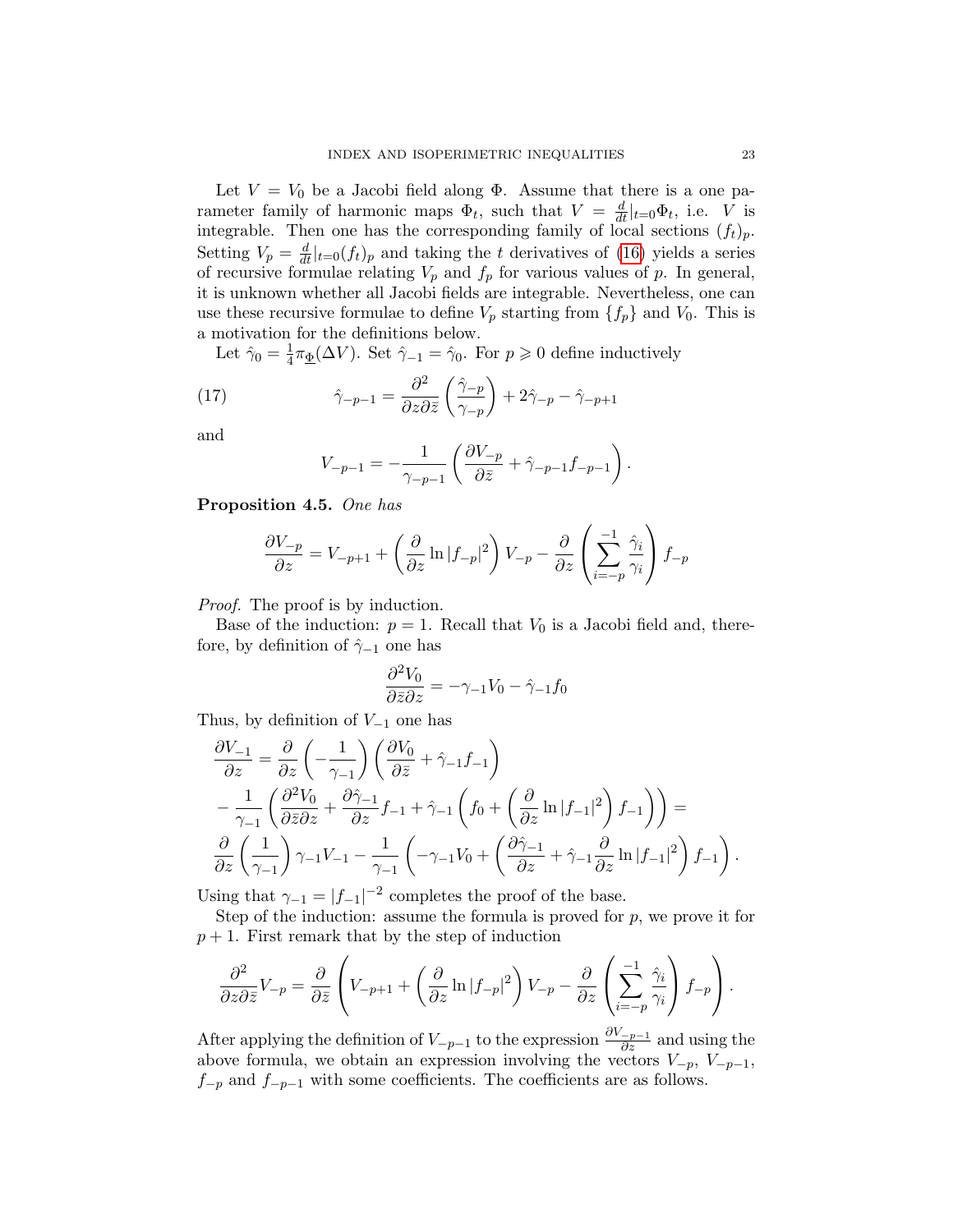Before  $V_{-p}$ ,

$$
-\frac{1}{\gamma_{-p-1}}\left(-\gamma_{-p}+\frac{\partial^2}{\partial z\partial \bar{z}}\ln|f_{-p}|^2\right)=-\frac{1}{\gamma_{-p-1}}\left(-\gamma_{-p}+\gamma_{-p}-\gamma_{-p-1}\right)=1.
$$

Before  $V_{-p-1}$ ,

$$
\frac{\partial}{\partial z} \left( \frac{1}{\gamma_{-p-1}} \right) \gamma_{-p-1} + \frac{\partial}{\partial z} \ln |f_{-p}|^2 = \frac{\partial}{\partial z} \left( -\ln \gamma_{-p-1} + \ln |f_{-p}|^2 \right) = \frac{\partial}{\partial z} \ln |f_{-p-1}|^2.
$$

Before  $f_{-p}$ ,

$$
-\frac{1}{\gamma_{-p-1}}\left(\hat{\gamma}_{-p-1}-\frac{\partial^2}{\partial z\partial \bar{z}}\left(\sum_{i=-p}^{-1}\frac{\hat{\gamma}_i}{\gamma_i}\right)-\hat{\gamma}_{-p}\right)=0,
$$

where we have used that by definition of  $\hat{\gamma}_i$  one has

$$
\frac{\partial^2}{\partial z \partial \overline{z}} \left( \sum_{i=-p}^{-1} \frac{\hat{\gamma}_i}{\gamma_i} \right) = \sum_{i=-p}^{-1} (\hat{\gamma}_{i-1} - 2\hat{\gamma}_i + \hat{\gamma}_{i+1})
$$
  
=  $\hat{\gamma}_{-p-1} - \hat{\gamma}_{-p} - \hat{\gamma}_{-1} + \hat{\gamma}_0 = \hat{\gamma}_{-p-1} - \hat{\gamma}_{-p}.$ 

Before  $f_{-p-1}$ ,

$$
-\frac{1}{\gamma_{-p-1}} \left( \frac{\partial \hat{\gamma}_{-p-1}}{\partial z} + \hat{\gamma}_{-p-1} \frac{\partial}{\partial z} \ln |f_{-p-1}|^2 - \hat{\gamma}_{-p-1} \frac{\partial}{\partial z} \ln |f_p|^2 + \gamma_{-p-1} \frac{\partial}{\partial z} \left( \sum_{i=-p}^{-1} \frac{\hat{\gamma}_i}{\gamma_i} \right) \right) = -\frac{\partial}{\partial z} \left( \sum_{i=-p}^{-1} \frac{\hat{\gamma}_i}{\gamma_i} \right) -\frac{1}{\gamma_{-p-1}} \left( \frac{\partial \hat{\gamma}_{-p-1}}{\partial z} - \hat{\gamma}_{-p-1} \frac{\partial}{\partial z} \ln \gamma_{-p-1} \right) = -\frac{\partial}{\partial z} \left( \sum_{i=-p-1}^{-1} \frac{\hat{\gamma}_i}{\gamma_i} \right),
$$

which completes the proof.  $\Box$ 

Set  $L_{\geq 0} = \bigoplus_{p=0}^{m} L_p$ ,  $L_{\leq 0} = \bigoplus_{p=0}^{m} L_{-p}$ ,  $L_{>0} = \bigoplus_{p=1}^{m} L_p$ ,  $L_{<0} = \bigoplus_{p=1}^{m} L_{-p}$ . We let  $\pi_{\geqslant 0}, \pi_{\leqslant 0}, \pi_{\leqslant 0}$  be the corresponding orthogonal projections.

Recall that to each linearly full harmonic map  $\Phi: \mathbb{S}^2 \to \mathbb{S}^{2m}$  we associated a holomorphic twistor lift  $\Psi: \mathbb{S}^2 \to \mathbb{Z}_m$ . Since  $\Psi^*T^{(1,0)}\mathbb{Z}_m \cong$  $hom<sup>s</sup>(L<sub>0</sub>, L<sub>\geqslant0</sub>)$ , we need to construct an element of  $hom<sup>s</sup>(L<sub>0</sub>, L<sub>\geqslant0</sub>)$  from the Jacobi field  $V_0$ . This motivates the following definitions. We set  $l_{p} \in$  $hom(L_{-p}, L_{\geqslant 0}), p = 0, \ldots, m$  and  $l \in hom(L_{<0}, L_{\geqslant 0})$  by setting locally on  $\Sigma'$  that  $l_{-p}(f_{-p}) = \pi_{\geq 0} V_{-p}$  for  $p \geq 0$  and  $l(f_{-p}) = l_{-p}(f_{-p})$  for  $p \geq 1$ . Our next goal is to extend *l* across singular points and to show that  $l \in$  $hom<sup>s</sup>(L<sub>0</sub>, L<sub>\geqslant 0</sub>)$ 

In the following we use the notation  $\partial_{z,p}$  for the map  $\partial_p\left(\frac{\partial}{\partial z},\cdot\right): L_p \to$  $L_{p+1}$ . Similarly, we use  $\bar{\partial}_{\bar{z},p}$  for the map  $\bar{\partial}_p \left( \frac{\partial}{\partial \bar{z}}, \cdot \right) : L_p \to L_{p-1}$ .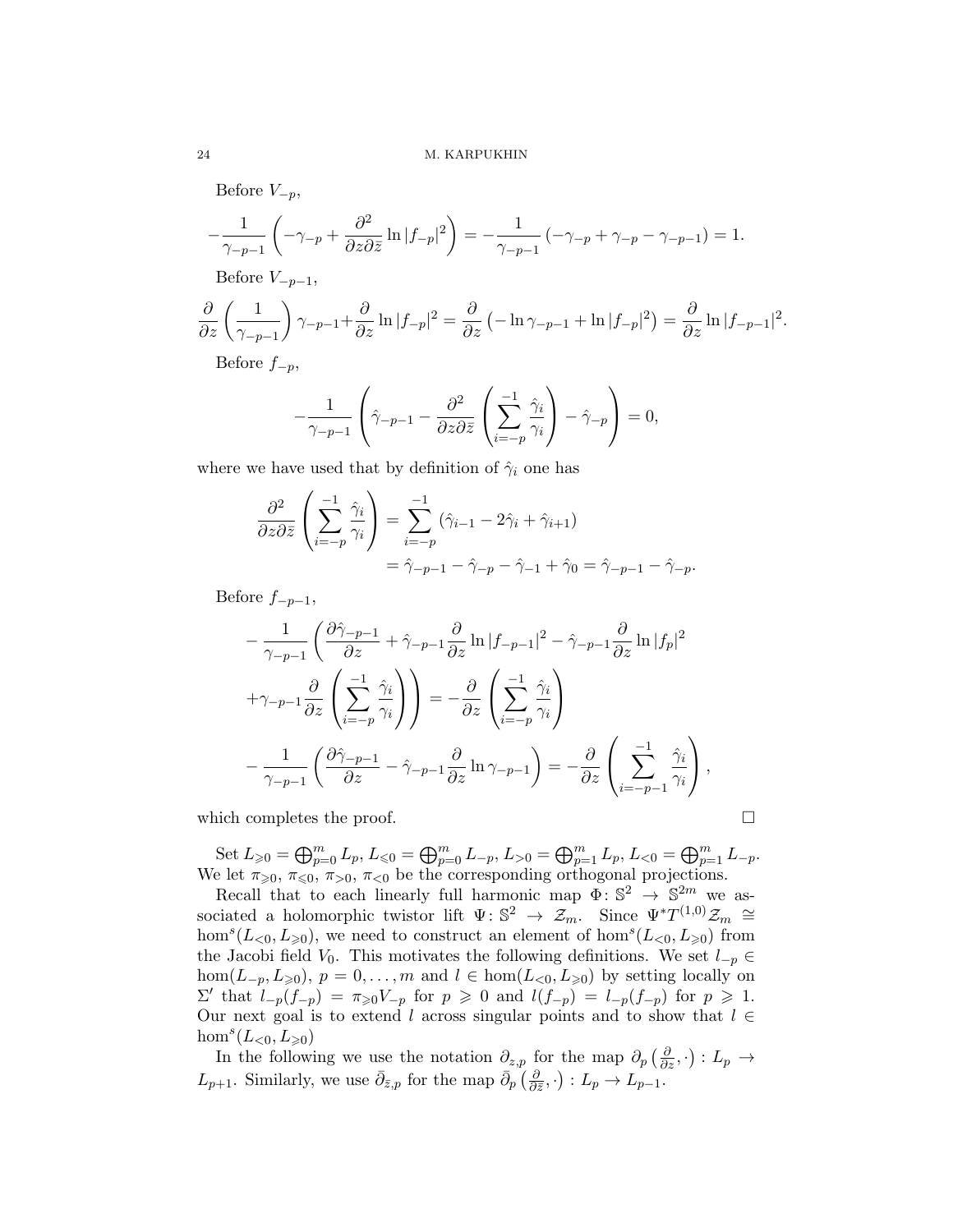**Proposition 4.6.** *For all*  $p \geq 0$  *one has the following,* 

(18) 
$$
\nabla_{\bar{z}}l_{-p} = l_{-p-1} \circ \bar{\partial}_{\bar{z},-p},
$$

*where*  $\nabla$  *is the connection in* hom $(L_{-p}, L_{\geq 0})$ *. In particular,*  $l_{-p}$  *and l are independent of the choice of a local complex coordinate.*

*Moreover,*

<span id="page-24-0"></span> $\nabla_{\bar{z}}l = 0$ *,* 

*where*  $\nabla$  *is a connection in*  $hom(L_{<0}, L_{\geqslant0}),$  *i.e. l is holomorphic on*  $\Sigma'$ *.* 

*Proof.* Both sides of  $(18)$  are linear maps, therefore, it is sufficient to check the relation for a specific section. Let us substitute  $f_{p}$  and check that the equality is satisfied.

Note that 
$$
\frac{\partial}{\partial \bar{z}} L_p \subset L_{p-1} \oplus L_p
$$
 and therefore,  $\pi_{\geq 0} \frac{\partial}{\partial \bar{z}} \pi_{\geq 0} = \pi_{\geq 0} \frac{\partial}{\partial \bar{z}}$ . Thus,  
\n
$$
(\nabla_{\bar{z}} l_{-p})(f_{-p}) = \pi_{\geq 0} \frac{\partial}{\partial \bar{z}} (\pi_{\geq 0} V_{-p}) - l_{-p} \left( \pi_{-p} \frac{\partial}{\partial \bar{z}} f_{-p} \right) = \pi_{\geq 0} \frac{\partial}{\partial \bar{z}} V_{-p}
$$
\n
$$
= \pi_{\geq 0} (-\gamma_{-p-1} V_{-p-1} - \hat{\gamma}_{-p-1} f_{-p-1}) = \pi_{\geq 0} (-\gamma_{-p-1} V_{-p-1})
$$
\n
$$
= l_{-p-1} (-\gamma_{-p-1} f_{-p-1}) = l_{-p-1} (\bar{\partial}_{\bar{z},-p} (f_{-p})).
$$

Therefore, one has the following expression,

$$
l_{-p-1} = (\nabla_{\bar{z}} l_{-p}) \circ (\bar{\partial}_{\bar{z}, -p})^{-1},
$$

which allows one to show the independence of the choice of coordinates by induction on *p*.

To prove the second equality, we once again substitute  $f_{p}$  and check that the equality holds. Similarly to the previous computation, one has

$$
(\nabla_{\bar{z}}l)(f_{-p}) = \pi_{\geqslant 0} \frac{\partial}{\partial \bar{z}} (\pi_{\geqslant 0} V_{-p}) - l \left( \frac{\partial}{\partial \bar{z}} f_{-p} \right) = \pi_{\geqslant 0} \frac{\partial}{\partial \bar{z}} V_{-p} - l(-\gamma_{-p-1}f_{-p-1})
$$
  
=  $-\pi_{\geqslant 0} (\gamma_{-p-1} V_{-p-1} - \gamma_{-p-1} V_{-p-1}) = 0.$ 

The equation [\(18\)](#page-24-0) sheds light on the behaviour of *l* in the neighbourhood of higher singularities. Recall that  $\bar{\partial}_{\bar{z},-p}$ :  $L_{-p} \to L_{-p-1}$  is an antiholomorhic map.

Proposition 4.7. *There exists a non-negative integer K, such that for any point*  $x \in \Sigma_s$  *and any local holomorphic coordinate z with*  $z(x) = 0$ *, one has that*  $\bar{z}^K l$  *can be extended smoothly across x.* 

*Proof.* Since  $L_{\leq 0} = \bigoplus_{i=1}^{m} L_{-p}$  it is sufficient to show the existence of *K* for each  $l_{-p}$ ,  $p = 0, \ldots, m$ . We prove the assertion by induction on p. The base is  $p = 0$ . Indeed,  $l_0$  is defined on  $\mathbb{S}^2$ , since  $f_0$  is nowhere zero section and  $V_0$ is defined everywhere on  $\mathbb{S}^2$ .

Suppose that the assertion is proved for *p*. Let  $s_{-p-1}$  be a local antiholomorphic section of  $L_{-p-1}$  in the neighbourhood of *x* such that  $s_{-p-1}(x) \neq$ 0. If  $k_x$  is the ramification order of  $\bar{\partial}_{-p}$  at *x*, then there exists a local holomorphic coordinate *z* with  $z(x) = 0$  and a local anti-holomorphic section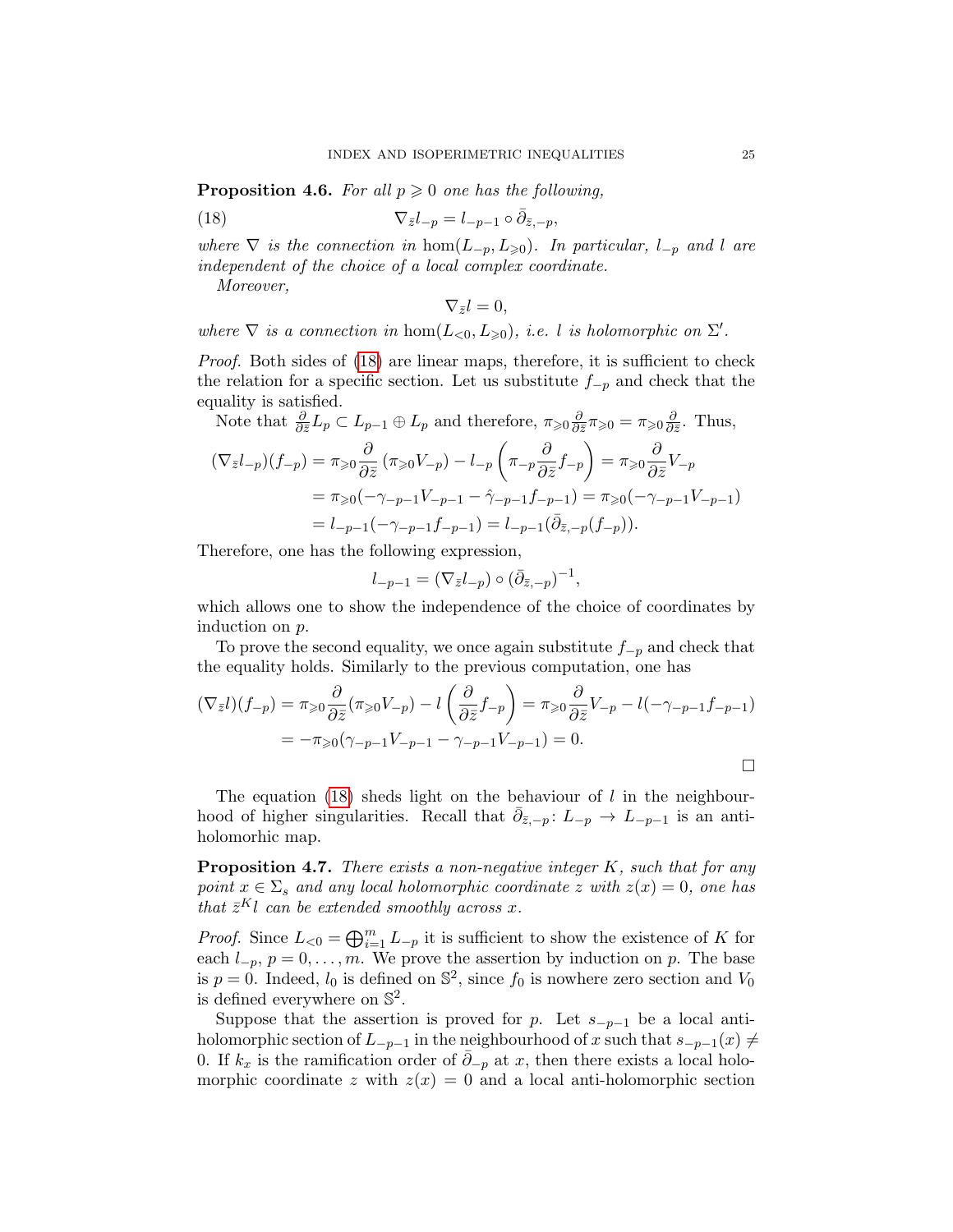$s_{-p}$  of  $L_{-p}$  such that  $s_{-p}(x) \neq 0$  and  $\overline{\partial}_{\overline{z},-p}(s_{-p}) = \overline{z}^{k_x}s_{-p-1}$ . Then by formula [\(18\)](#page-24-0) one has

$$
\begin{aligned} (\nabla_{\bar{z}}(\bar{z}^{K+1}l_{-p}))(s_{-p}) &= (K+1)\bar{z}^Kl_{-p}(s_{-p}) + \bar{z}^{K+1}l_{-p-1}(\bar{\partial}_{\bar{z},-p}(s_{-p})) \\ &= (K+1)\bar{z}^Kl_{-p}(s_{-p}) + \bar{z}^{K+1+k_x}l_{-p-1}(s_{-p-1}). \end{aligned}
$$

Since other terms in the equality are smoothly defined across  $x$ , the section  $\overline{z}^{K+1+k_x}l_{p-1}(s_{p-1})$  can be smoothly extended to *x*. As  $s_{p-1}(x) \neq 0$ and  $l_{-p-1}$  is linear, it follows that  $\bar{z}^{K+1+k_x}l_{-p-1}$  can be smoothly defined at *x*. Finally, since  $\Sigma_s$  is discrete and finite, the numbers  $k_x$  are uniformly bounded in  $x$ . Therefore, one can choose a possibly bigger  $K'$  that satisfies the assertion of the proposition.  $\Box$ 

### **Proposition 4.8.** *The section l can be smoothly extended across*  $\Sigma_s$ *.*

*Proof.* The statement is a consequence of two previous propositions. On one hand, *l* is holomorhic, i.e. it can only have removable singularities, poles or essential singularities on  $\Sigma_s$ . On the other hand  $\bar{z}^K l$  is smooth, so *l* can not have either poles or essential singularities. Thus, all singularities are removable.  $\Box$ 

*Remark* 4.9*.* This proof is reminiscent of [\[LW2,](#page-34-10) Lemma 2.9].

In the following proofs we will often check certain equalities on  $\Sigma'$ , where we can use the explicit expressions for local sections  $f_{-p}$ , and then conclude the equality at singular points by continuity.

<span id="page-25-1"></span>**Proposition 4.10.** For all  $p \ge 0$  one has that  $(l_{-p}(\cdot), \cdot)$  is a zero section of  $(L_{-p}^*)^2$ .

*Proof.* The proof is by induction on *p*. The base  $p = 0$  is by definition since  $V_0 \perp f_0$ . For  $p > 0$  one has that  $(l_{-p}(\cdot), \cdot) = (l(\cdot), \cdot)$ , i.e. it is defined on  $\mathbb{S}^2$ and it sufficient to check the equality for  $f_{-p}$ , i.e. that  $(f_{-p}, V_{-p})=0$ .

Suppose that  $(f_{-p}, V_{-p}) = 0$ . Differentiating it with respect to  $\bar{z}$  yields

<span id="page-25-0"></span>
$$
(-\gamma_{-p-1}f_{-p-1}, V_{-p}) + (f_{-p}, -\gamma_{-p-1}V_{-p-1} - \hat{\gamma}_{-p-1}f_{-p-1}) = 0.
$$

For all  $p \ge 0$  one has  $(f_{-p}, f_{-p-1}) = 0$  and, thus,

(19) 
$$
(f_{-p}, V_{-p-1}) + (f_{-p-1}, V_{-p}) = 0.
$$

Let  $H(\cdot, \cdot) = (l_{-p-1}(\cdot), \cdot) = (l(\cdot), \cdot)$ , we claim that *H* is an anti-holomorphic section of  $(L_{-p-1}^2)^*$ . Indeed,

$$
\begin{split}\n& (\nabla_z H)(f_{-p-1}, f_{-p-1}) \\
&= \frac{\partial}{\partial z}(V_{-p-1}, f_{-p-1}) - (l_{-p-1}(\nabla_z^{L-p-1}f_{-p-1}), f_{-p-1}) - (l(f_{-p-1}), \nabla_z^{L-p-1}f_{-p-1}) \\
&= (V_{-p} + \frac{\partial}{\partial z} \left( \ln|f_{-p-1}|^2 \right) V_{-p}, f_{-p-1}) + (V_{-p-1}, f_{-p} + \frac{\partial}{\partial z} \left( \ln|f_{-p-1}|^2 \right) f_{-p-1}) \\
&- 2\frac{\partial}{\partial z} \left( \ln|f_{-p-1}|^2 \right) (V_{-p-1}, f_{-p-1}) = 0,\n\end{split}
$$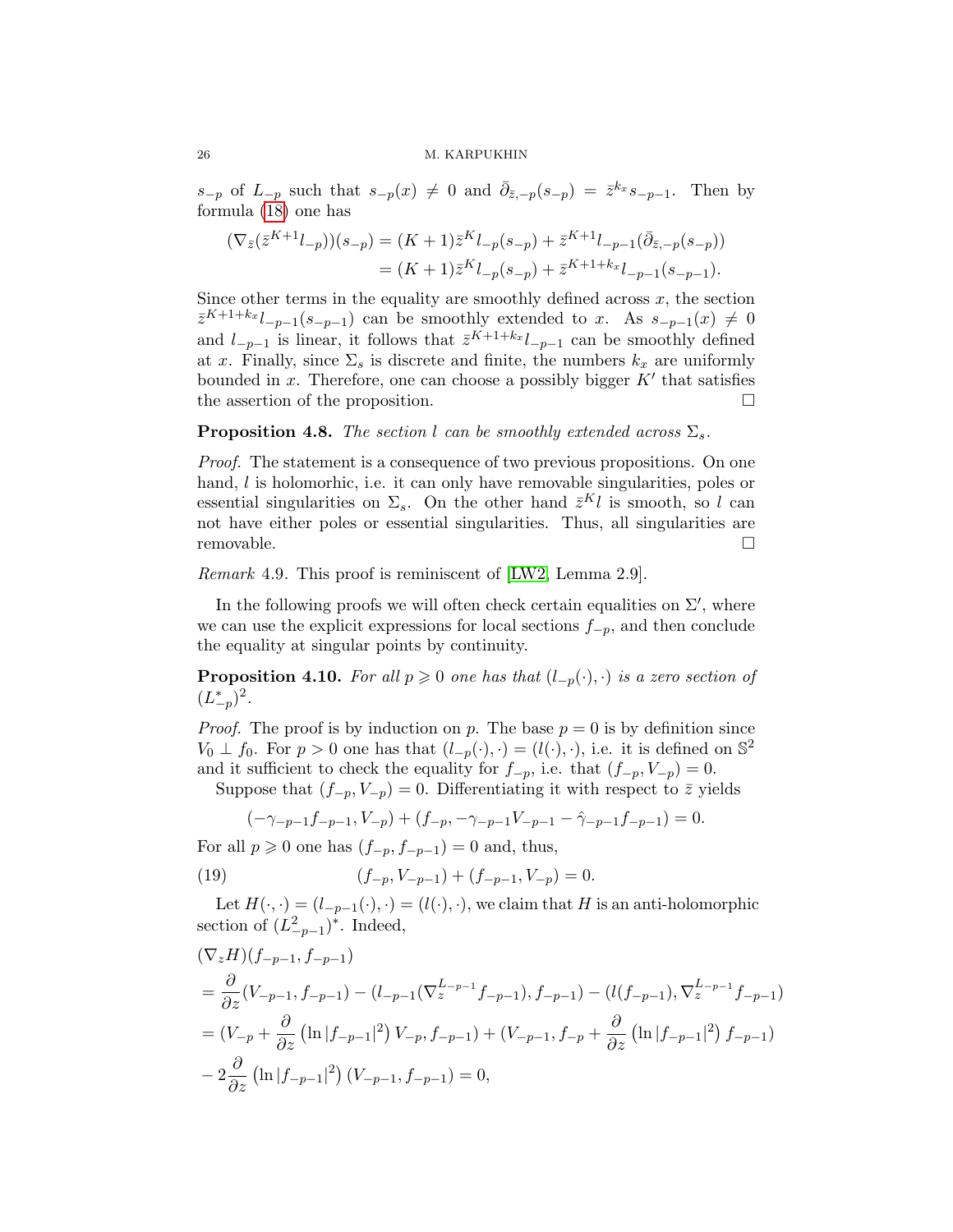where in the last equality we used [\(19\)](#page-25-0).

At the same time, according to [\(15\)](#page-17-2), for  $p \ge 0$  one has  $c_1(L_{-p-1}) \le -2(p+1)$ 1)  $\lt$  0, i.e.  $(L_{p-1}^*)^2$  does not have non-zero anti-holomorphic sections. Therefore  $H \equiv 0$  and the proof is complete.

<span id="page-26-0"></span>**Corollary 4.11.** For all  $p, q \ge 0$  and for all  $v \in L_{-p}$ ,  $w \in L_{-q}$  one has that

$$
(l_{-p}(v), w) + (v, l_{-q}(w)) = 0.
$$

*In particular,*  $l \in \text{hom}^s(L_{<0}, L_{\geq 0})$ *.* 

*Proof.* Let  $H_{p,q}$  be a bilinear form on  $L_{-p} \otimes L_{-q}$  defined by  $H_{q,p}(v,w) =$  $H_{p,q}(v, w) = (l_{p}(v), w) + (v, l_{q}(w))$ . The proposition asserts that  $H_{p,q}$  are all identically zero. By Proposition [4.10](#page-25-1) for all  $p \geq 0$  one has  $H_{p,p} = 0$ . Moreover, by equality [\(19\)](#page-25-0) in the proof of Proposition [4.10](#page-25-1) one also has  $H_{p,p+1} = 0.$ 

We prove the assertion by induction on  $p+q$ . If  $p+q=0$ , then  $p=q=0$ and  $H_{0,0} = 0$ , so the base is proved. Assume that  $H_{p,q} = 0$  for all  $p+q = N$ .

For any such  $p, q$  applying  $\frac{\partial}{\partial \bar{z}}$  to  $H_{p,q}(f_{-p}, f_{-q})$  yields,

$$
0 = -\gamma_{-p-1}H_{p+1,q}(f_{-p-1}, f_{-q}) - \gamma_{-q-1}H_{p,q+1}(f_{-p}, f_{-q-1}).
$$

Moreover,  $\gamma_i \neq 0$  on  $\Sigma'$ . Thus, on  $\Sigma'$  all functionals  $H_{p',q'}$  with  $p'+q'=N+1$ can be obtained from one another by a multiplication by a nowhere zero function. However, by the discussion at the beginning of the proof, at least one of these functionals is zero, and, therefore, all of them are.  $\Box$ 

This proposition allows us to prove Proposition [3.5.](#page-11-2)

*Proof of Proposition [3.5.](#page-11-2)* It is sufficient to prove the statement for  $M = \mathbb{S}^2$ . Indeed, if  $M = \mathbb{RP}^2$  one can lift *V* to an even Jacobi field and apply the proposition to the lift.

The condition in the proposition is equivalent to  $\hat{\gamma}_{-1} = \hat{\gamma}_0 = 0$ . Thus, by [\(17\)](#page-22-0),  $\hat{\gamma}_{-p} = 0$  for all *p*.

For any complex local coordinate *z* define a local section  $A \in \text{hom}(\mathbb{C}^n, \mathbb{C}^n)$ on  $\Sigma'$  in the following way. On  $L_{\leq 0}$  we set  $Af_{-p} = V_{-p}$  and for  $v \in L_{\geq 0}$ we set  $Av = \overline{A} \overline{v}$ . Since  $V_0$  is real, the definition is consistent on  $L_0$ . Furthermore, since  $\hat{\gamma}_{-p} = 0$  we see that the sequence  ${V_{-p}}$  satisfy the exact same differential equations as  ${f_{-p}}$ . As a result, the definition of *A* does not depend on the choice of a local complex coordinate.

We claim that *A* is constant, i.e.  $\frac{\partial}{\partial z}A = \frac{\partial}{\partial \bar{z}}A = 0$ . Indeed, if  $p > 0$ , then

$$
\left(\frac{\partial}{\partial z}A\right)(f_{-p}) = \frac{\partial}{\partial z}(Af_{-p}) - A\left(\frac{\partial}{\partial z}f_{-p}\right)
$$
  
=  $\frac{\partial}{\partial z}V_{-p} - A\left(f_{-p+1} + \frac{\partial}{\partial z}\ln|f_{-p}|^2f_{-p}\right) = 0,$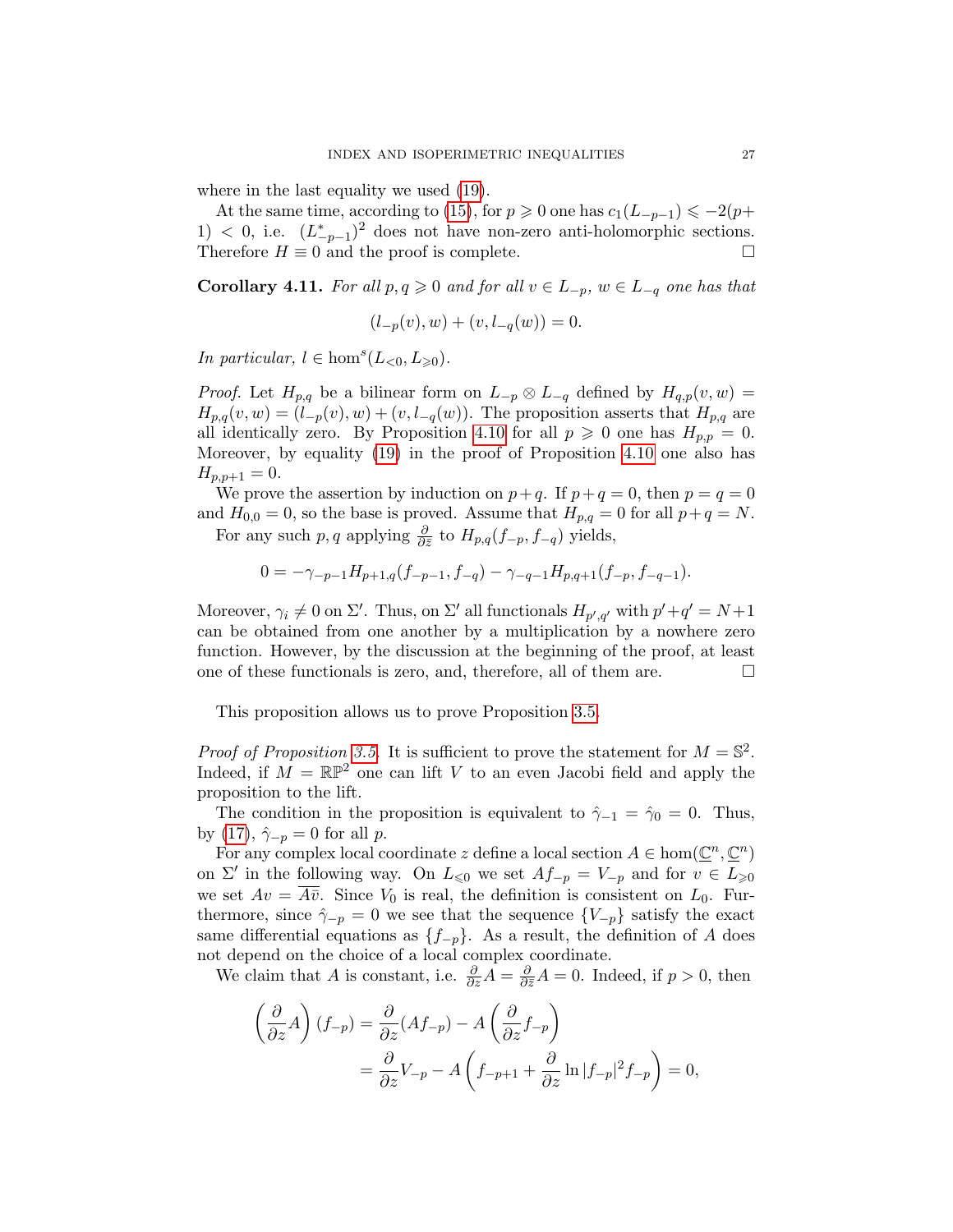by Proposition [4.5](#page-22-1) since  $\hat{\gamma}_{-p} = 0$  for all p. Similarly, if  $q \geq 0$ , then

$$
\left(\frac{\partial}{\partial \bar{z}}A\right)(f_{-q}) = \frac{\partial}{\partial \bar{z}}(Af_{-q}) - A\left(\frac{\partial}{\partial \bar{z}}f_{-q}\right)
$$

$$
= \frac{\partial}{\partial \bar{z}}V_{-q} - A(-\gamma_{-q-1}f_{-q-1}) = 0,
$$

by definition of  $V_{-q-1}$ . Conjugating the two previous computations yields the claim that *A* is constant.

Finally we prove that  $A \in \mathfrak{so}(2m+1)$ . Note that  $Af_0 \perp f_0$  by definition. Furthermore, for  $p, q \ge 0$  one has  $(Af_{-p}, f_{-q}) = (l_{-p}(f_{-p}), f_{-q})$ . Therefore by Corollary [4.11](#page-26-0) one has  $(Af_{-p}, f_{-q}) + (f_{-p}, Af_{-q}) = 0$ . Taking conjugate yields  $(Af_p, f_q) + (f_p, Af_q)$ . Finally, we show that

<span id="page-27-0"></span>(20) 
$$
(Af_{-p}, f_q) + (f_{-p}, Af_q) = 0.
$$

First of all, we already proved [\(20\)](#page-27-0) for any  $q$  and  $p = 0$ . Thus, it is sufficient to show [\(20\)](#page-27-0) for  $p \ge 1$ . We show it by induction on *q*. The base  $q = 0$  is already established. Suppose [\(20\)](#page-27-0) is proved for  $q$ . To show it for  $q + 1$  we apply  $\frac{\partial}{\partial z}$  to both sides of [\(20\)](#page-27-0),

$$
\left(A\frac{\partial f_{-p}}{\partial z}, f_q\right) + \left(Af_{-p}, \frac{\partial f_q}{\partial z}\right) + \left(\frac{\partial f_{-p}}{\partial z}, Af_q\right) + \left(f_{-p}, A\frac{\partial f_q}{\partial z}\right)
$$

$$
= \left(Af_{-p}, \frac{\partial f_q}{\partial z}\right) + \left(f_{-p}, A\frac{\partial f_q}{\partial z}\right) = (Af_{-p}, f_{q+1}) + (f_{-p}, Af_{q+1}),
$$

where we used the step of induction twice. As a result, we have that *A* is skew symmetric with respect to  $(\cdot, \cdot)$  on  $\mathbb{C}^{2m+1}$ . Thus, its restriction to  $\mathbb{R}^{2m+1}$  is an element of  $\mathfrak{so}(2m+1)$ .  $\mathbb{R}^{2m+1}$  is an element of  $\mathfrak{so}(2m+1)$ .

For any section  $s \in \text{hom}(L_{\leq 0}, L_{\geq 0})$  we define its vertical part  $s^V$  and horizontal part  $s^H$  to be  $s^H, s^V \in \text{hom}(L_{\leq 0}, L_{\geq 0})$  such that  $s^V = \pi_{>0} s, s^H =$  $\pi_0 s$ . This corresponds to taking vertical and horizontal parts in  $T^{(1,0)}\mathcal{Z}_m$ .

<span id="page-27-1"></span>Proposition 4.12. *One has*

$$
(\nabla_z l)^V = l_0 \circ \partial_{z,-1} \circ \pi_{-1}.
$$

*Proof.* We check the statement for  $f_{-p}$  on  $\Sigma'$  and then use continuity to conclude it on  $\Sigma$ . We treat cases  $p = 1$  and  $p > 1$  separately.

**Case**  $p > 1$ . In this case  $\nabla_z^{L < 0} f_{-p} = \frac{\partial}{\partial z} f_{-p}$  and one has,

$$
(\nabla_z l)^V(f_{-p}) = \pi_{>0}\frac{\partial}{\partial z}(\pi_{\geq 0}V_{-p}) - \pi_{>0}l\left(\frac{\partial}{\partial z}f_{-p}\right).
$$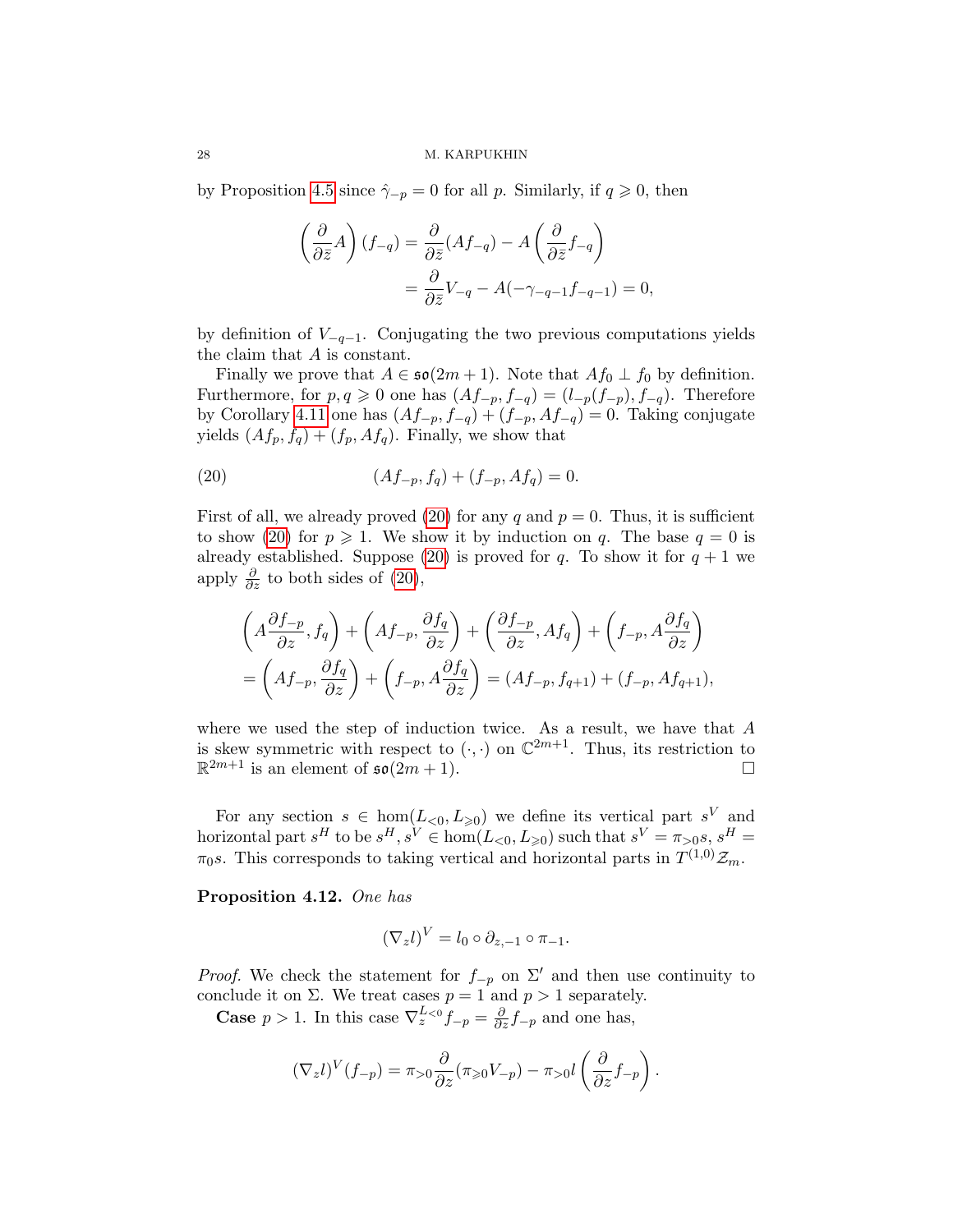Furthermore, since  $\frac{\partial}{\partial z}L_{-p} \subset L_{-p} \oplus L_{-p+1}$  one has that  $\pi_{>0} \frac{\partial}{\partial z} \pi_{\geqslant 0} = \pi_{>0} \frac{\partial}{\partial z}$ @*z* and therefore,

$$
(\nabla_z l)^V(f_{-p}) = \pi_{>0} \left( V_{-p+1} + \left( \frac{\partial}{\partial z} \ln |f_{-p}|^2 \right) V_{-p} - \frac{\partial}{\partial z} \left( \sum_{i=-p}^{-1} \frac{\hat{\gamma}_i}{\gamma_i} \right) f_{-p} \right)
$$

$$
- \pi_{>0} \left( V_{-p+1} + \left( \frac{\partial}{\partial z} \ln |f_{-p}|^2 \right) V_{-p} - \frac{\partial}{\partial z} \right) = 0.
$$

**Case**  $p = 1$ . In this case  $\nabla_z^{L_{<0}} f_{-1} = \left(\frac{\partial}{\partial z} \ln |f_{-1}|^2\right) f_{-1}$  and computations similar to the previous one yield

$$
(\nabla_z l)^V(f_{-1}) = \pi_{>0} \left( V_0 + \frac{\partial}{\partial z} \ln |f_{-1}|^2 V_{-1} \right) - \pi_{>0} \left( \left( \frac{\partial}{\partial z} \ln |f_{-1}|^2 \right) V_{-1} \right)
$$
  
=  $\pi_{>0}(V_0) = l_0(V_0) = l_0(\partial_{z,-1}(f_{-1})).$ 

Furthermore, let  $l^* \in \text{hom}(L_{\leq 0}, L_{>0})$  be the adjoint to *l* with respect to the bilinear form  $(\cdot, \cdot)$ .

<span id="page-28-1"></span>**Proposition 4.13.** *The adjoint*  $l^*$  *satisfies the following properties* 

1)  $l^*|_{L_{< 0}} = -l^V;$ 2)  $l^*|_{L_0} = -l_0;$ 3)  $V_0 = -2\Re(l^*(f_0));$ 4)  $(\nabla_z l)^V = -l^* \circ \partial_{-1}(\partial_z) \circ \pi_{-1}$ 

*Proof.* Items 1) and 2) follow directly from Corollary [4.11.](#page-26-0)

To prove 3) we note that  $V_0 = (\pi_{>0} + \pi_{<0})V_0$ . At the same time  $L_{>0} = \overline{L_{<0}}$ and  $V_0$  is real. Therefore,  $\pi_{\leq 0} V_0 = \overline{(\pi_{>0} V_0)}$  and

$$
V_0 = \pi_{>0}(V_0) + \overline{(\pi_{>0}V_0)} = 2\Re(\pi_{>0}(V_0)) = -2\Re(l^*(f_0)).
$$

Item 4) follows from Proposition [4.12](#page-27-1) and item 2).  $\Box$ 

<span id="page-28-0"></span>4.5. Twistor fields. Motivated by the contents of the previous section we propose the following definition.

**Definition 4.14.** Given a linearly full harmonic map  $\Phi: \mathbb{S}^2 \to \mathbb{S}^{2m}$  with a twistor lift  $\Psi: \mathbb{S}^2 \to \mathcal{Z}_m$  we say that a section *l* of  $\Psi^*T^{(1,0)}\mathcal{Z}_m$  (or, equivalently, a section of hom<sup>s</sup> $(L_{< 0}, L_{\geq 0})$  is a *twistor field* along  $\Psi$  if,

- 1) *l* is holomorphic, and
- 2)  $(\nabla_z l)^V = -l^* \circ \partial_{z,-1} \circ \pi_{-1}.$

*Remark* 4.15*.* It seems likely that our concept of twistor field coincides with the concept of *infinitesimal holomorphic horizontal deformation* defined in [\[LW2\]](#page-34-10).

Let us summarize the contents of the previous section using the language of twistor fields.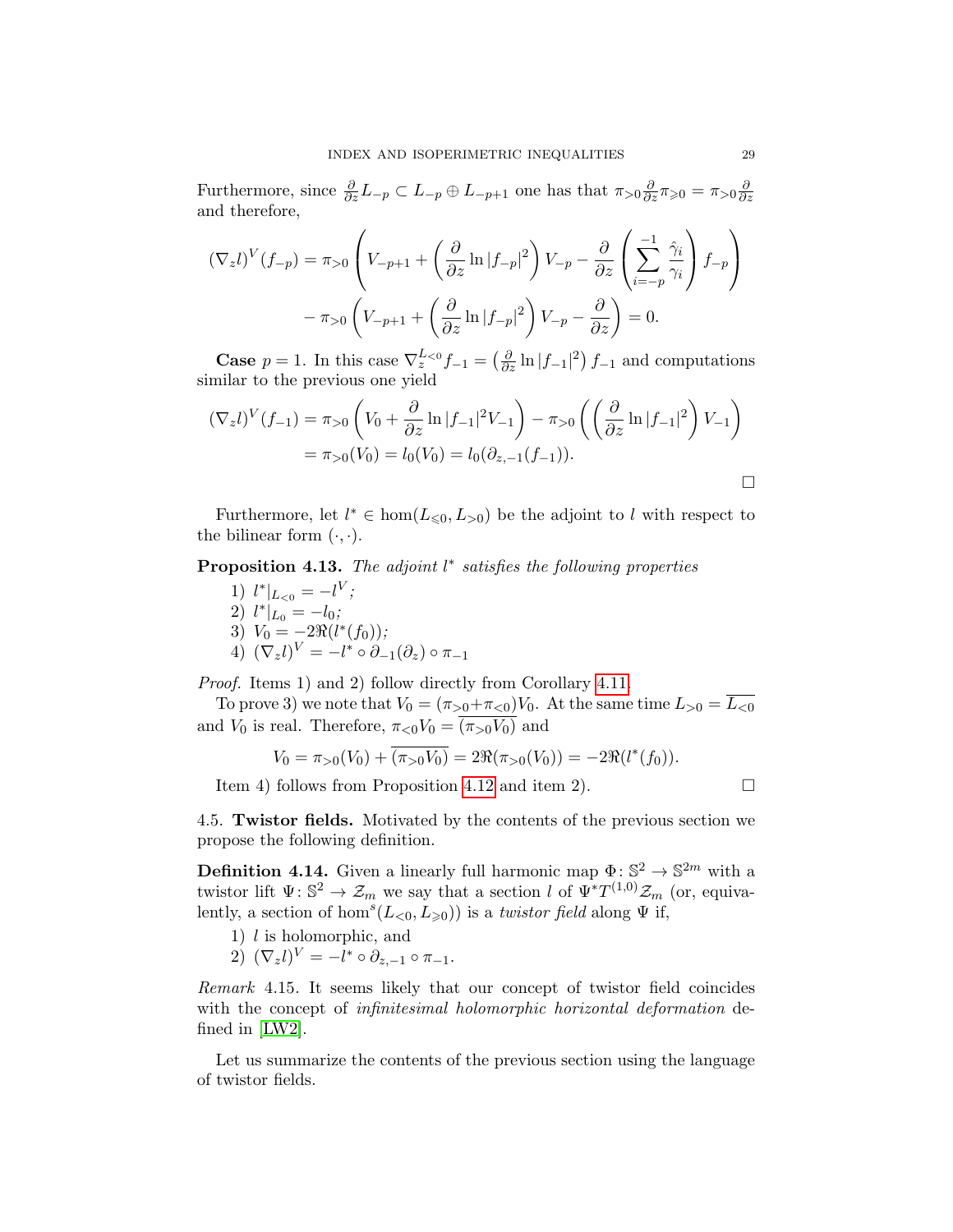**Proposition 4.16.** Let  $\Phi$  be linearly full harmonic map  $\Phi$ :  $\mathbb{S}^2 \to \mathbb{S}^{2m}$  with *a twistor lift*  $\Psi: \mathbb{S}^2 \to \mathcal{Z}_m$ *. Then there is a first-order twistor lift map*  $\mathcal{T}$ *,*  $V \mapsto l$  *from the space of Jacobi fields along*  $\Phi$  *to the space of twistor fields along*  $\Psi$  *with a left inverse*  $\mathcal I$  *given by*  $l \mapsto -2\Re(l^*(\Phi))$ *.* 

The goal of this section is to show that the first order twistor lift is a 1-to-1 correspondence. We will achieve it two steps: first we show that the left inverse  $\mathcal I$  is in fact well-defined, i.e. for any twistor field  $l, \mathcal I(l)$  is a Jacobi field. Second, we show that  $\mathcal I$  is injective. We start with some general properties of twistor fields.

**Proposition 4.17.** The field *l* is twistor iff  $l^* \in \text{hom}(L_{\leq 0}, L_{>0})$  satisfies *the following properties,*

- 1) *l* ⇤ *is holomorphic and*
- 2)  $(\nabla_z l^*)|_{L<0} = \partial_{z,0} \circ l^H.$

*Proof.* Let *v* be a local section of  $L_{<0}$  and *w* be a local section of  $L_{<0}$ . Then one has

$$
((\nabla_{\bar{z}}l)(v), w) = (\nabla_{\bar{z}}(l(v)), w) - (l(\nabla_{\bar{z}}v), w) = \left(\frac{\partial}{\partial \bar{z}}(l(v)), w\right) - \left(l\left(\frac{\partial}{\partial \bar{z}}v\right), w\right),
$$

since  $(L_{-1}, w) = 0$  and  $\frac{\partial}{\partial \bar{z}} v$  is a local section of  $L_{\leq 0}$ . Continuing the computations, one has

$$
\begin{aligned} ((\nabla_{\bar{z}}l)(v), w) &= \frac{\partial}{\partial \bar{z}}(l(v), w) - \left(l(v), \frac{\partial}{\partial \bar{z}}w\right) - \left(\frac{\partial}{\partial \bar{z}}v, l^*(w)\right) \\ &= \frac{\partial}{\partial \bar{z}}(v, l^*(w)) - \left(\frac{\partial}{\partial \bar{z}}v, l^*(w)\right) - \left(v, l^*(\frac{\partial}{\partial \bar{z}}w)\right) \\ &= \left(v, \frac{\partial}{\partial \bar{z}}(l^*(w))\right) - \left(v, l^*(\frac{\partial}{\partial \bar{z}}w)\right) = (v, (\nabla_{\bar{z}}l^*)(w)). \end{aligned}
$$

Thus, one concludes that  $l$  is holomorphic iff  $l^*$  is holomorphic.

Let  $u, v$  be two local sections of  $L_{\leq 0}$ . Using similar ideas as before, one has

$$
((\nabla_z l)(v), u) + ((l^* \circ \partial_{-1}(\partial_z) \circ \pi_{-1})v, u) = \left(\frac{\partial}{\partial z}(l(v)), u\right) - (l(\nabla_z^{<0}v), u)
$$
  
+ 
$$
((\partial_{z,-1} \circ \pi_{-1})v, l^H(u)) = \frac{\partial}{\partial z}(v, l^*(u)) - (l(v), \frac{\partial}{\partial z}u) - (\nabla_z^{<0}v, l^*(u))
$$
  
+ 
$$
\left(\frac{\partial}{\partial z}v, l^H(u)\right) = \frac{\partial}{\partial z}(v, l^*(u)) - (v, l^*(\nabla_z^{<0}u)) - \left(\frac{\partial}{\partial z}v, l^*(u)\right)
$$
  
- 
$$
\left(v, \frac{\partial}{\partial z}l^H(u)\right) = (v, (\nabla_z l^*)(u)) - (v, (\partial_{z,0} \circ l^H)(u))
$$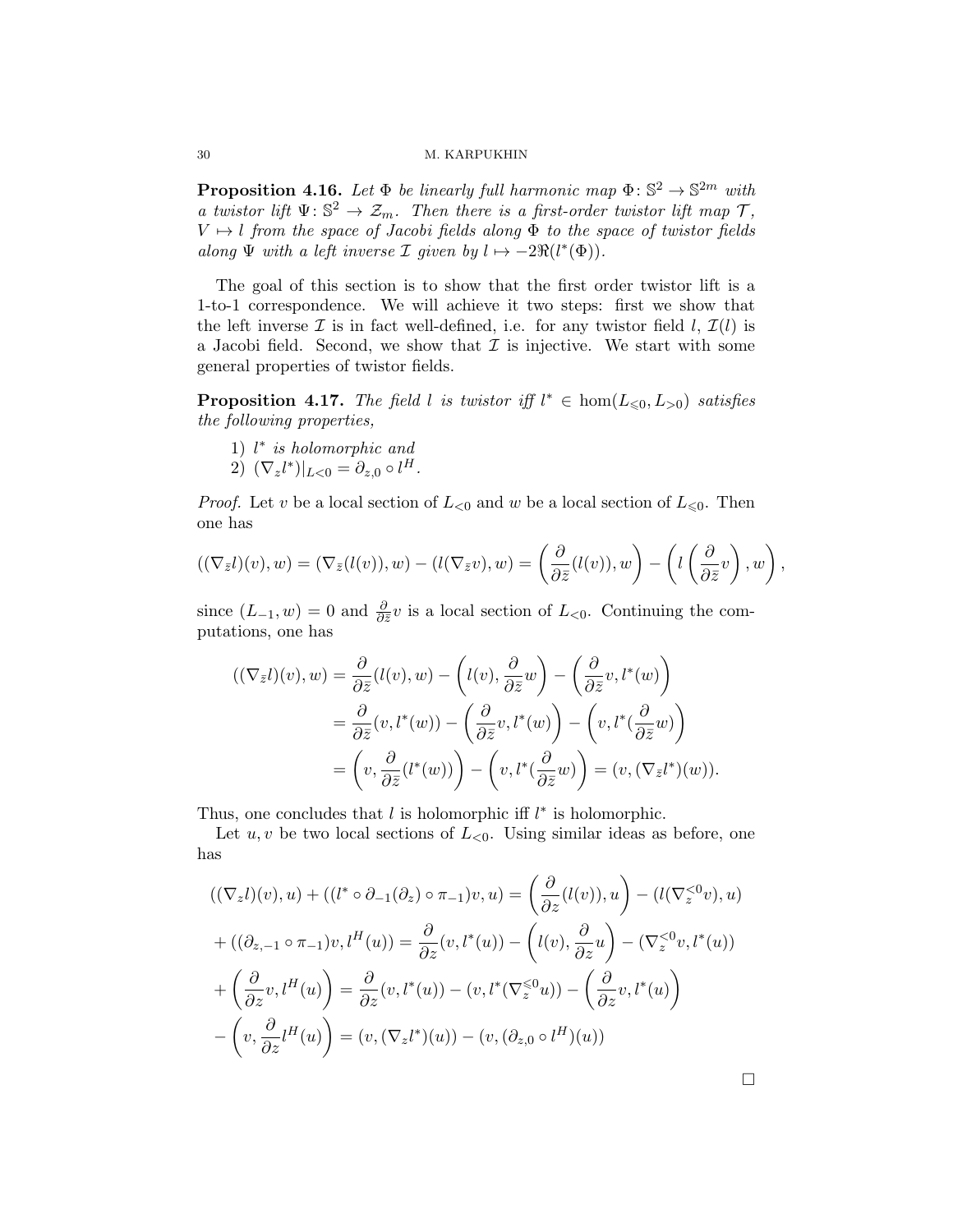Theorem 4.18. *If l is a twistor field, then*

$$
\pi_{>0}\left(\frac{\partial^2}{\partial z \partial \bar{z}}l^*(f_0)\right) = -\gamma_0 l^*(f_0).
$$

*In particular, I*(*l*) *is a Jacobi field.*

*Proof.* First, we claim that since  $l^*(f_0) \in L_{>0}$  one has that

$$
\pi_{>0}\left(\frac{\partial^2}{\partial z \partial \bar{z}}l^*(f_0)\right) = \nabla_z^{>0} \nabla_{\bar{z}}^{>0} l^*(f_0) - \partial_{z,0} \pi_0 \frac{\partial}{\partial \bar{z}}l^*(f_0).
$$

Then, by properties 1) and 2) of the twistor field (since  $\frac{\partial}{\partial \bar{z}} f_0 \in L_{< 0}$ ), one has

$$
\nabla_z^{>0} \nabla_{\bar{z}}^{>0} l^*(f_0) = \nabla_z^{>0} l^*\left(\frac{\partial}{\partial \bar{z}} f_0\right) = l^*\left(\frac{\partial^2}{\partial z \partial \bar{z}} f_0\right) + \partial_{z,0} l^H\left(\frac{\partial}{\partial \bar{z}} f_0\right).
$$

Finally, we claim that  $\partial_{z,0}\pi_0 \frac{\partial}{\partial \bar{z}}l^*(f_0) + \partial_{z,0}l^H(\frac{\partial}{\partial \bar{z}}f_0) = 0$ . Indeed, it is sufficient to show  $\pi_0 \frac{\partial}{\partial \bar{z}} l^*(f_0) + l^H(\frac{\partial}{\partial \bar{z}} f_0) = 0$ . Since both terms lie in  $L_0$ , it is sufficient to pair it with  $f_0$ .

$$
\left(\pi_0\frac{\partial}{\partial \bar{z}}\rho^*(f_0), f_0\right) = \left(\frac{\partial}{\partial \bar{z}}\rho^*(f_0), f_0\right) = -\left(f_0, \rho^H\left(\frac{\partial}{\partial \bar{z}}f_0\right)\right).
$$

Finally, the statement about *I* follows easily from Lemma [4.3.](#page-19-1)

 $\Box$ 

# **Proposition 4.19.** *One has*  $\ker(\mathcal{I})=0$ *.*

*Proof.* Let *l* be a twistor field such that  $l^*(f_0) = 0$ . Then  $l^H = 0$  and the holomorphic nature of *l* implies that for any local section  $v$  of  $L_{\leq 0}$  one has  $\frac{\partial}{\partial \bar{z}}l(v) = l\left(\frac{\partial}{\partial \bar{z}}\right).$ 

We prove by induction on *p* that for any local section *w* on  $L_{-p}$  one has  $(w, l(v)) = 0$ . The base  $p = 0$  is equivalent to  $l^H = 0$ . To prove the step of the induction, we apply  $\frac{\partial}{\partial \bar{z}}$  to  $(w, l(v)) = 0$  to obtain

$$
0 = \left(\frac{\partial}{\partial \bar{z}}w, l(v)\right) + \left(w, l\left(\frac{\partial}{\partial \bar{z}}v\right)\right) = (\bar{\partial}_{\bar{z},p}w, l(v)),
$$

where we used the step of the induction in the last equality. Since  $\bar{\partial}_{\bar{z},p}$  is an isomorphism on  $\Sigma'$ , continuity implies that  $(w', l(v)) = 0$  for any local section  $w' \in \Gamma(L_{-p-1}).$ 

As a result, we arrive at the following,

<span id="page-30-0"></span>Theorem 4.20. *The linear map T is an isomorphism between Jacobi fields along a linearly full harmonic map*  $\Phi: \mathbb{S}^2 \to \mathbb{S}^{2m}$  *and twistor fields along its twistor lift*  $\Psi: \mathbb{S}^2 \to \mathcal{Z}_m$ *.*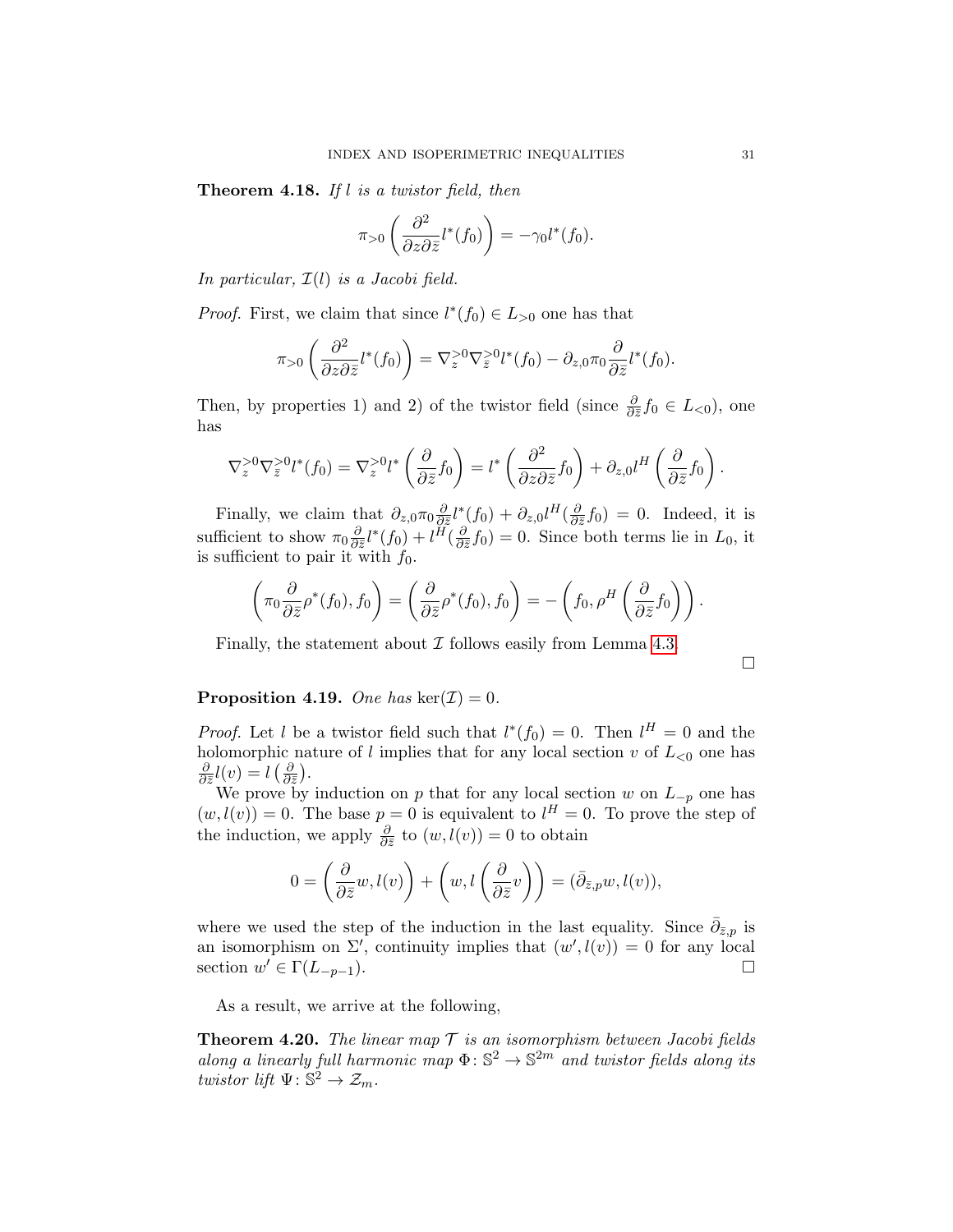<span id="page-31-0"></span>4.6. Action of  $SO(2m + 1, \mathbb{C})$ . The group  $SO(2m + 1, \mathbb{C})$  naturally acts on the twistor space  $\mathcal{Z}_m$  by sending an isotropic subspace V to an isotropic subspace AV. The action is holomorphic and preserves horizontal distribution. As a result, for any horizontal holomorphic map  $\Psi: \mathbb{S}^2 \to \mathcal{Z}_m$  and any  $A \in SO(2m+1, \mathbb{C})$ , the map  $A\Psi$  is horizontal and holomorphic. The action on a linearly full harmonic map  $\Phi: \mathbb{S}^2 \to \mathbb{S}^{2m}$  is defined by the corresponding action on its twistor lift  $\Psi: \mathbb{S}^2 \to \mathcal{Z}_m$ , i. e.  $A\Phi = \pi_m A \Psi$ . Note that  $\Phi$ is linearly full iff  $A\Phi$  is linearly full.

For  $A \in SO(2m + 1, \mathbb{C})$  the differential of the action defines the map  $A_* : \Psi^* T^{(1,0)} \mathcal{Z}_m \to (A\Psi)^* T^{(1,0)} \mathcal{Z}_m$ . In this section we prove that  $A_*$  maps twistor fields to twistor fields and since  $(A_*)^{-1} = (A^{-1})_*$ , the application of Theorem [4.20](#page-30-0) implies Proposition [3.11.](#page-12-2)

Let  ${L_i}$  be a harmonic sequence associated to linearly full map  $\Phi$  and let  $\{L_i^A\}$  be a harmonic sequence associated to  $A\Phi$ . We set  $L_{\leq 0}^A = \bigoplus_{i=-m}^{-1} L_i^A$ and, similarly use notations  $L_{>0}^A$ ,  $L_{\geq 0}^A$  and  $L_{\leq 0}^A$  for objects constructed from the sequence  ${L_i^A}$ . By the exact form of the twistor correspondence, one has that  $AL_{<0} = L_{<0}^A$ . Since  $\overline{L_{>0}} = L_{<0}$  and  $L_{>0}^A = L_{<0}^A$ , one also has  $\overline{A}L_{>0} = L_{>0}^{A}$ . Furthermore, one has  $AL_{\leq 0} \perp \overline{A}L_{>0}$  and, therefore,  $AL_{\leq 0} =$  $L^A_{\leqslant 0}.$ 

The map  $A_*$  is easy to describe using the identification  $\Psi^* T^{(1,0)} \mathcal{Z}_m$  with  $\hom^s(L_{\leq 0}, L_{\geq 0})$ . Since  $AL_{\leq 0} = L_{\leq 0}^A$ , under this identification  $(A\Psi)^*T^{(1,0)}\mathcal{Z}_m$ becomes hom<sup>*s*</sup>( $AL_{<0}$ ,  $(AL_{<0})^{\perp}$ ) and the map  $A_*$  acts as

$$
(A_*l)(Av) = \pi^A_{\geq 0}(A(l(v))),
$$

where  $\pi_{\geqslant 0}^A$  is the projection onto  $L_{\geqslant 0}^A = (AL_{\leqslant 0})^\perp$ . The following proposition is a consequence of the fact that  $SO(2m+1,\mathbb{C})$  acts holomorphically on  $\mathcal{Z}_m$ . We give a proof for completeness.

# **Proposition 4.21.** *The map*  $A_*$  *preserves holomorphic fields.*

*Proof.* Let *l* be a holomorphic section of hom<sup>*s*</sup>( $L<sub>0</sub>, L<sub>ge0</sub>$ ) and *v* be a local section of  $L_{<0}$ . Recall that  $\pi^A_{\geq 0} \frac{\partial}{\partial \bar{z}} \pi^A_{\geq 0} = \pi^A_{\geq 0} \frac{\partial}{\partial \bar{z}}$ . Then one has

$$
\nabla_{\bar{z}}((A_{*}l)(Av)) = \pi_{\geq 0}^{A} \frac{\partial}{\partial \bar{z}} \pi_{\geq 0}^{A}(Al(v)) = \pi_{\geq 0}^{A} \frac{\partial}{\partial \bar{z}}(Al(v)) = \pi_{\geq 0}^{A} A \frac{\partial}{\partial \bar{z}}l(v)
$$

$$
= \pi_{\geq 0}^{A} Al\left(\frac{\partial}{\partial \bar{z}}v\right) = (A_{*}l)\left(A\frac{\partial}{\partial \bar{z}}v\right) = (A_{*}l)\left(\frac{\partial}{\partial \bar{z}}Av\right),
$$

where in the third and the last equality we used that *A* is a constant matrix, so it commutes with taking the derivatives.  $\Box$ 

### **Proposition 4.22.** *The map*  $A_*$  *preserves twistor fields.*

*Proof.* Since  $A_*$  preserves holomorphic fields, it is sufficient to check that the second condition in the definition of twistor fields is preserved. We split the proof into several steps.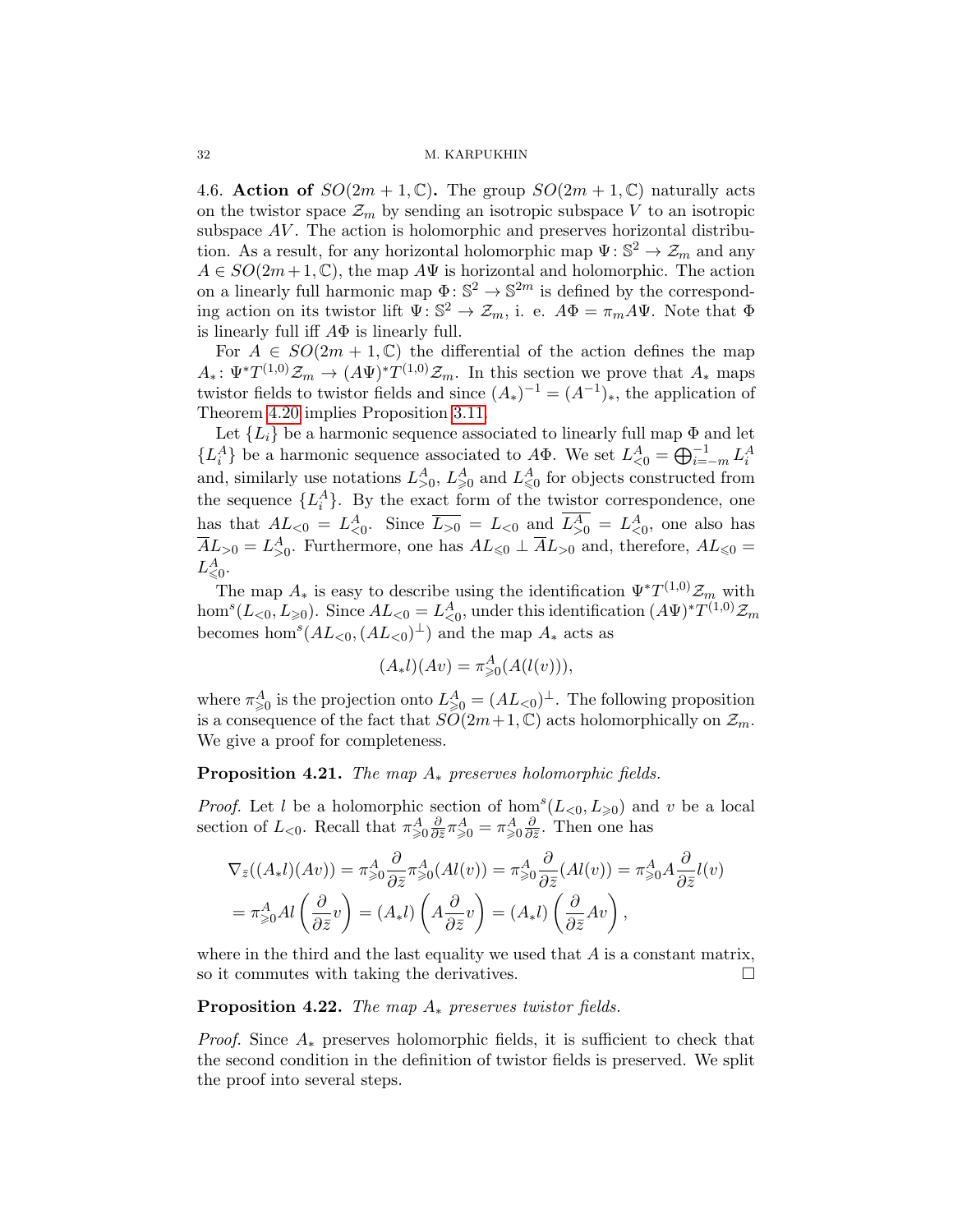First we establish the expression for  $(A_*l)^*$ . The claim is that for all local sections *w* of  $L_{< 0}$  one has  $(A^*l)^*(Aw) = \pi^A_{> 0} A l^*(w)$ . Indeed, let *u* be a local section of  $L_{\leq 0}$ . Then one has,

$$
((A^*l)^*(Aw), Au) = (Aw, (A_*l)(Au)) = (Aw, \pi_{>0}^A Al(u)) = (Aw, Al(u))
$$
  
=  $(w, l(u)) = (l^*(w), u) = (Al^*(w), Au) = (\pi_{>0}^A Al^*(w), Au).$ 

Let *u* be a local section of  $L_{\leq 0}$ . Then one has

$$
\pi_{<0}^A \frac{\partial}{\partial z} A u - A \pi_{<0} \frac{\partial}{\partial z} u = \left( \frac{\partial}{\partial z} A u - \partial_{z,-1}^A \pi_{-1}^A A u \right) - \left( A \frac{\partial}{\partial z} u - A \partial_{z,-1} \pi_{-1} u \right) = A \partial_{z,-1} \pi_{-1} u - \partial_{z,-1}^A \pi_{-1}^A A u,
$$

where we continue to use the superscript *A* to denote objects associated to  $A\Phi$ .

Finally, we are in position to complete the proof. Suppose that *l* satisfies the second condition in the definition in the twistor field and let *u* be a local section of  $L_{\leq 0}$ . Then one has

$$
\begin{split} & (\nabla_z^A (A_* l))^V (Au) = \pi_{>0}^A \frac{\partial}{\partial z} Al(u) - (A_* l)^V \left( \pi_{<0} \frac{\partial}{\partial z} Au \right) \\ & = \left( \pi_{>0}^A Al \left( \pi_{<0} \frac{\partial}{\partial z} u \right) - \pi_{>0}^A Al^* (\partial_{z,-1} \pi_{-1} u) \right) - \pi_{>0}^A Al \left( A^{-1} \pi_{<0} \frac{\partial}{\partial z} Au \right). \end{split}
$$

Furthermore, since  $AL_{\leq 0} = L_{\leq 0}^A$ , one has  $\pi_{>0}Al^H = 0$ . Therefore, one can use Proposition [4.13,](#page-28-1) item 1), to continue with the last term as follows

$$
\pi_{>0}^{A} Al \left( A^{-1} \pi_{<0}^{A} \frac{\partial}{\partial z} A u \right) = \pi_{>0}^{A} Al^{V} \left( A^{-1} \pi_{<0}^{A} \frac{\partial}{\partial z} A u \right)
$$
  
\n
$$
= -\pi_{>0}^{A} Al^{*} \left( A^{-1} \pi_{<0}^{A} \frac{\partial}{\partial z} A u \right) = -\pi_{>0}^{A} Al^{*} \left( \pi_{<0} \frac{\partial}{\partial z} u \right) - \pi_{>0}^{A} Al^{*} (\partial_{z,-1} \pi_{-1} u)
$$
  
\n
$$
+ \pi_{>0}^{A} Al^{*} (A^{-1} \partial_{z,-1}^{A} \pi_{-1}^{A} A u) = \pi_{>0}^{A} Al \left( \pi_{<0} \frac{\partial}{\partial z} u \right) - \pi_{>0}^{A} Al^{*} (\partial_{z,-1} \pi_{-1} u)
$$
  
\n
$$
+ (A_{*} l)^{*} (\partial_{z,-1}^{A} \pi_{-1}^{A} A u).
$$

Putting it together with the previous equality yields,

$$
(\nabla_z^A(A_*l))^V(Au) = -(A_*l)^*(\partial_{-1}^A(\partial_z)\pi_{-1}^A Au),
$$

which is exactly the condition for  $A_*l$ .

 $\Box$ 

# **REFERENCES**

- <span id="page-32-0"></span>[Bar] J. Barbosa, On minimal immersions of  $S^2$  into  $S^{2m}$ , *Trans. Amer. Math. Soc.*, 210 (1975), 75–106.
- <span id="page-32-1"></span>[Ber] M. Berger, Sur les premières valeurs propres des varétés Riemanniennes, *Compositio Math.*, 26 (1973), 129–149.
- <span id="page-32-2"></span>[BJRW] J. Bolton, G. R. Jensen, M. Rigoli, L. W. Woodward, On Conformal Minimal Immersions of  $\mathbb{S}^2$  into  $\mathbb{CP}^n$ . *Mathematische Annalen*, **279**:4 (1988), 599–620.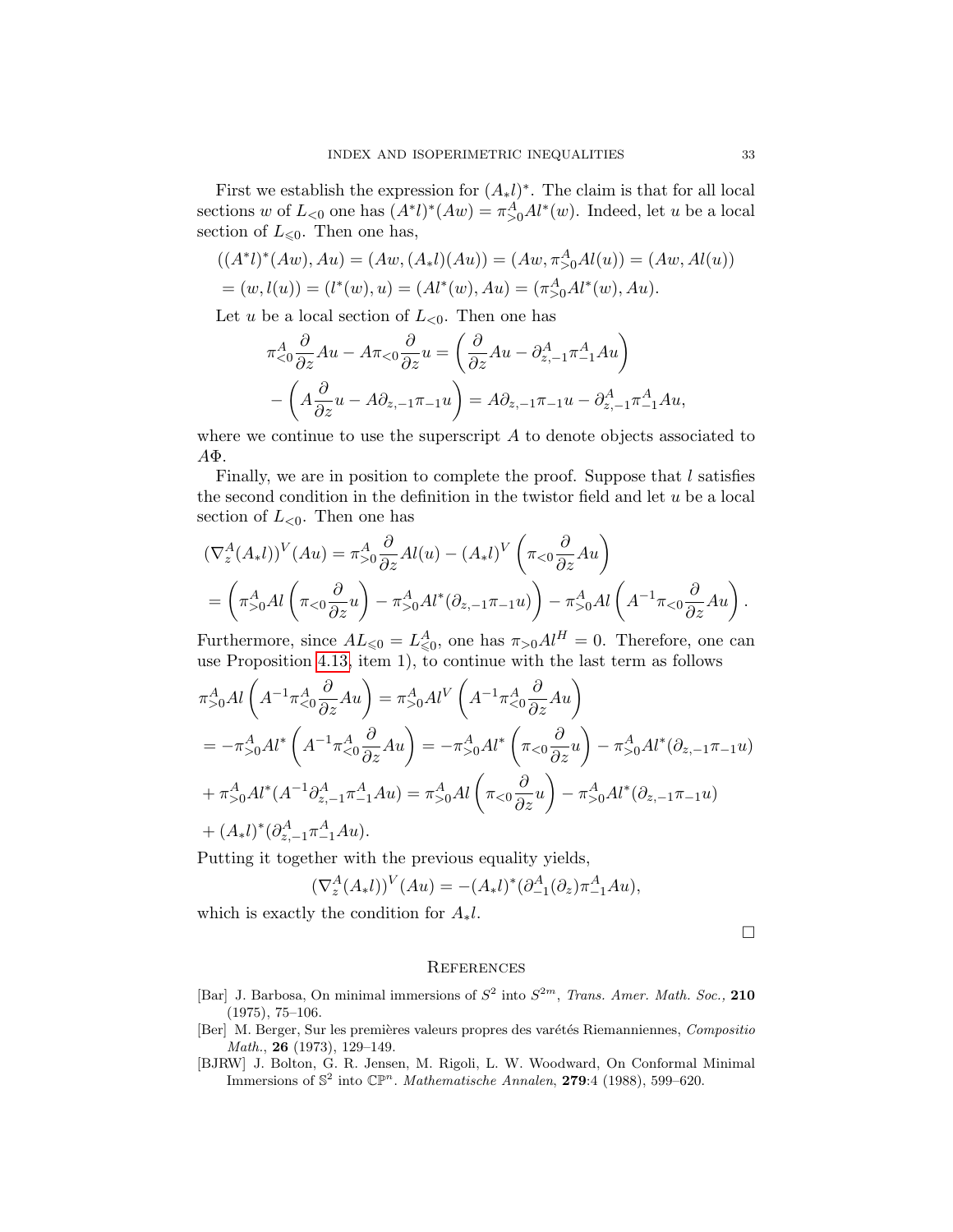- <span id="page-33-12"></span>[C] E. Calabi, Minimal immersions of surfaces in Euclidean spheres. *J. of Differential Geom.* 1:1-2 (1967), 111–125.
- <span id="page-33-21"></span>[CW1] S. S. Chern, J. Wolfson, Harmonic maps of  $\mathbb{S}^2$  into a complex Grassmann manifold. *Proceedings of the National Academy of Sciences*, 82:8 (1985), 2217–2219.
- <span id="page-33-22"></span>[CW2] S. S. Chern, J. G. Wolfson, Harmonic maps of the two-sphere into a complex Grassmann manifold II. *Annals of Mathematics* 125:2 (1987), 301–335.
- <span id="page-33-4"></span>[CKM] D. Cianci, M. Karpukhin, V. Medvedev, On branched minimal immersions of surfaces by first eigenfunctions. Preprint  $arXiv:1711.05916$ .
- <span id="page-33-9"></span>[CE] B. Colbois, A. El Soufi, Extremal eigenvalues of the Laplacian in a conformal class of metrics: "The Conformal Spectrum". *Annals of Global Analysis and Geometry* 24:4 (2003), 337–349.
- <span id="page-33-15"></span>[EL] J. Eells, L. Lemaire, A report on harmonic maps. *Bulletin of the London mathematical society* 10:1 (1978), 1–68.
- <span id="page-33-23"></span>[EW] J. Eells, J. C. Wood, Harmonic maps from surfaces to complex projective spaces. *Advances in Mathematics* 49 (1983), 217–263.
- <span id="page-33-14"></span>[E1] N. Ejiri, The boundary of the space of full harmonic maps of  $\mathbb{S}^2$  into  $\mathbb{S}^{2m}(1)$  and extra eigenfunctions. *Japan. J. Math.* 24:1 (1998), 83–121.
- <span id="page-33-16"></span>[E2] N. Ejiri, Equivariant minimal immersions of  $\mathbb{S}^2$  into  $\mathbb{S}^{2m}(1)$ . *Transactions of the American Mathematical Society* (1986), 105–124.
- <span id="page-33-13"></span>[E3] N. Ejiri, The index of minimal immersions of  $\mathbb{S}^2$  into  $\mathbb{S}^{2n}$ . *Mathematische Zeitschrift* 184:1 (1983), 127–132.
- <span id="page-33-19"></span>[EK] N. Ejiri, M. Kotani, Index and flat ends of minimal surfaces. *Tokyo Journal of Mathematics* 16:1 (1993), 37–48.
- <span id="page-33-6"></span>[EGJ] A. El Soufi, H. Giacomini, M. Jazar, A unique extremal metric for the least eigenvalue of the Laplacian on the Klein bottle. *Duke Mathematical Journal* 135:1 (2006), 181–202.
- <span id="page-33-10"></span>[ESI] A. El Soufi, S. Ilias, Laplacian eigenvalues functionals and metric deformations on compact manifolds. *J. Geom. Phys.* 58:1 (2008), 89–104.
- <span id="page-33-20"></span>[F1] L. Fern´andez, The dimension and structure of the space of harmonic 2-spheres in the *m*-sphere. *Annals of Mathematics* 175:3 (2012), 1093–1125.
- <span id="page-33-18"></span>[F2] L. Fern´andez, The topology of the space of harmonic 2-spheres in the *m*-sphere. Preprint https://fsw01.bcc.cuny.edu/luis.fernandez01/web/research/topo.pdf.
- <span id="page-33-11"></span>[FS] A. Fraser, R. Schoen, Sharp eigenvalue bounds and minimal surfaces in the ball. *Inventiones mathematicae* 203:3 (2016), 823–890.
- <span id="page-33-17"></span>[G] R. Gabdurakhmanov, Spaces of harmonic maps of the projective plane to the fourdimensional sphere. Preprint [arXiv:1610.05277](http://arxiv.org/abs/1610.05277).
- <span id="page-33-8"></span>[Has] A. Hassannezhad, Conformal upper bounds for the eigenvalues of the Laplacian and Steklov problem. *Journal of Functional Analysis*, 261:12 (2011), 3419–3436.
- <span id="page-33-3"></span>[Her] J. Hersch, Quatre propriétés isopérimétriques de membranes sphériques homogènes. *C. R. Acad. Sci. Paris S´er A-B* 270 (1970), A1645–A1648.
- <span id="page-33-5"></span>[JNP] D. Jakobson, N. Nadirashvili, and I. Polterovich, Extremal metric for the first eigenvalue on a Klein bottle. *Canadian J. of Mathematics* 58:2 (2006), 381–400.
- <span id="page-33-7"></span>[JLNNP] D. Jakobson, M. Levitin, N. Nadirashvili, N. Nigam, I. Polterovich, How large can the first eigenvalue be on a surface of genus two? *Int. Math. Research Notices*, 63 (2005), 3967–3985.
- <span id="page-33-1"></span>[Kar1] M. Karpukhin, Upper bounds for the first eigenvalue of the Laplacian on nonorientable surfaces. *Int. Math. Research Notices*, 20 (2016), 6200–6209.
- <span id="page-33-2"></span>[Kar2] M. Karpukhin, On the Yang-Yau inequality for the first Laplace eigenvalue. Preprint [arXiv:1902.03473](http://arxiv.org/abs/1902.03473).
- <span id="page-33-0"></span>[KNPP] M. Karpukhin, N. Nadirashvili, A. Penskoi, I. Polterovich, An isoperimetric inequality for Laplace eigenvalues on the sphere. To appear in *J. Differential Geom.* Preprint [arXiv:1706.05713](http://arxiv.org/abs/1706.05713).